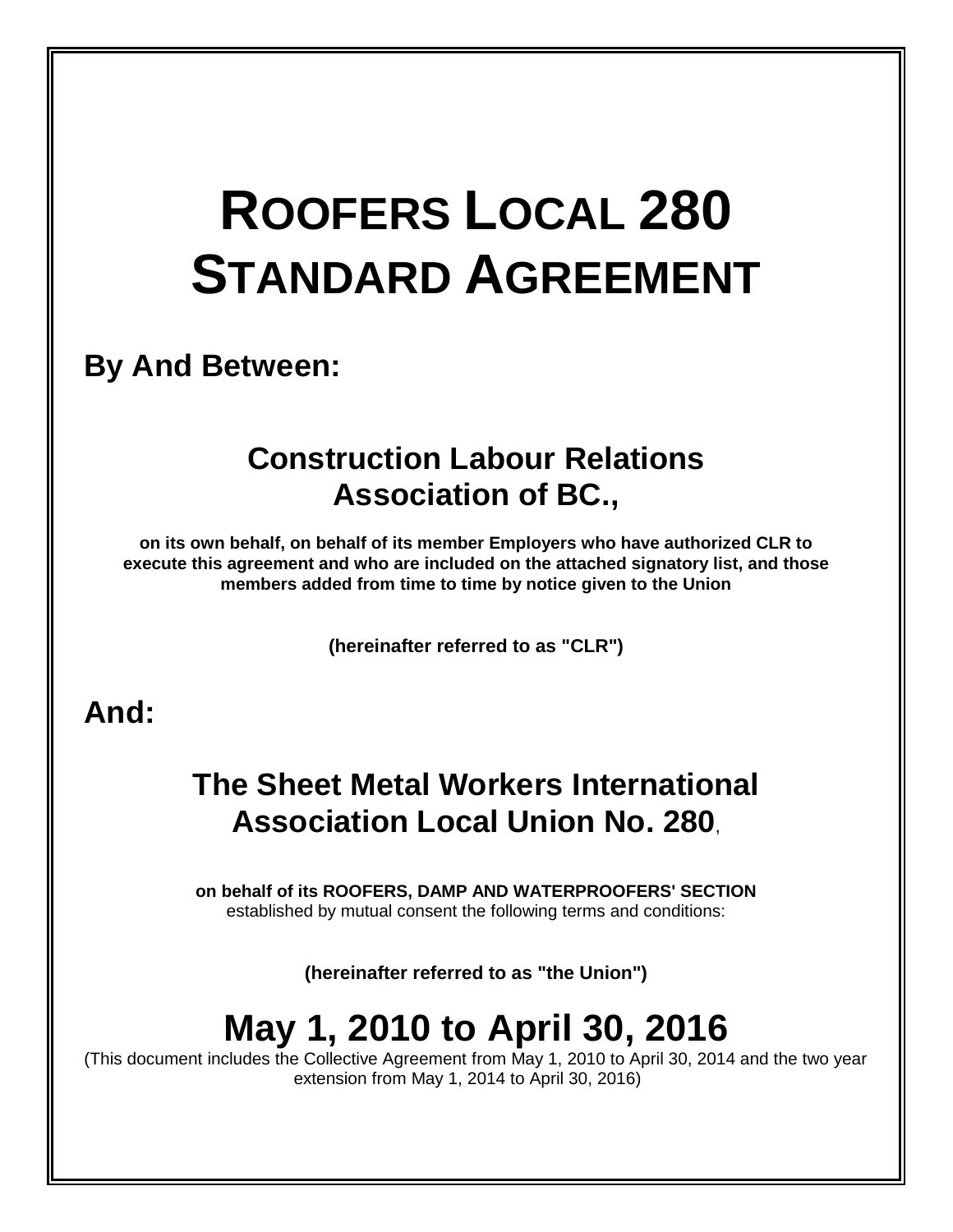### **Table of Contents**

| Article<br>1.00  |                                                                            |  |
|------------------|----------------------------------------------------------------------------|--|
| Article<br>2.00  |                                                                            |  |
| Article<br>3.00  |                                                                            |  |
| Article<br>4.00  |                                                                            |  |
| Article<br>5.00  |                                                                            |  |
| Article<br>6.00  |                                                                            |  |
| Article<br>7.00  |                                                                            |  |
| Article<br>8.00  |                                                                            |  |
| Article<br>9.00  |                                                                            |  |
| Article 10.00    |                                                                            |  |
| Article 11.00    | Roofer's Work Week, Hours and Overtime (see also Letter of Understanding)5 |  |
| Article 12.00    |                                                                            |  |
| Article 13.00    |                                                                            |  |
| Article 14.00    |                                                                            |  |
| Article 15.00    |                                                                            |  |
| Article 16.00    |                                                                            |  |
| Article 17.00    |                                                                            |  |
| Article 18.00    |                                                                            |  |
| Article 19.00    |                                                                            |  |
| Article 20.00    |                                                                            |  |
| Article 21.00    |                                                                            |  |
| Article 22.00    |                                                                            |  |
| Article 23.00    |                                                                            |  |
|                  |                                                                            |  |
| Article 24.00    |                                                                            |  |
| Article 25.00    |                                                                            |  |
| Article 26.00    |                                                                            |  |
| Article 27.00    |                                                                            |  |
| Article 28.00    |                                                                            |  |
| Article 29.00    |                                                                            |  |
| Article 30.00    |                                                                            |  |
| Article 31.00    |                                                                            |  |
| Article 32.00    |                                                                            |  |
| Article 33.00    |                                                                            |  |
| Article 34.00    |                                                                            |  |
| Article 35.00    |                                                                            |  |
| Article 36.00    |                                                                            |  |
| Article 37.00    |                                                                            |  |
| Article 38.00    |                                                                            |  |
| Article 39.00    |                                                                            |  |
| Article 40.00    |                                                                            |  |
| Article 41.00    |                                                                            |  |
| Article 42.00    |                                                                            |  |
| Article 43.00    | Joint Roofing Conference Board - Joint Roofing Adjustment Board  19        |  |
| Article 44,00    |                                                                            |  |
| Article 45.00    |                                                                            |  |
| Article 46.00    |                                                                            |  |
| Article 47.00    |                                                                            |  |
| Article 48.00    |                                                                            |  |
| Article 49.00    |                                                                            |  |
| Article 50.00    |                                                                            |  |
| Article 51.00    |                                                                            |  |
| Article 52.00    |                                                                            |  |
| Article 53.00    |                                                                            |  |
|                  |                                                                            |  |
| Shingle Addendum |                                                                            |  |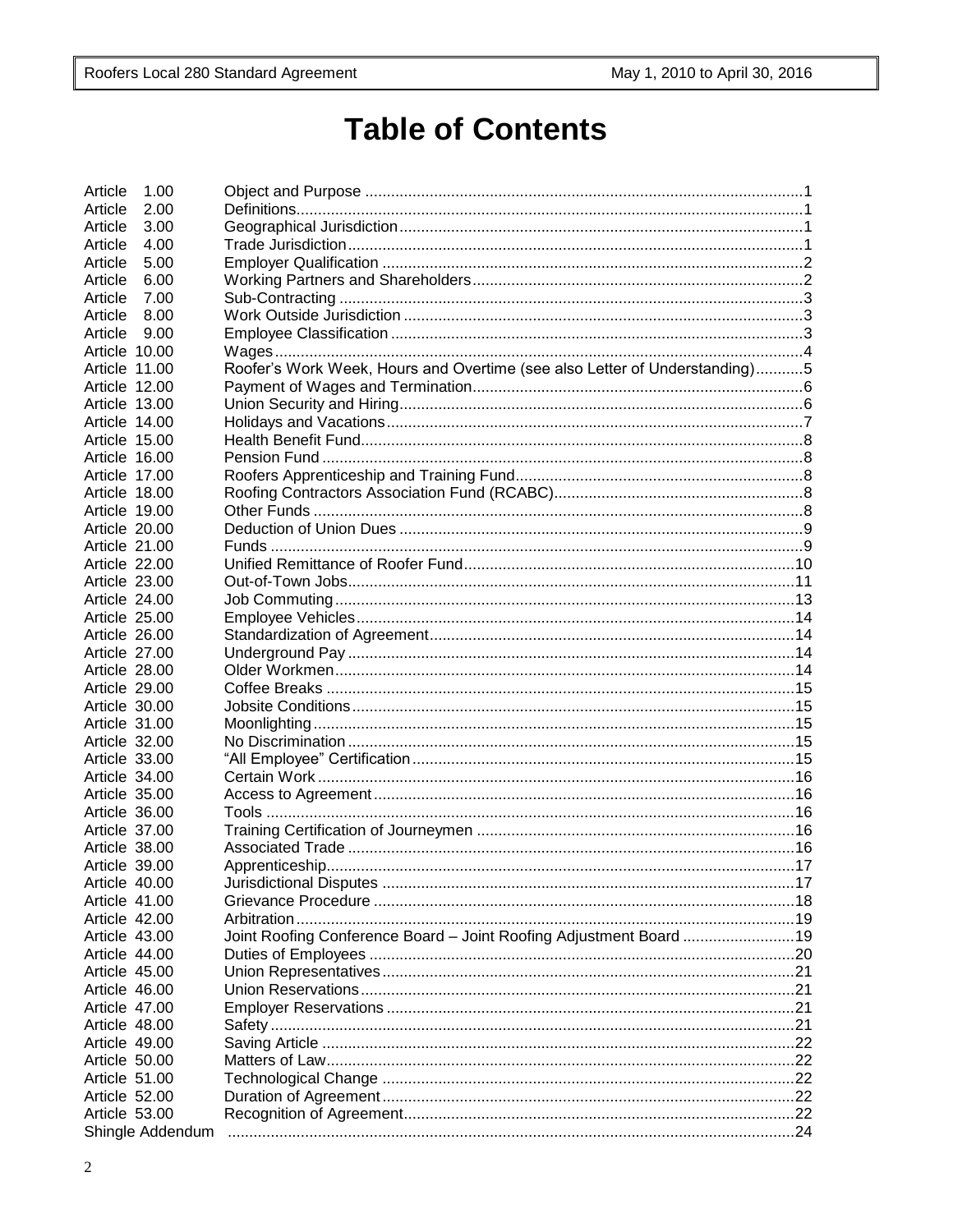| Article 1.00 |  |  |
|--------------|--|--|
| Article 2.00 |  |  |
| Article 3.00 |  |  |
| Article 4.00 |  |  |
| Article 5.00 |  |  |
|              |  |  |
|              |  |  |
|              |  |  |
|              |  |  |
|              |  |  |
|              |  |  |
|              |  |  |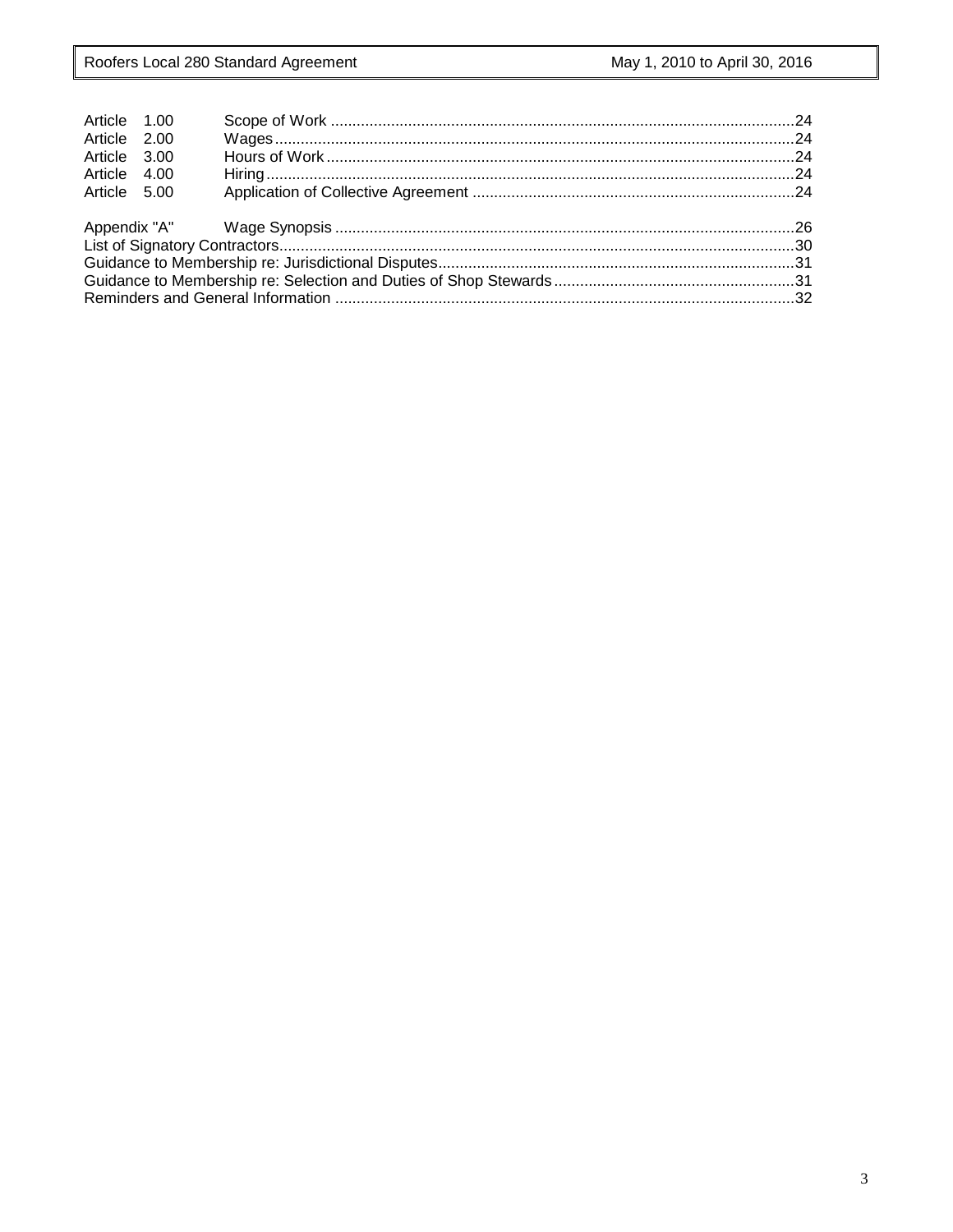#### **ARTICLE 1.00 -- OBJECT AND PURPOSES**

- **1.01** It shall be the object and purpose of this Agreement to:
	- **(a)** Stabilize and improve the Roofing, Damp and Waterproofing Industry;
	- **(b)** Elevate and promote the honourable Craft and Trade of Roofer, Damp and Waterproofer;
	- **(c)** Settle on fair and equal wages and conditions of labour in the Industry for the benefit alike of Employers and Employees by being a "standard" for the Industry;
	- **(d)** Constitute the machinery for the prompt, peaceful and final settlement of all disputes and grievances that may arise; and
	- **(e)** To prevent strikes, lockouts, waste, avoidable and unnecessary delays and expense in the Industry.

#### **ARTICLE 2.00 -- DEFINITIONS**

- **2.01** Union means: The Sheet Metal Workers International Association, Local Union No. 280, acting on behalf of the Roofers, Damp and Waterproofers Section of the said Local.
- **2.02** R.C.A. means: The Roofing Contractors Association of B.C. (Trade Association).
- **2.03** CLR means: Construction Labour Relations Association of B.C. (Bargaining Association).
- **2.04** Employee means: The categories defined in Article 9 who are hired by the Contractor or Employer. No other categories shall exist for any work defined in Article 4 of this Agreement.
- **2.05** Employer means: Any of the Roofing, Damp and Waterproofing Contractors, Firms or Companies directly signatory to this Agreement.
- **2.06** Gender: whenever the masculine gender is used in this Agreement, it is meant to refer equally to the feminine gender and vice versa.

#### **ARTICLE 3.00 -- GEOGRAPHICAL JURISDICTION**

**3.01** This Agreement shall effect and control all work performed by the Employees defined herein coming under the Trade Jurisdiction of the Roofer, Damp and Waterproofer within the territory defined herein as the Province of British Columbia and the Yukon Territory excluding Vancouver Island.

#### **ARTICLE 4.00 -- TRADE JURISDICTION**

- **4.01** This Agreement covers the rates of pay, fringe benefits, rules and working conditions of all Employees of the Employer engaged in but not limited to:
	- **(a)** the building or laying of what is known as "built-up" or flat roofs, whether by hot or cold application;
	- **(b)** the laying and covering of "steep" and similar roof frames with "unitized" roofing materials such as tile, slate, asbestos, wood shingles, shakes, etc. and all grouting connected with same;
	- **(c)** all application of insulation and insulation board in connection with roofs;
	- **(d)** the application of roof and promenade deck waterproofing with modern plastic coating materials, etc.;
	- **(e)** all spudding, dismantling, repairs to roofs, re-roofing and maintenance of roofs;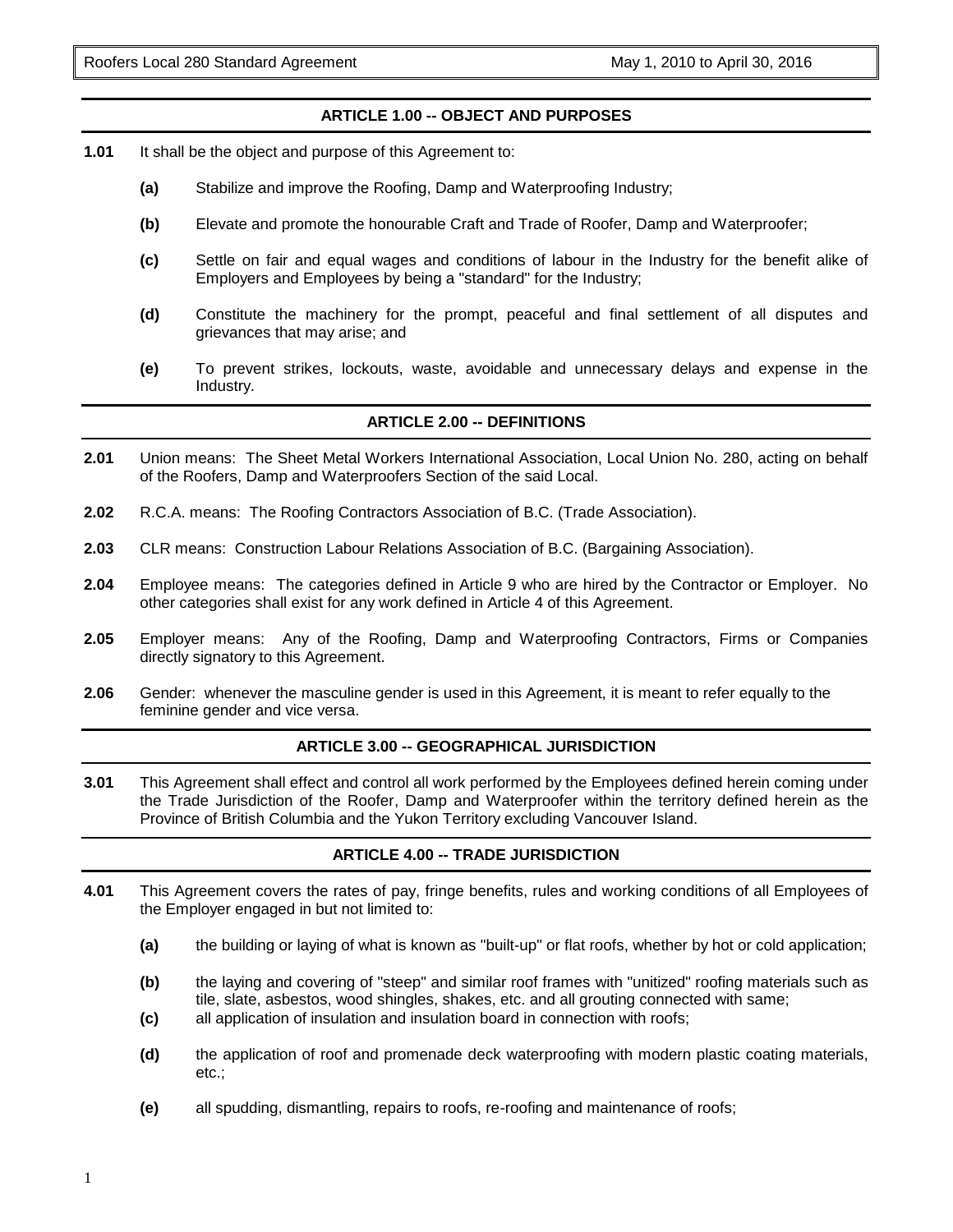- **(f)** the laying of promenade tile, wooden paving blocks, application of styrofoam batting, etc. where these are bedded in asphalt or similar substances;
- **(g)** the damp and waterproofing of floors, foundations, pipes, tanks, etc. with such materials as pitch, tar, asphalt, plastic, bitumen, etc.;
- **(h)** all caulking where its function is waterproofing and where it is performed as a specialty;
- **(i)** the operation of all power equipment such as hoists, tankers, pumps, etc. associated with roofing;
- **(j)** the application of roof decking materials such as cement asbestos panels (not metal deck);
- **(k)** the handling, loading, unloading, hoisting, rigging, moving, etc. on the jobsite or in the shop of all materials relevant to the foregoing; and finally;

It is understood that the above written scope of work shall be applicable whether the work is considered commercial, industrial or institutional

#### **ARTICLE 5.00 -- EMPLOYER QUALIFICATIONS**

- **5.01** The Employer shall have a designated place of business, open and manned by personnel for business at least forty (40) hours per week and a business telephone listed in the Firm name of the signatory Employer.
- **5.02** Any Employer signing this Agreement shall within a period of six (6) months of the signing date establish a regular place of business apart from any residence, house, garage or any premises occupied as living quarters.
- **5.03** There shall be acceptable "rally room", lunch room (if needed) and sanitary facilities on the premises for the use of the Employees.
- **5.04** The Employer must be registered with:
	- **(a)** Canada Revenue Agency (CRA) Registration No. \_\_\_\_\_
	- **(b)** WorkSafe BC Registration No. \_\_\_\_\_
	- **(c)** Employment Insurance Registration No. \_\_\_\_\_
- **5.05** Any violation of the above provisions shall be first referred to the Joint Roofing Adjustment Board and shall be sufficient cause for the Union to withdraw all Employees from the Employer's shop or jobs, and the withdrawal of such Employees shall not be deemed a breach of this Agreement.
- **5.06** The Joint Roofing Adjustment Board shall insist on standards equal to or higher than the above.

#### **ARTICLE 6.00 -- WORKING PARTNERS AND SHAREHOLDERS**

- **6.01** Any person conducting a business and under Agreement to the Union retains the right to work with the tools on the job etc., subject to the terms of this Article.
- **6.02** If more than one (1) member of the firm works with the tools, then at the time of signing the Agreement, one (1) member shall be recognized as the Employer. Name: \_\_\_\_
- **6.03** Only one (1) Employer or partner of a Firm signatory to this Agreement and who is not a member of the Union shall be permitted to work or give directions on a single job.
- **6.04** Any other working partner(s) shall be a Union Member(s) and employed under the same conditions as apply to all Employees coming within the scope of this Agreement.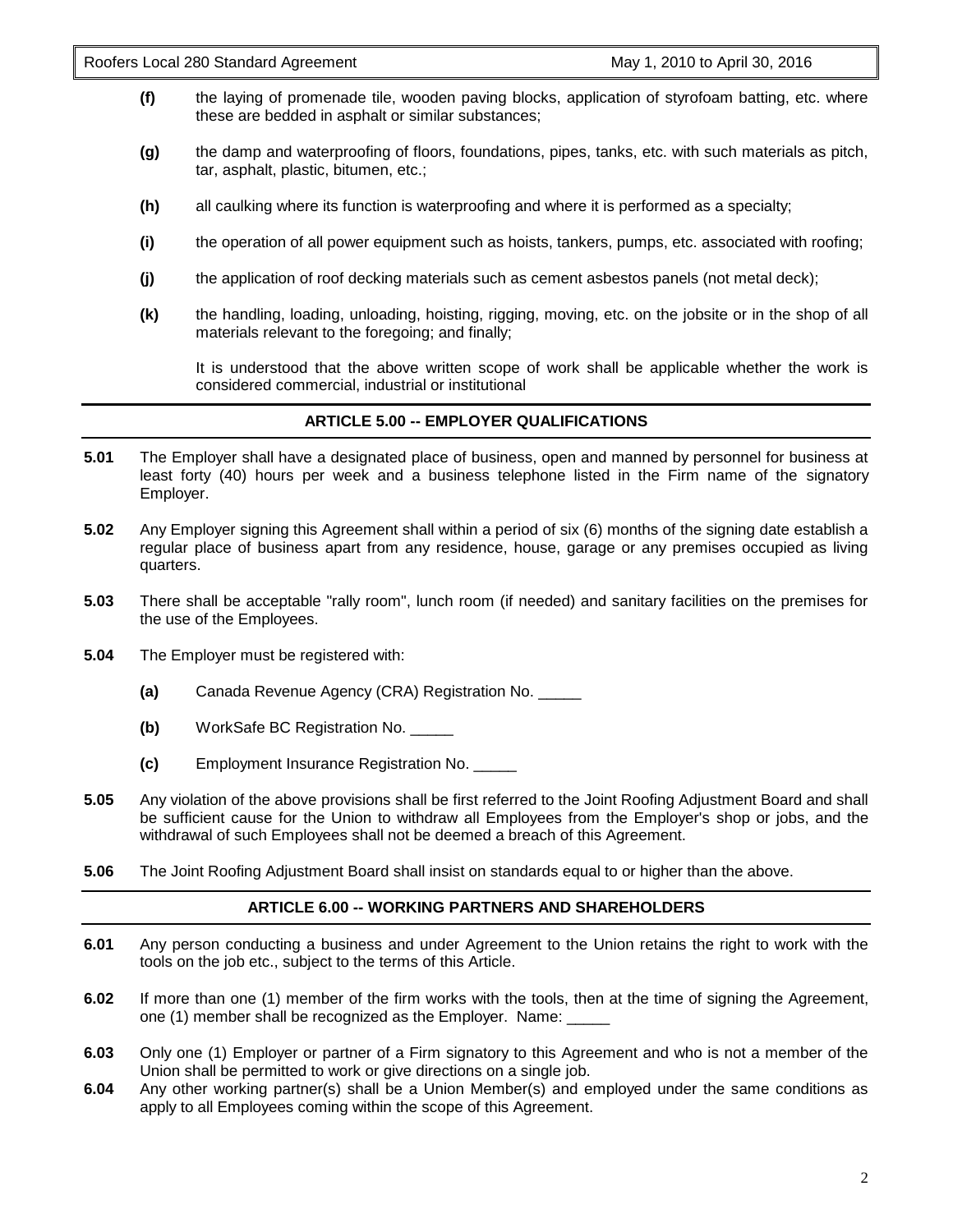Roofers Local 280 Standard Agreement May 1, 2010 to April 30, 2016

**6.05** Working partners and the Firm itself shall be prepared at any time to prove that such working partners are indeed working under the same conditions as other Employees. Payroll books showing hours worked, wages paid and payments to Income Tax, etc., shall be part of this proof.

#### **ARTICLE 7.00 -- SUB-CONTRACTING**

- **7.01** In the event that work covered by this Agreement is sublet by the Employer, such work shall be sublet to other contractors who are signatory to this same Standard Roofing Agreement of Local Union No. 280.
- **7.02** No Employee shall work or be requested to work by "the Piece", "Lumping" or "by the Square". This method of work and payment for work is expressly forbidden under the terms of this Agreement.
- **7.03** The Employer shall be liable for all wages, fund payments, etc. lost through violation of Sections 7.01, 7.02 above. Through a decision of the Joint Roofing Adjustment Board or an Arbitration Board, the Employer shall pay all fund payments as are found to be lost by either Board and all wages as found by either Board to the Sheet Metal Workers Local No. 280.

#### **ARTICLE 8.00 -- WORK OUTSIDE JURISDICTION**

- **8.01** When work outside the scope of the Trade Jurisdiction is assigned by the Employer to Employees normally covered by this Agreement, such work shall be paid at the rate and conditions of the Agreement unless the going rate for such work is higher, in which case the higher rate shall be paid.
- **8.02** When work is performed outside the Geographical Jurisdiction, the work shall bear the rates and conditions of either this Agreement or the rates and conditions of the Roofer, Damp and Waterproofer of the area, whichever be the higher.
- **8.03** The "rate" as stated above shall be the total of wages and fund contributions taken as a total package. Welfare and other fund contributions not to be duplicated.
- **8.04** When work is to be performed outside the Geographical Jurisdiction, both the Employer and Employees involved shall, if possible, pay a courtesy call and report to the office of the Local Union of the Sheet Metal Workers International Association having jurisdiction over the area.
- **8.05** The Local Union (as in 8.04) shall have the right, if it has available competent Roofers, Damp and Waterproofers, to require the Employer to hire its members where the size of the crew exceeds two (2). Such Employees shall receive the rate and conditions of their home local or the wage scale and working conditions of the local agreement covering the territory in which such work is being performed, whichever is the higher of the two (2). However, in no case less than the established wage scale and conditions of the local Union agreement covering the territory.

#### **ARTICLE 9.00 -- EMPLOYEE CLASSIFICATION**

- **9.01** The Employer agrees that none but Journeymen, Apprentices or Roofing Material Handlers, Damp and Waterproofers in the required ratio shall be employed on any work described in Article 4, except as provided elsewhere in this Agreement.
- **9.02** Journeyman shall mean all those employed on work in the Trade Jurisdiction, except those properly registered with the Province of British Columbia or the Yukon Territory and the Joint Apprenticeship Committee as Apprentices or those hired as roofing material handler.

The term Journeyman Roofer shall be inclusive of the terms: Built-up Roofer; Tiler; Slather; Shingler; Damp Proofer; Waterproofer; Caulker; Applicator (of fluid plastic decking, roofing and batting, etc.) and any other term commonly used in the Industry. There shall be two (2) groups of Journeymen: those without a Certificate of Qualification and those with such a Certificate. The Certificate may be one as issued by the Province of British Columbia or it may be issued by the Joint Apprenticeship Committee of the Roofing Industry upon the completion of such time in the trade and/or the writing of such exams, etc. as the Committee shall deem necessary.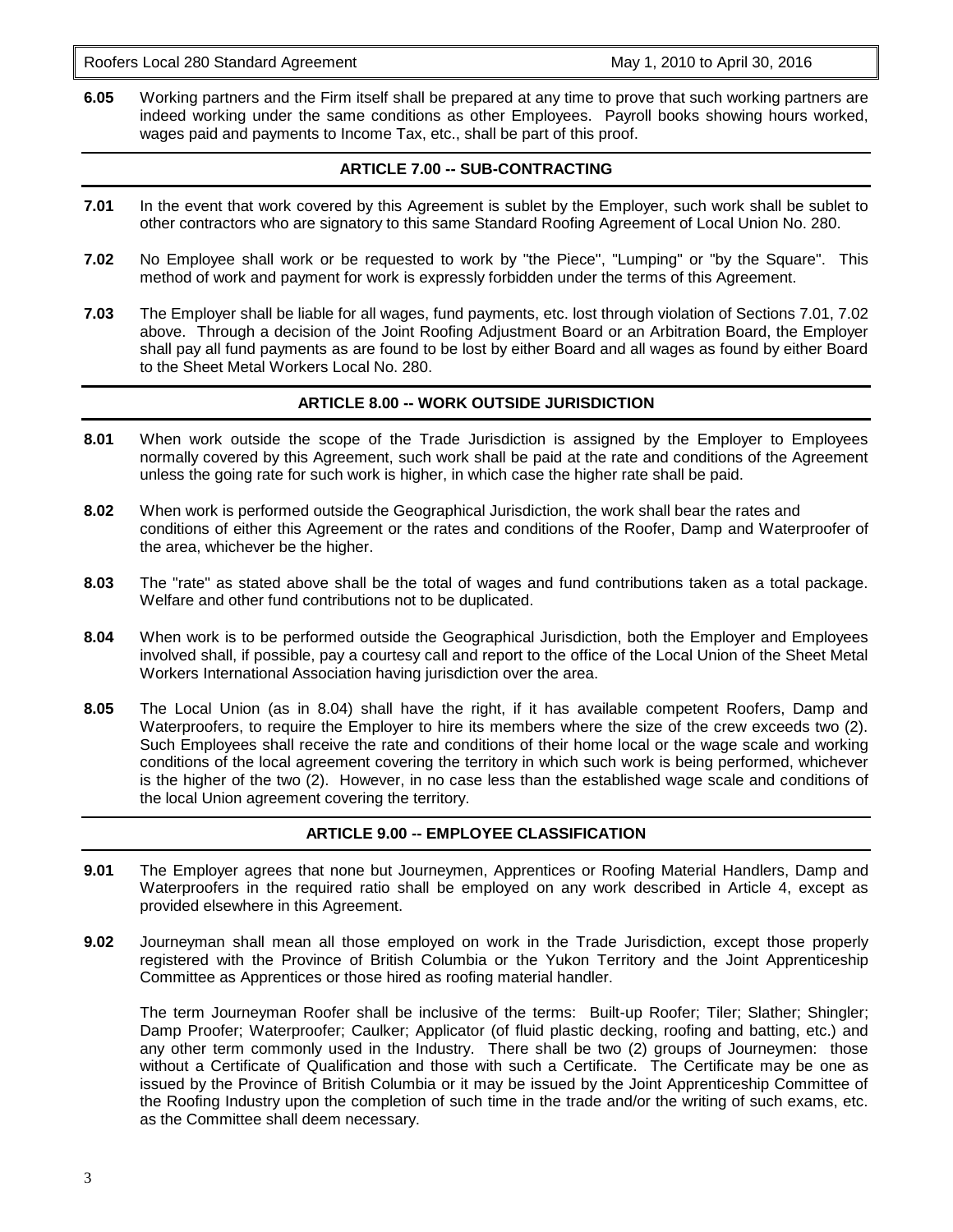**9.03** Apprentice shall mean that category as defined in the Industry Training Authority Act and its subsequent regulations relating to the Roofing, Damp and Waterproofing Trade. There may be a maximum of one (1) for each Journeymen employed; the total crew of the Employer considered.

Where four (4) or more Journeymen are employed, the Employer shall be required to employ at least one (1) Apprentice.

Roofing Material handlers shall not exceed 50% of the crew.

Journeyman Roofers and Apprentices shall have priority of employment on the crew that they are assigned to in terms of crew reduction or start up of a project. However, Roofing Material handlers shall perform work in a labouring capacity as defined elsewhere in this agreement

- **9.04 (a)** Foreman shall mean any Journeyman Employee designated by the Employer to supervise the activities of other Employees.
	- **(b)** The Employer shall designate a Journeyman Roofer as a "B" Foreman when three (3) to seven (7) workers (inclusive of Foreman) are employed on a jobsite. The Employer shall designate a Journeyman Roofer as "A" Foreman when over seven (7) workers are employed on any jobsite. Jobsite Foreman shall not be reduced in rate until the job is completed or as long as he works on such job.
	- **(c)** An "A" Foreman shall be permitted to supervise multiple crews to a limit of fifteen (15) workers on any one job site.
	- **(d)** Where Foremen are required, it is understood that all working instructions shall be given by or given through the designated Foreman.
	- (e) A "B" Foreman shall be paid a wage premium of two dollars and fifty cents (\$2.50) above the Journeyman Roofer wage rate. An "A" Foreman shall be paid a wage premium of three dollars and fifty cents (\$3.50) above the Journeyman Roofer wage rate.

#### **ARTICLE 10.00 - WAGES**

- **10.01** The minimum rate of wages for the work classifications in this agreement are outlined in Appendix "A" attached hereto.
- **10.02** After successfully completing and passing all required courses/schooling, certifications, and prior to being upgraded to Journeyman Roofer the New Journeyman shall remain at 85% of the Journeyman hourly wage rate for 2100 hours. The Article applies to experienced un-ticketed roofer members and they shall remain at 85% wage rate until they have successfully challenged the Provincial Trades Qualification requirements. At that time following notice of successful completion to the Employer and the Union all other provisions of this Article apply.

For each and every hour of employment, one dollar (\$1.00) shall be deducted from Apprentice wages and remitted to the Trustees of the Roofers Apprenticeship and Training Fund in the manner provided by the Unified Remittance Form. Such moneys shall be administered for the purpose of subsidizing lost wages while apprentices are attending Apprenticeship School.

**(a)** Roofing Material Handler shall mean those solely employed to do work in a labouring capacity (tear-offs, removal of old material; screw down insulation; place pavers; safety monitor; truck driver; assist in kettle operations; shovelling gravel and moving materials).

Roofing Material handlers shall be paid at 50% of the Journeyman rate of pay plus eight percent (8%) Statutory Holiday and Vacation pay as per the Employment Standards Act. The Employer shall provide BC Medical as soon as possible for each Material Handler (inclusive of family if required). The Employer shall also remit all funds listed under the Standard Roofing Agreement with the exception of Articles 15 Health Benefit and Article 16 Pension. Roofing Material Handlers shall be required to register with the Union and be dispatched in accordance with the provisions of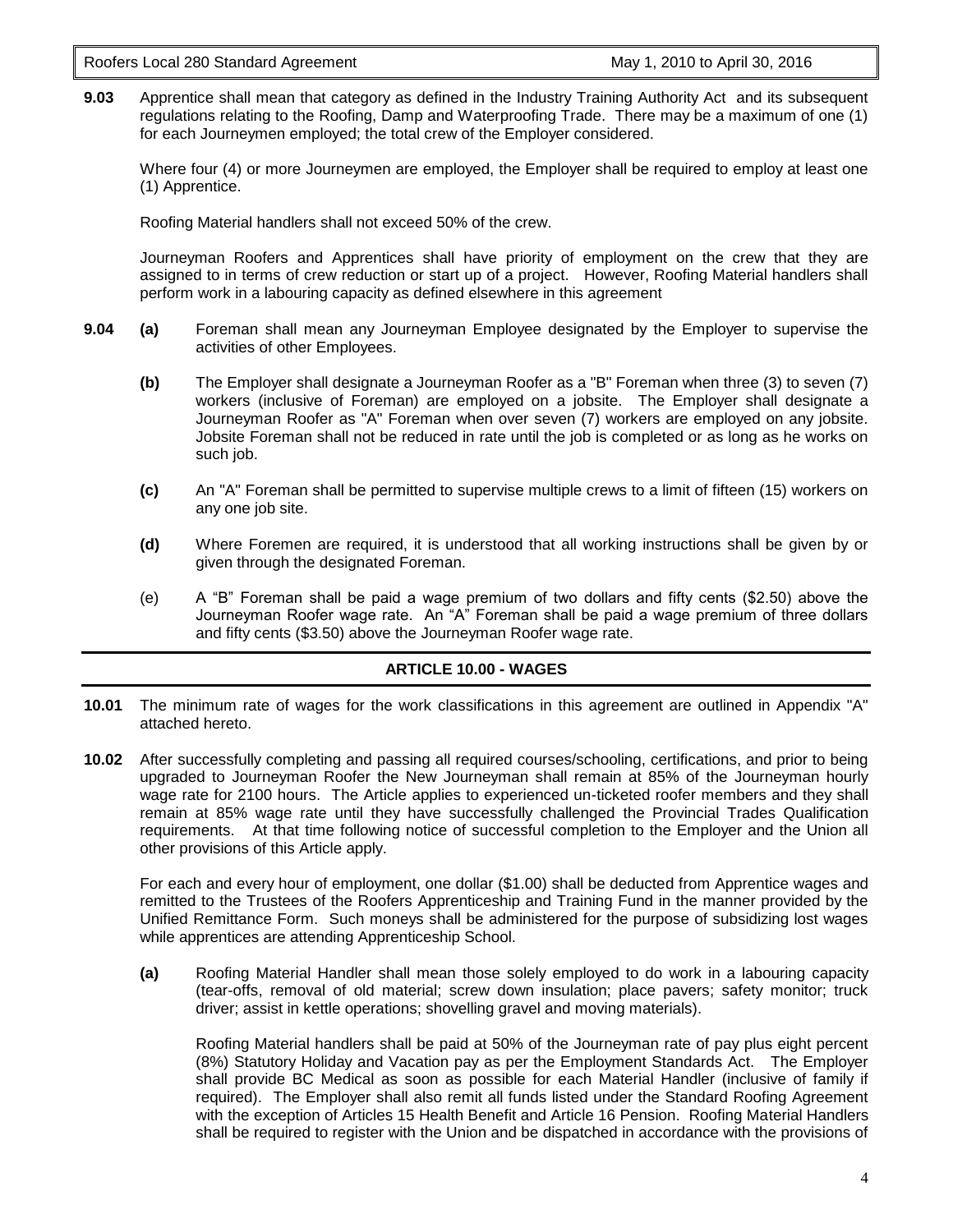Article 13 after five (5) working days.

- **(b)** An indentured apprentice will not proceed to his/her 4th period rate of pay sixty five percent (65%) until successful completion of his/her first year school session. An indentured apprentice will not proceed to his/her 5th period rate of pay seventy percent (70%) until successful completion of his second year school session. The Employer shall remit for an Indentured apprentice from 0 to 1300 hours all funds excluding Article 15 Pension Fund. From 1301 hours the Employer shall remit to all funds as per the Standard Roofing Agreement.
- **10.03** The employee has the right to bank wages (150%) in excess of 40 hours per week. The banked wages may be withdrawn at the employee's request only on payroll days.
- **10.04** Any "salary" arrangement shall be merely, in effect, a guarantee of certain minimum hours per week or month and shall not in any way be substituted for proper payment of hours worked, overtime, conditions, etc.

#### **ARTICLE 11.00 -- ROOFER'S WORK WEEK, HOURS AND OVERTIME**

- **11.01** The regular hours of labour shall be forty (40) hours a week at straight time rates. This forty (40) hour flexible work-week is solely intended to provide the maximum opportunity for both Employer and Employees to complete forty (40) hours of work per week. The above is not to be used to avoid overtime.
- **11.02** The regular hours of labour shall be reduced by eight (8) hours for each recognized Statutory Holiday or substitute day falling within that week.
- **11.03** On out-of-town jobs, the regular hours of labour shall be provided as outlined in Article 11.01. Should an out-of-town job be completed before the week's end, or should the Employer decide to return the Employee(s) from the jobsite before week's end, then a minimum of eight (8) hours is payable for each day on the job providing the Employee(s) are fit and available to work each day spent at the out-of-town jobsite. There shall be a minimum guarantee of three hundred dollars (\$300.00) per week, per Journeyman when working on all Out of Town projects. Applicable percentage rates shall be paid to other crew-members.
- **11.04** Work in excess of forty (40) hours per week shall be considered as overtime and shall be paid for at the rate of one hundred and fifty percent (150%) of the appropriate wage rate (time and one-half). The Employer will endeavour to schedule work on Fridays and Saturdays in order that the day's work be completed by 4:00 p.m.
- **11.05** All work on Sunday and Statutory Holidays (or substitute days) shall be paid for at one hundred and fifty percent (150%) of the appropriate wage rate (time and one-half).
- **11.06** An Employee reporting for work on the call of an Employer shall be paid his regular rate of pay for the entire period spent at the place of work in response to the call, with a minimum in any one (1) day of:
	- **(a)** two (2) hours' pay at the Employee's regular rate, except where the Employee's condition is such that he is not competent to perform his duties or he has failed to comply with the Accident Prevention Regulations of the WorkSafe BC; and
	- **(b)** if the Employee commences work, four (4) hours' pay at the Employee's regular rate, except where his work is suspended because of inclement weather or other reason completely beyond the control of the Employer.
	- **(c)** should an Employee receive an injury for which he is paid compensation by WorkSafe BC, he shall be paid for the remainder of the shift in which the injury occurred.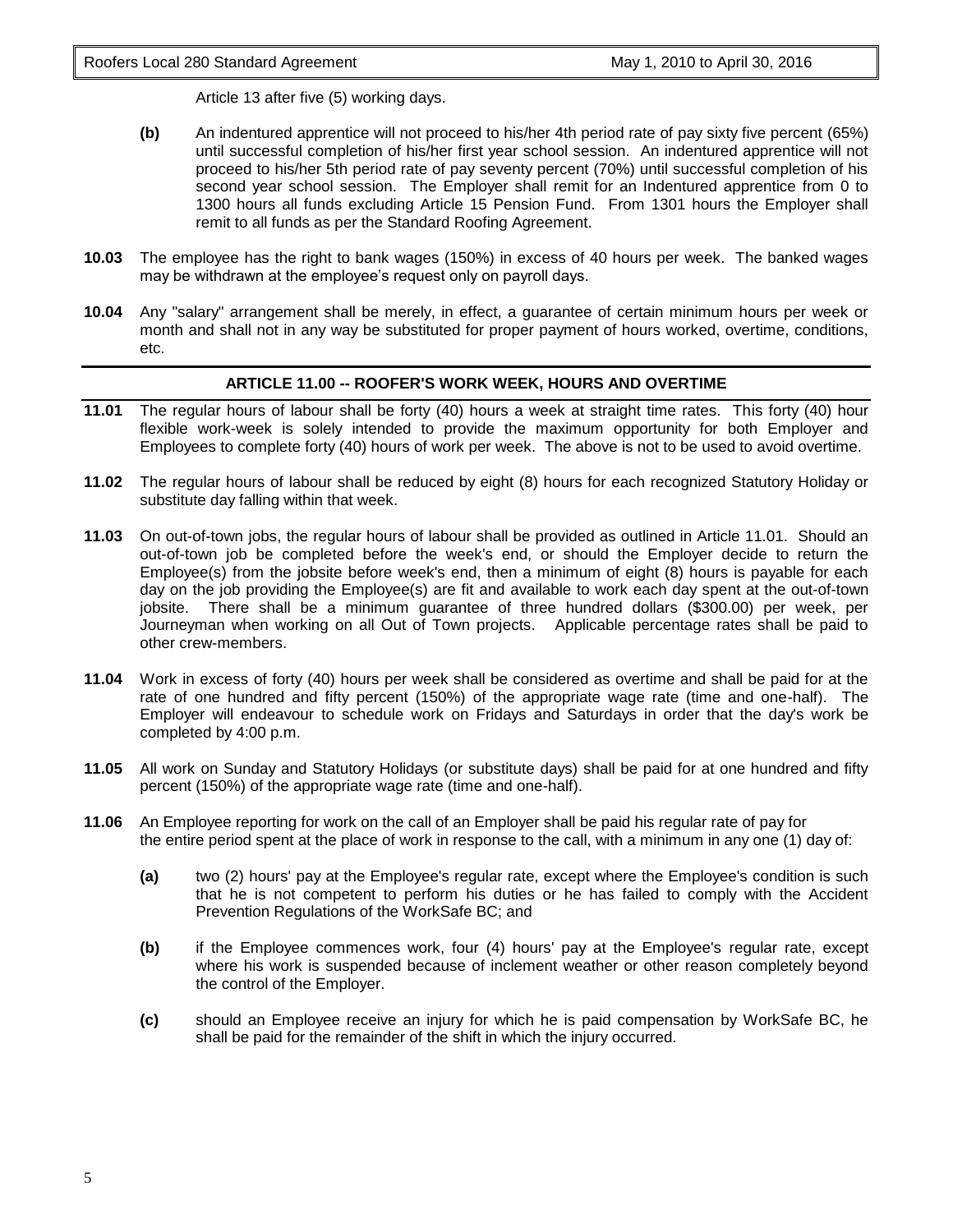#### **ARTICLE 12.00 -- PAYMENT OF WAGES AND TERMINATION**

- **12.01** Wages shall be paid every second Friday on the job or paid time allowed to return to Shop or Office to pick up pay. On out-of-town jobs the pay may be mailed. On in-town jobs where an Employee is not working, he shall be expected to come to the shop on his own. (Pay cheque to be mailed by mutual consent.)
- **12.02** The Employer may withhold a reasonable amount of wages, not to exceed one week's wages, in order that the payroll may be prepared.
- **12.03** The Employer shall provide a separate or detachable itemized statement with each pay showing the rate of wages, number of straight time hours, number of overtime hours (of both varieties) number of travel time hours, itemized list of all deductions and the total amount of pay both gross and net.
- **12.04** In the event that an Employee is laid off, he shall be paid his wages in full, including Holiday and Vacation Pay, not later than one (1) working day after he ceases to be an Employee. On out-of-town jobs the Employee's pay will be forwarded by mail within three (3) working days.

Where an Employee is not paid as provided above such Employee shall be deemed to be still on the payroll of the Employer and shall receive his usual wages and all other conditions until there is compliance with the above provisions or other arrangements are made between the Employer and the Union.

If the Employer can prove, in writing, that the Employee(s) are not paid as provided above because of factors beyond his Employer's control, then the above clause does not apply.

- **12.05** The Employer will give one (1) hour's notice of termination to any Employee being laid off or terminated. Employees, in turn, will give one (1) hour's notice of intention to quit.
- **12.06** On terminating Employees, due attention shall be paid to maintaining the required ratio of Journeymen, Apprentices and Probationary Apprentices.
- **12.07** Should it be necessary to reduce the work force, the Employer shall lay-off or terminate Journeymen in the following sequence:

| First --  | <b>Probationary or Applicant Members</b> |
|-----------|------------------------------------------|
| Second -- | Members without the Certificate          |
| .         | $\mathbf{M}$ . $\mathbf{M}$              |

- Third -- Members with T.Q. Certificate
- **12.08** If an Employee working on an "out-of-town" job is dismissed for cause, then notwithstanding anything contained in this Agreement the Employer shall provide transportation for said Employee to the nearest form of public transportation.

Where such dismissal is for just cause and where the Employer has supplied the necessary funds for return public transportation, then the Union shall assist the Employer to recover the monies paid on behalf of the member.

#### **ARTICLE 13.00 -- UNION SECURITY AND HIRING**

- **13.01** The Employer agrees to require membership in the Union as a condition of continued employment.
- **13.02** If the Union provides the Employer with reasons in writing that an Employee is not in good standing in the Union, then the Employer agrees to terminate said Employee.
- **13.03** The Union agrees to implement a proper and efficient "hiring hall" for the purpose of supplying qualified Employees to the Employer as needed. Both parties agree to co-operate in every way to implement this provision. The Union will bear reasonable expense for advertising and seeking out qualified men.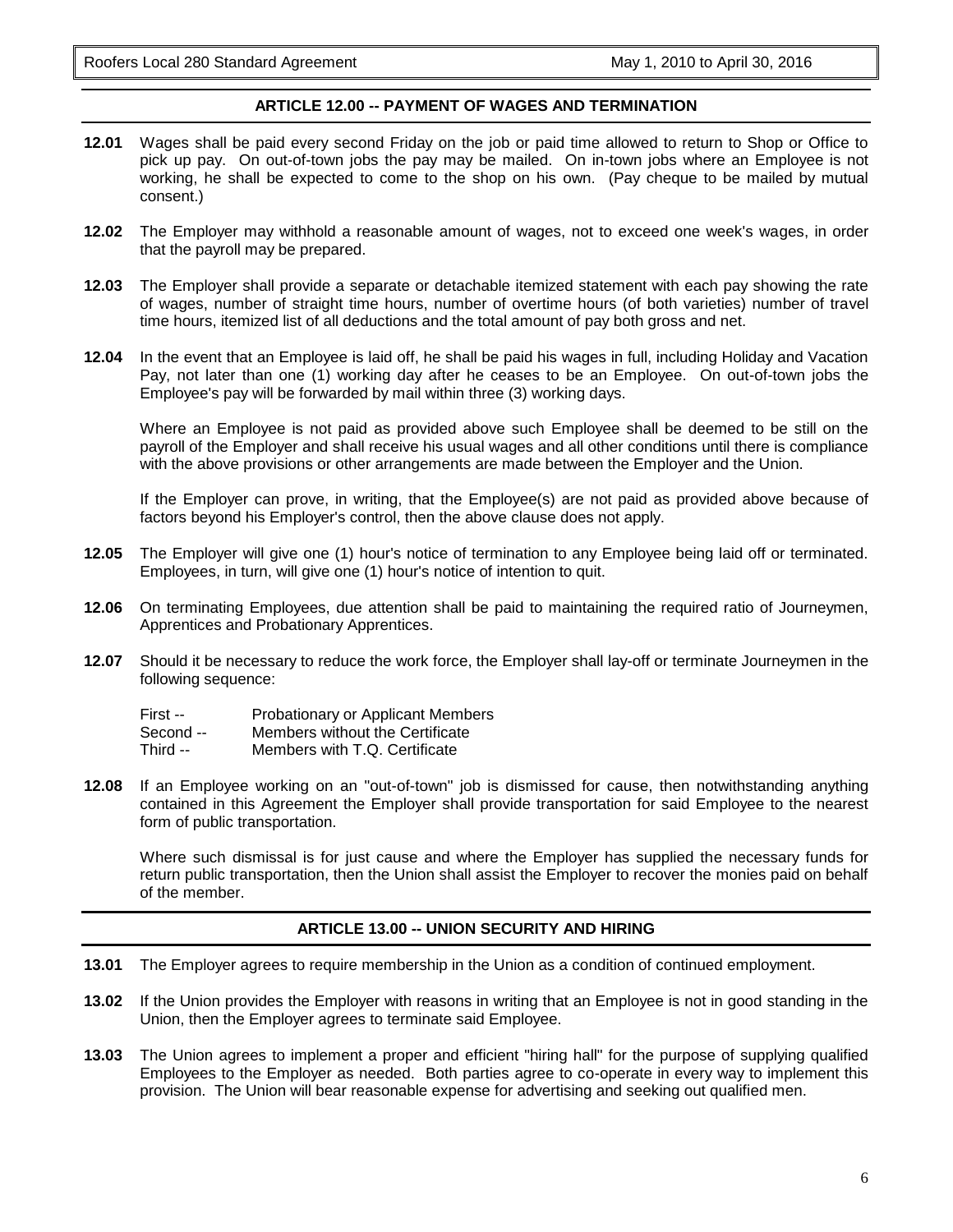**13.04** All Employees covered by this Agreement must be cleared by referral slip through the office of Local Union No. 280 before being hired and put to work. The referral slip shall contain the potential Employee's name, rate of pay, standing in the Union and other relevant information.

This Section is not to preclude a member from obtaining his own job or a Firm from "name requesting" a registered unemployed member, provided that in both cases a referral slip is obtained from the Union before work.

- **13.05** In regard to shops located outside the Lower Mainland, the hiring and dispatch of Employees may be accomplished either through an "Area Dispatcher" appointed by the Union or by telephone with follow-up clearance by mail where no Area Dispatchers have been appointed.
- **13.06** In the event that the Union is unable to supply the Employer with qualified men within forty-eight (48) hours, the Employer shall have the right to employ any men. The following provision is to be sunsetted April 1, 2014. The Employer shall immediately register newly hired employees s with the Union. Newly hired employees shall be required to join the Union within thirty (30) calendar days or be subject to immediate layoff. Any Employer that fails to follow this provision shall lose the right to employ under this sunset provision.

The Employer shall be allowed to hire any person for the classification of Roofing Material Handler.

**13.07** Due attention to the required ratio of Journeymen, Apprentices and Assistants will be paid by both Parties in the hiring and dispatch of Employees.

#### **ARTICLE 14.00 -- HOLIDAYS AND VACATIONS**

- **14.01 (a)** The recognized Statutory Holidays that shall be observed are: New Year's Day, Good Friday, Family Day, Easter Monday, Victoria Day, Canada Day, B.C. Day, Labour Day, Thanksgiving Day, Remembrance Day, Christmas Day, Boxing Day and any other day declared as such by the Provincial or Federal Governments. In the Yukon Territory this shall mean the Territorial or Federal Governments.
	- **(b)** If a Statutory Holiday(s) should fall on a Saturday or a Sunday, the following work day(s) shall be observed.
	- **(c)** Every worker covered by this Agreement shall be entitled to two (2) additional holidays that shall, with mutual consent not unduly withheld, be observed by giving his Employer one (1) week's notice of his intentions. It being understood that job conditions may dictate the particular days these holidays are to be observed (i.e. job sites closed due to construction industry holiday).
- **14.02 (a)** Employees shall receive three (3) weeks' annual vacation.
	- **(b)** While the annual vacation may be taken in more than one (1) period, it shall not be unduly fragmented. Recommended method -- one (1) week in summer, two (2) in winter.
	- **(c)** It shall be a violation of this Agreement for an Employee to forego his paid vacation or to work for wages during his vacation period.
	- **(d)** When the vacation is taken it shall be determined by mutual arrangement between Employer and Employee.
- **14.03 (a)** Employees shall receive combined Holiday and Vacation Pay at the rate of twelve (12) percent of gross earnings. This shall represent six (6) percent for three (3) weeks' annual vacation and six percent (6%) for Statutory Holidays.
	- **(b)** The foregoing Holiday and Vacation Pay shall be paid to the Employee at the discretion of the Employee either: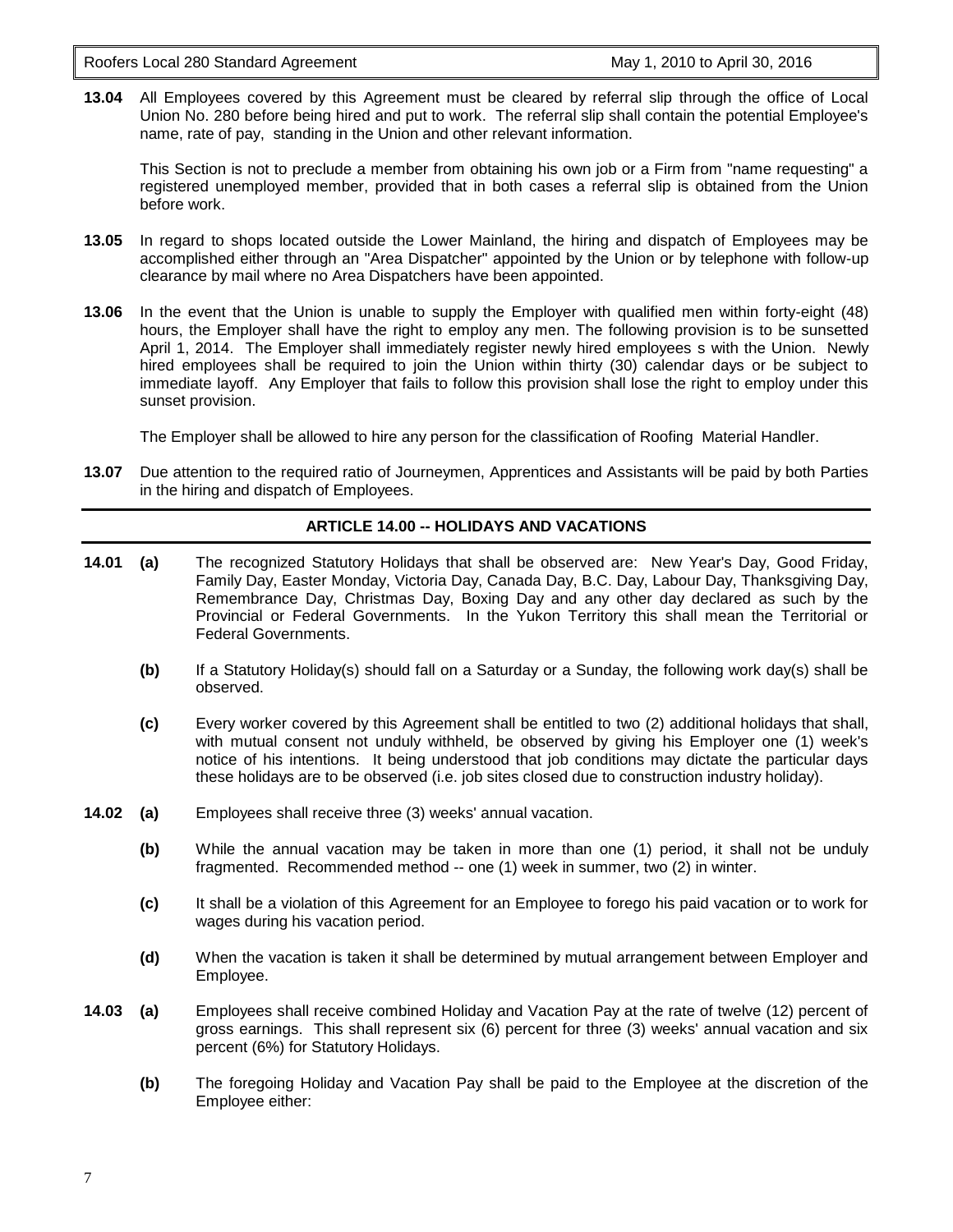- **(i)** at the time of permanent layoff, at the time the vacation is taken, or once a year, whichever be the lesser period, or
- **(ii)** on every pay cheque.

#### **ARTICLE 15.00 -- HEALTH BENEFIT FUND**

- **15.01** Health Benefit Fund contribution amounts shall be as per the schedule included Appendix A. The contributions shall be made for each and every hour or part hour of employment in any job classification and will be paid by the Employer to the Trustees of the Sheet Metal Workers Health Benefit Fund.
- **15.02** These monies will be remitted to the Trustees by the 15th day of the month following that which contributions cover in the manner provided by the Unified Remittance Form (Roofers).
- **15.03** The Health Benefit Fund will provide benefits on a schedule to be determined by the Trustees.

#### **ARTICLE 16.00 -- PENSION FUND**

- **16.01** Pension Fund contribution amounts shall be as per the schedule included in Appendix A. The contributions shall be made for each and every hour or part hour of employment in any job classification and will be paid by the Employer to the Trustees of the Sheet Metal Workers Pension Fund.
- **16.02** These monies will be remitted to the Trustees by the 15th day of the month following that which contributions cover in the manner provided by the Unified Remittance Form (Roofers).

#### **ARTICLE 17.00 -- ROOFERS APPRENTICESHIP AND TRAINING FUND**

- **17.01** Ten cents (\$0.10) per hour for each and every hour or part hour of employment in any job classification, will be paid by the Employer to the Trustees of the Roofers Apprenticeship and Training Fund.
- **17.02** These monies will be remitted to the Trustees by the 15th day of the month following that which contributions cover in the manner provided by the Unified Remittance Form (Roofers).
- **17.03** This Fund shall be used by the Trustees to finance and administer the Apprenticeship Program.

#### **ARTICLE 18.00 -- ROOFING CONTRACTORS ASSOCIATION FUND (RCABC)**

**Per the CLR letter dated July 17, 2009 Employers no longer contribute to the RCABC funds.**

#### **ARTICLE 19.00 – OTHER FUNDS**

#### **19.01 Contract Administration Fund**

All signatory Employers shall contribute the sum of thirteen cents (\$0.13) for each hour worked on behalf of each employee working under the terms of this agreement, to the CLR Contract Administration Fund. CLR may alter this amount with sixty (60) days written notice. [Effective December 1, 2011 the contribution is reduced to twelve cents (\$0.12). Effective November 1, 2014 the contribution is reduced to eleven cents \$ 0.11)]

The Union will forward to CLR all monies received in accordance with the standard remittance form utilized by the Union. Such payment shall be made by the Union not later than the last day of the month in which such amount was received and shall be accompanied by a summary report that provides hours of work and fund remittances by each employer under the agreement.

It is understood that any cost incurred by the Union in remittance notification or changes thereof shall be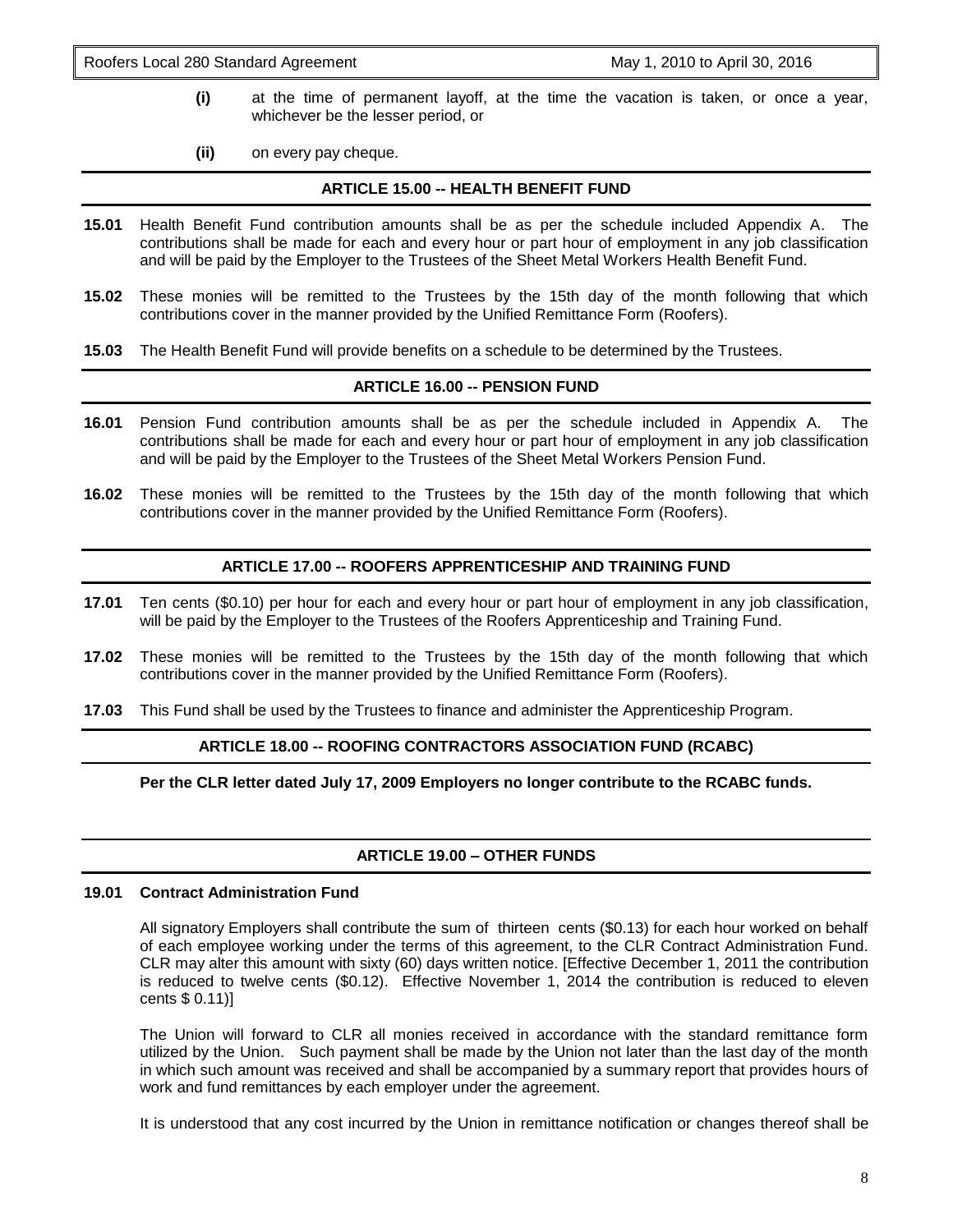borne by CLR. The Union will not have any responsibility for delinquent monies from individual employers. Contributions shall be made in accordance with Article 22.

#### **19.02 BCBCBTU**

Effective June 15, 2002, the Employers will provide funding for the BCBCBTU of one cent (\$.01) per hour for all hours worked or earned as established in each of the respective trade collective agreements by the contributions made to the Jurisdictional Assignment Plan (JAPlan). This Provision will continue as long as the Bargaining Council structure continues to exist pursuant to the Labour Relations Code.

#### **19.03 Local 280 Council Fund**

The Employer will pay ten cents (\$0.10) per hour for each and every hour or part hour of employment in any job classification to the Local 280 Council Fund. These monies will be remitted to the Fund by the fifteenth (15th) day of the month following that which contributions cover, in the manner provided by the Unified Remittance Form.

#### **19.04 Rehabilitation Fund**

Two cents (\$0.02) per hour for each and every hour or part hour of employment in any job classification will be paid by the Employer to the B.C. Construction Industry Rehabilitation Fund.

#### **19.05 Local 280 Promotion Fund**

Effective September 1, 2005, three cents (\$0.03) per hour for each and every hour or part hour of employment in any job classification will be paid by the Employer to the Local Union 280 Promotion Fund.

These monies will only be used for promotion of the Unionized sector of the Roofing Industry.

These monies will be remitted by the 15<sup>th</sup> day of the following month, following that which contributions cover, in the manner provided by the Unified Remittance Form.

#### **ARTICLE 20.00-- DEDUCTION OF UNION DUES**

- **20.01** The Employer agrees to deduct dues from any earnings accrued in each month, from each and every Employee covered by this Agreement, and the amount established by the Union in conformity with the Constitution and By-Laws of the Union.
- **20.02** The total amount deducted, with an itemized statement of same, shall be forwarded to the Union by the 15th day of the following month in the manner provided for in the Unified Remittance Form.
- **20.03** Should the schedule of Basic and/or Supplementary Dues be changed, the Financial Secretary of the Union shall inform the Employer, in writing, sixty (60) days in advance of such change. Such altered schedule shall become part of this Agreement.
- **20.04** The Employer agrees to have all present and future Employees covered by this Agreement as a condition of continued employment consent, in writing, to the implementation of this Article.
- **20.05** The Union shall deliver to the Employer a Statutory Declaration as required by Part I, Section 10 (2) of the Labour Law of British Columbia Act.

#### **ARTICLE 21.00 -- FUNDS**

**21.01 (a)** Both parties signatory to this Agreement agree that payments into any Fund covered by this Agreement must commence at the time of hiring of any person covered by the scope of this Agreement, regardless of whether or not such person is in a probationary period.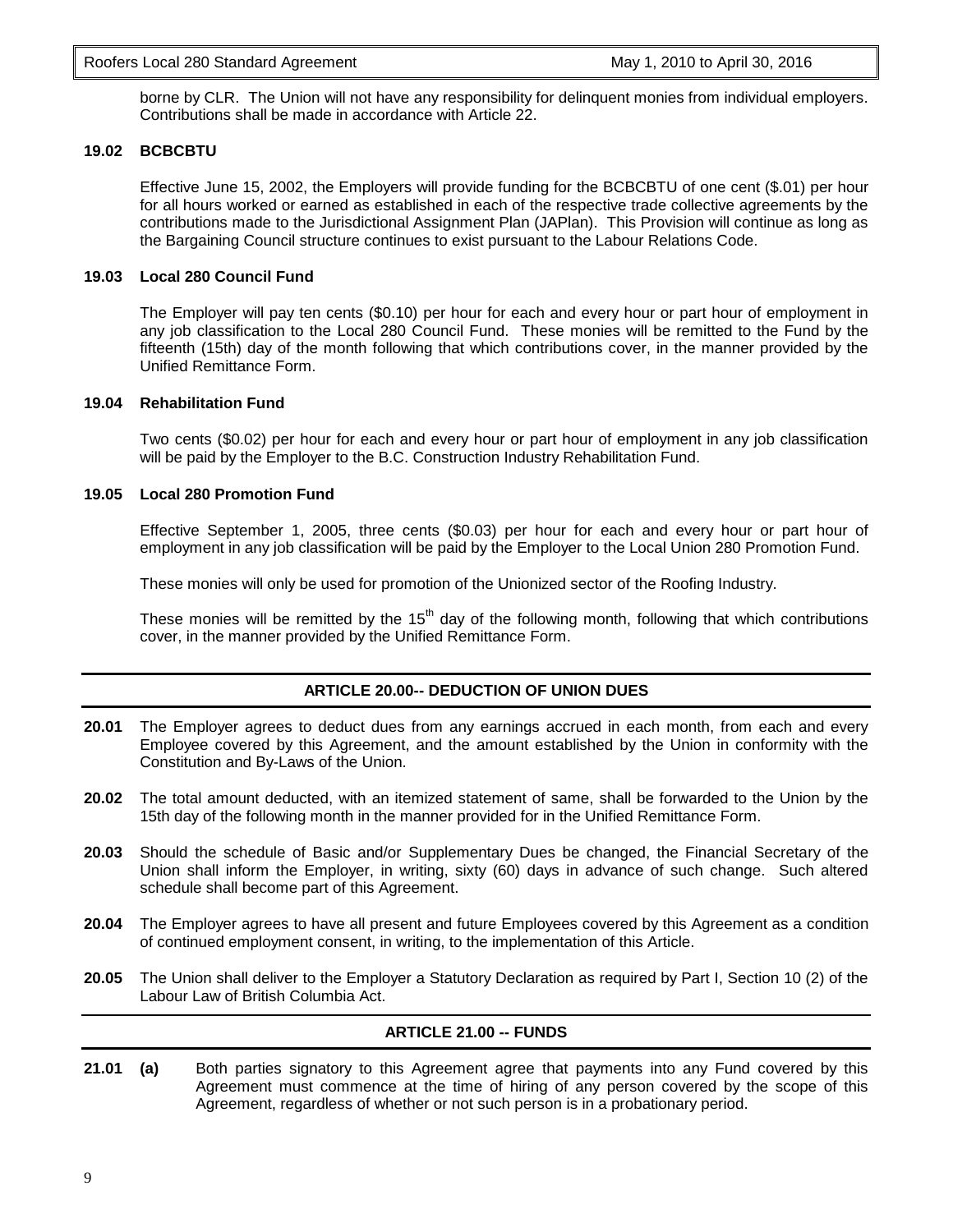**(b)** Both parties agree that enabling shall not be used to reduce or eliminate any joint industry funds or individual dues to umbrella organizations without prior written consent of the BCBCBTU and CLR.

#### **21.02 Penalty for late Payment of Funds**

**(a)** In the event that the Employer's Remittance is late arriving at the Local Union 280 In-Trust Desk after the 15th day of the month, as post marked, the administrator will advise the Employer in writing by registered mail within forty-eight (48) hours of any delinquency.

If the In-Trust Desk has not received payment within forty-eight (48) hours of the employer receiving notification exclusive of Saturdays, Sundays and Statutory Holidays, a ten percent (10%) penalty shall be applied to the late payments to the appropriate contributions and/or deductions.

- **(b)** An Employer will be considered in default if payment to any fund covered by this Agreement is not paid by the twenty-fifth (25th) day of the following month that contributions cover.
- **21.03** Prior to any action taken by the Union to collect funds from the Company in default, said company must be notified by the Union. Should the Company remain in default, the Union shall take such action as it deems necessary and the conditions of Section .02 of this Clause shall apply.
- **21.04** Subject to the foregoing provision, the Union shall withdraw existing Employees and shall refuse to refer prospective Employees to such defaulting Employer and such action shall not be deemed to be a violation of the terms of this Agreement.
- **21.05** In the event any person subject to this Agreement has a claim for benefits under the Benefits Plan refused as a result of an Employer's default in payments, such Employer shall be liable for an amount equal to said claim, plus such costs as the Trustees of this Plan may determine.
- **21.06** Should the Trustees of any Fund covered by this Agreement wish to check payments by an Employer, such Employer must open his books to a Chartered Accountant appointed by the Trustees.
- **21.07** An Employer in default of payments to any Fund covered by this Agreement will not be acceptable for renewal of the Standard Roofing Agreement until all default payments have been brought up to date. Under certain conditions the Union may request a maximum Cash Bond of not higher than an equivalent of three (3) months average remittances. New companies shall pay an estimated amount that is required by the Union to be deposited with Local Union No. 280 for a maximum period of not more than two (2) years. It is agreed that any interest generated by such cash bond will be returned to the Employer.

#### **ARTICLE 22.00 -- UNIFIED REMITTANCE OF ROOFER FUNDS**

- **22.01** All Funds and Check-Off payments shall be recorded and itemized on the United Remittance Form (Roofers). This Form shall be supplied by the Union and shall make provisions for the listing of each Employee's name, social insurance number, number of hours earned.
- **22.02** All Fund and Check-Off Remittances shall be consolidated into one cheque payable to "Sheet Metal Workers, Local 280 -- In Trust". Both parties agree that remittances must be paid by the calendar month for all hours employed in any given month. However, in the event the remittances are calculated by the pay period, then all hours must be carried through and paid for to the first pay period of the following month. Companies wishing to remit by the pay period must notify the Union, in writing, of their intention.
- **22.03** It is understood that all Fund contributions are over and above wages called for and may be subject to taxation as levied by either Provincial or Federal statutes. Dues check-offs are deductions from wages.
- **22.04** Hours of employment as outlined in Fund Articles include equivalent hours for holidays and vacations.
- **22.05** If the Employer has no Employees during a given month, he shall submit a "nil" report unless it is clearly understood by all parties that he has declared himself out of business.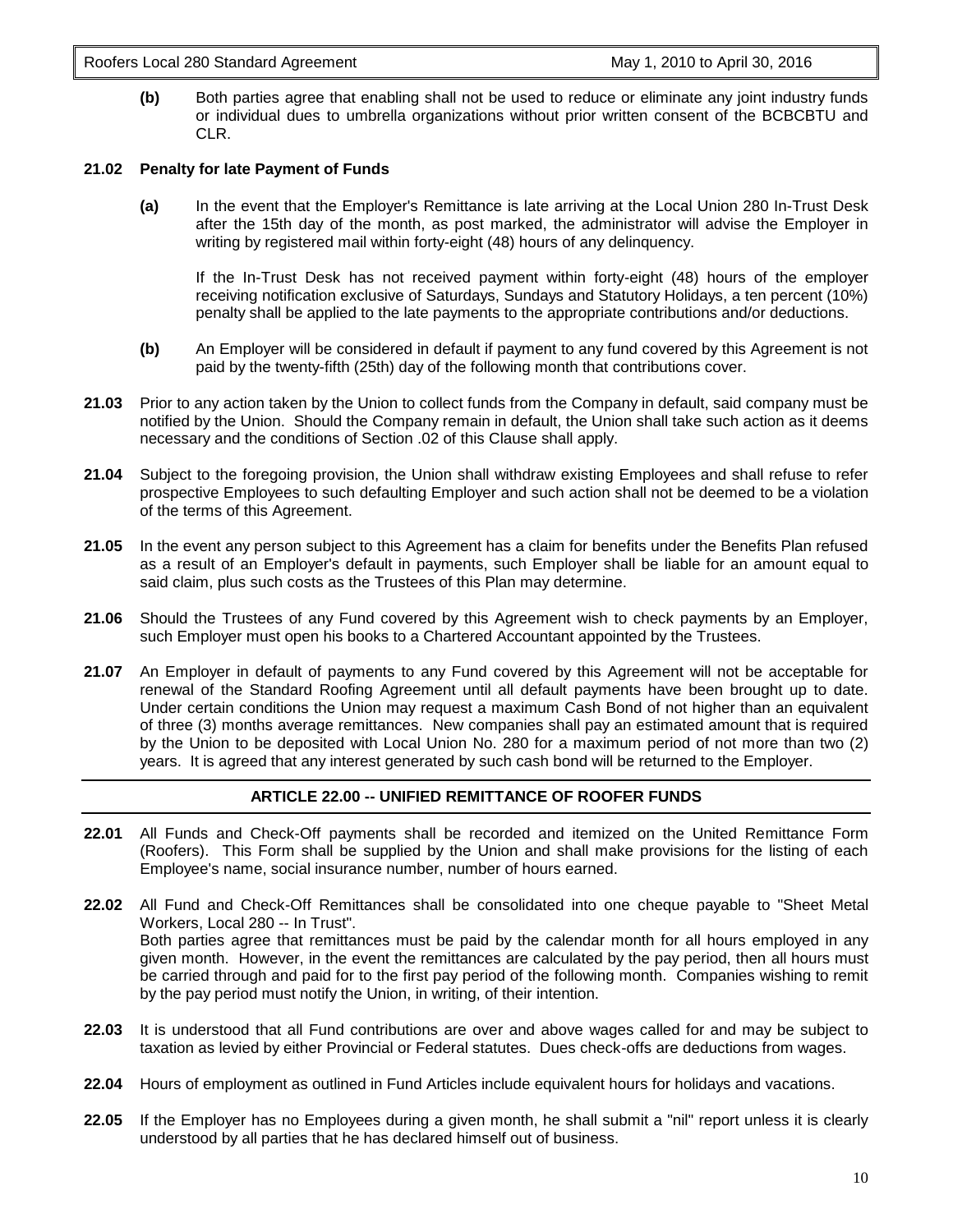#### **ARTICLE 23.00 -- OUT-OF-TOWN JOBS**

**23.01** Except as noted in Article 23.02, it shall be the sole prerogative of the Employer to rule on whether or not a particular job shall be classed "out of town". If so, then this Article shall apply; if not, other appropriate Articles shall prevail.

In the event a dispute should arise under this provision, then the matter may be referred to the Joint Adjustment Board for review. The decision of the Board shall be final.

- **23.02** All Employees required on out-of-town jobs shall receive the cost of the mode of transportation that would put the Employee on the job as soon as possible including \$20.00 taxi cab, board and lodging. This shall also apply to the return trip. Where an Employee is required to drive a Company and/or his own vehicle to and/or from a jobsite the Employee shall be required to drive no more than ten (10) hours per day. Effective February 13, 2012 the rate shall increase to thirty dollars (\$30.00)
- **23.03** For all Lower Mainland residents the point of embarkation will be the Union offices plus twenty dollars (\$20.00) for expenses to the form of public transit requested. For all other Employees, embarkation will be from their area bus or plane terminal depending on the mode of travel requested by the Employer plus twenty dollars (\$20.00) for expenses to get to the above.

On regular work days, travel time to and from out of town jobs will be paid at the Employee's prevailing rate. Travel time will be paid for actual time travelled. Where an Employer requests an Employee to travel on Saturdays, Sundays, or Statutory Holidays, Employees will be paid for actual time travelled at straight time rates with a minimum of four (4) hours pay where time spent travelling is four (4) hours or less, and eight (8) hours straight time pay where more than four (4) hours is spent travelling, or actual time travelled, whichever is the greater. All travel is at straight time rates.

Effective February 13, 2012 the above clause is deleted in it's entirety and replaced with the following; Employees hired to work on out of town project(s) shall be paid a travel allowance for initial travel and transportation to the project and return based on the following: Fifty-three cents (\$0.53) per kilometer by the most direct route in addition to ferry expenses (car and driver) from the point of dispatch. The Parties agree that this amount per kilometer will be adjusted based upon the published amount as established by Revenue Canada [now known as Canada Revenue Agency] for reasonable daily vehicle mileage expenditures. [Note that effective January 1, 2014 the rate was set at 54 cents per kilometer. Effective January 1, 2015 the rate was set at 55 cents per kilometer. January 1, 2016 the rate was set at 54 cents per kilometer]. It will be at the discretion of the Employer to direct Roofers to take air transportation. When Roofers travel by air transportation, the Employer shall arrange and pay for such transportation, including ground transportation at the destination. Travel allowance shall not apply when roofers travel by air.

Travel time at straight time rates will apply to Roofers in the employ of the Employer prior to being sent out of town.

**23.04** Board and lodging on the job shall be supplied by the Employer on a seven (7) days a week basis. Accommodations must be reasonable and acceptable to the Union. In construction camps this shall mean conditions as provided for in the current Camp Rules of the B.C. & Yukon Building and Construction Trades Council. Where construction camps are not involved, the Employer shall make accommodations arrangements that are reasonable and acceptable to the Union. The use of camps where established shall be obligatory.

Effective February 13, 2012 the above clause is deleted in its entirety and replace with the following; When a job is located outside the Greater Vancouver Area and there is no camp accommodation, the Employer shall provide living out allowance or accommodations as provided herein for all Roofers except those classed as local residents.

**23.05 (a)** Living out allowance (LOA) on the basis of one hundred and fifteen dollars (\$115.00) on a seven (7) day per week basis, and effective May 1, 2012, one hundred and twenty dollars (\$120.00) per day and effective May 1, 2013, one hundred and twenty-five dollars (\$125.00) per day.

Or: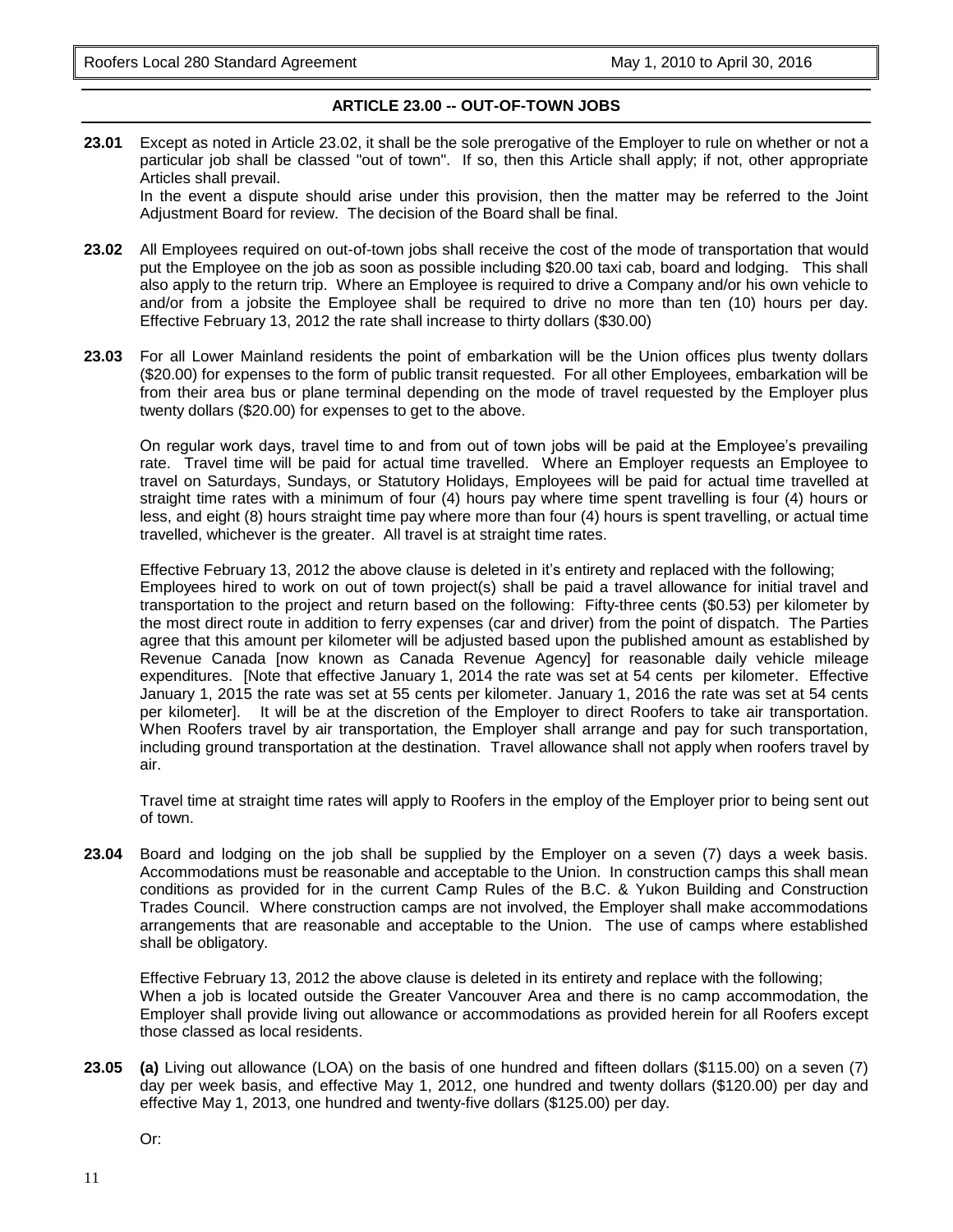**(b)** Accommodation plus sixty dollars (\$60.00) on a seven (7) day per week basis and effective May 1, 2013, sixty-two dollars and fifty cents (\$62.50) per day.

- **23.06 (a)** Any Employee who is living in camp accommodation provided by the Employer may, on any weekend, vacate or checkout of such accommodation, and the Employer shall pay him a sum of twelve Dollars (\$12.00) per day as a weekend checkout allowance.
	- **(b)** Any Employee who is living in Hotel/Motel accommodation provided by the Employer may, on any weekend, vacate or checkout of such accommodation, and the Employer shall pay him a sum of Fifteen Dollars (\$15.00) per day as a weekend checkout allowance.

If Meal Tickets are provided to Employees, the Employee who intends to check out or vacate for the weekend must turn in his meal tickets to the Employer's Representative not later than 4:00 p.m. of the day preceding the checkout. The Employee must work the shift prior to the weekend or Statutory Holiday unless mutually agreed between the Employee and the Employer's Representative. When an Employee is absent from work and he cannot furnish the foreman on the job with satisfactory evidence of illness or accident, he will forfeit room and board or subsistence allowance for the days he is absent.

#### **(c) Marshalling Points**

On Camp Jobs, no walking time shall be paid up to 2,500 feet from the work site. Beyond 2,500 feet, up to thirty (30) minutes travel each way, the employer shall supply transportation. Travel time will be paid at prevailing rates for the time in excess of thirty (30) minutes.

**23.07** On jobs of over fifty (50) calendar days duration, the Employer shall provide leave every forty (40) days. Where leave is provided, the Employer shall provide first class transportation and expenses to the point of departure and back to the job. Where leave is specifically involved, no travel time need be paid. The extent of the leave shall be decided by mutual arrangement between the Employee and the job foreman or superintendent.

An allowance for turnaround or periodic leave will be provided on a "use it or loose it" basis.

The allowance will be based on the following formula:

| 250 km to 500 km  | \$175.00 |
|-------------------|----------|
| 501 km to 750 km  | \$275.00 |
| 751 km to 1000 km | \$375.00 |
| Over 1000 km      | \$475.00 |

The mileage shall be computed from the project to the dispatch point or the employee's place of domicile as stipulated in the respective trade's collective agreement. It is agreed that the above amounts will be paid only once for each turnaround.

- **23.08** It is understood that if an Employee is discharged for just cause before the completion of the out-of-town job, the Employer shall not be required to furnish transportation, expenses or travel time back to the point of departure.
- **23.09** All travel expenses (one-way) shall be supplied or paid for in advance: the Employee shall not be expected to supply on a "paid later" basis. Notwithstanding the preceding, the Employee shall, if required, remain on the job for at least seven (7) calendar days. Failing this, the Company shall have the right to deduct from his wages the costs and expenses of the transportation expended.

Effective February 13, 2012 amend the above paragraph to read as follows;

Travel Allowance to an out of town job shall be paid in advance. To qualify for travel allowance to out of town jobs employee must remain on the job for seven (7) days. Failing this, the Employer shall have the right to deduct from wages such pre-paid travel allowance.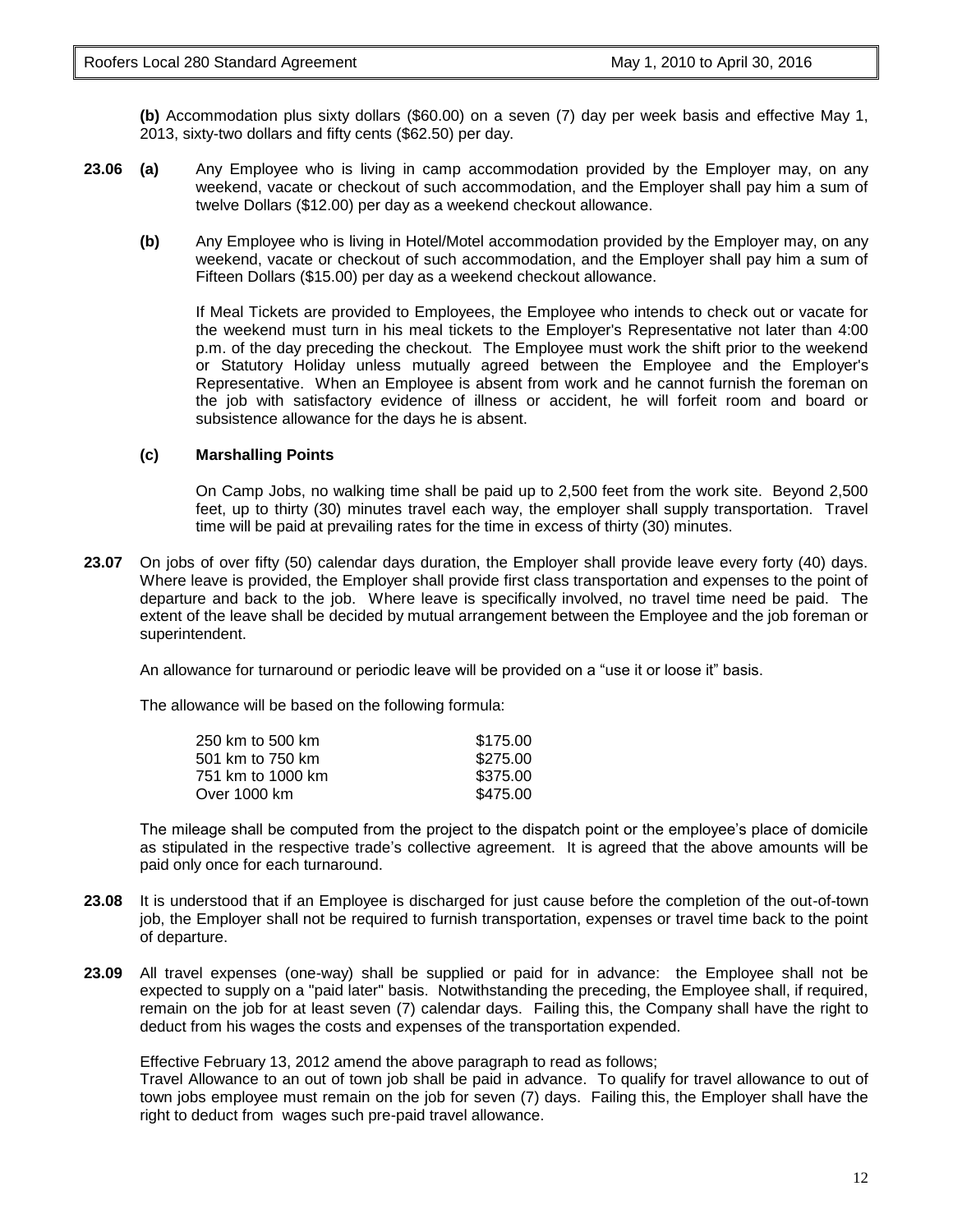Roofers Local 280 Standard Agreement May 1, 2010 to April 30, 2016

- **23.10** These out-of-town conditions shall not apply to those Employees hired in accordance with the terms of this agreement who have been bona fide residents of the job area for at least three (3) months prior to hire. Job area means that area encompassed by a fifty (50) mile (80 km) radius of the job site. A fifty (50) mile (80 km) radius from the nearest respective city or municipal hall within the job area shall be considered as a free travel zone for local hire Employees and shall travel at no expense to the Employer within that radius. Travel beyond the fifty (50) mile free zone shall be paid in accordance to conditions specified in Article 23.
- **23.11** On out-of-town jobs where the distance involved between the point of lodging and job exceeds one (1) mile (1.61 km.), the Employer shall supply transportation. Travel time in excess of fifteen (15) minutes shall be paid.
- **23.12** All travel time shall be straight time.
- **23.13** If an Employee suffers a job incurred injury on an out-of-town job and if the Worksafe BC. and/or the attending Doctor should declare him unfit for work, the Employer will either stand the cost of transportation back to the point of departure, or if the projected period of incapacity is a short one, the Employer will continue to supply the usual room and board.
- **23.14** On any job when the Employer must pay proven damages caused by an Employee(s) to accommodation facilities supplied or paid for by the Employer, he shall attempt to claim this money from the Employee(s) involved.

Where such moneys have been paid by the Employer, then the Union shall make every reasonable effort to assist the Employer to recover the money paid on behalf of the member(s).

#### **ARTICLE 24.00 -- JOB COMMUTING**

- **24.01** For the purposes of this Article:
	- **(a)** A Lower Mainland Contractor shall be defined as an Employer whose shop or place of business is located west of the Upper and Lower Sumas Mountain Road and the Eastern Boundary of the District of Mission, north of the U.S.A. border and south of Squamish.
	- **(b)** The Lower Mainland Area shall be defined as that area bounded by Hope to the East, the Strait of Georgia to the west, the U.S.A. border on the south and Squamish to the north.
- **24.02** No Employer will be allowed to declare a job in the Lower Mainland as an out-of-town job for the purposes of 23.09 (bona fide residents).
- **24.03** A Lower Mainland Contractor, at his discretion, may elect to supply board and lodging in lieu of daily travel expense and/or daily travel time for Employees on jobs in the Lower Mainland Area. In these circumstances, board and lodging shall be supplied by the Employer as per the conditions and terms contained in Clauses 23.04 and 23.05
- **24.04** Any job within the area of a fifty (50) miles, (80km) straight line radius of the Employer's shop or place of business shall be considered a zone free of travel time or expense to the Employer, except as noted in Article 24. Effective February 13, 2012 amend the above paragraph to read as follows; Any job within eighty (80) road kilometers by the most direct route possible of the Employer's shop or place of business shall be considered a travel free zone.
- **24.05** On any job beyond this radius, the travel formula shall be used to determine the amount of remuneration for time spent travelling per one (1) mile (1.6 km).

| Journeyman Rate | $=$ | Travel Time in terms |
|-----------------|-----|----------------------|
| 40 m.p.h.       |     | of cents per mile.   |

Travel expense shall be paid at forty-five cents (\$0.45) per mile (1.6 km).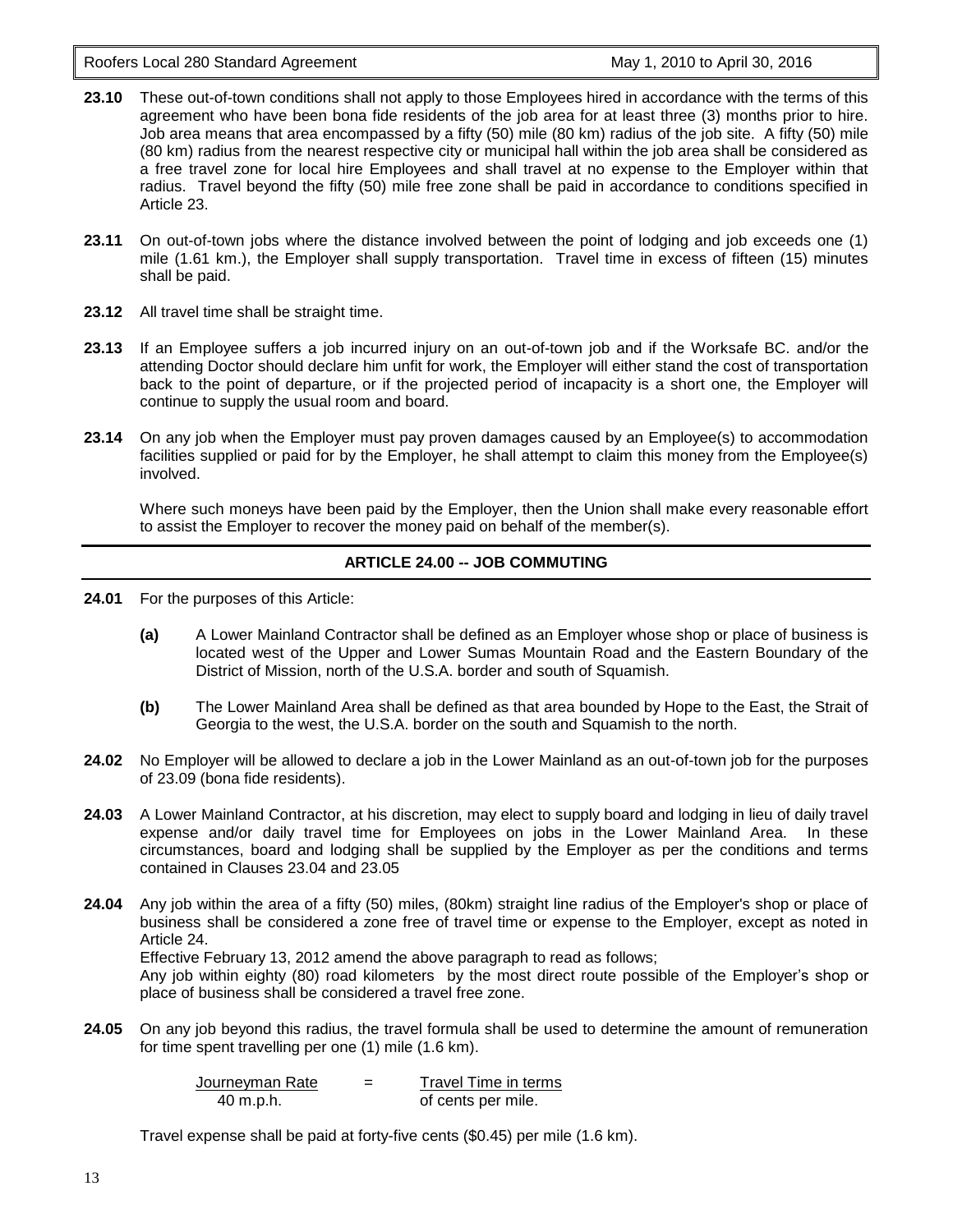Should, due to geographical conditions, the Employee be required to travel outside the fifty (50) mile (80 km) free zone radius in order to reach a job within the free zone, the mileage shall start at the point where the Employee leaves the free zone and be calculated from that point to the actual jobsite.

Effective February 13, 2012 amend the above paragraphs to read as follows; Roofers required to travel daily beyond this distance shall be paid fifty-three cents (\$0.53) per kilometer each way from the outer edge of free zone by the shortest possible route. This amount will be adjusted to match the allowable tax free rate for mileage expense reimbursement as published by Revenue Canada [now known as Canada Revenue Agency] each year. [See clause 23.03 for updated rates.]

- **24.06** To qualify for the above, the Employee shall be at the actual job site at the regular starting time and if required remain on the job until regular quitting time.
- **24.07** All Employees, not just drivers, shall receive the aforementioned amounts.

#### **ARTICLE 25.00 -- EMPLOYEE VEHICLES**

- **25.01** During the work day or employed period where the Employee is requested to use his vehicle as a means of transportation to, from or between jobs, the Employer shall provide any necessary, extra protective insurance required, and the Employee shall be allowed a travel allowance to be paid at the rate of fortyfive cents (\$0.45) per mile (1.6 km).
- **25.02** It is, however, understood that no Employee shall be requested to use his personal vehicle as means of transportation for the Employer's tools, materials or equipment.
- **25.03** Ownership and/or use of a vehicle shall not be a condition of employment.

#### **ARTICLE 26.00 -- STANDARDIZATION OF AGREEMENT**

- **26.01** This Agreement shall be considered as Standard for the Roofing, Damp and Waterproofing Industry in the area laid out in the Geographical Jurisdiction.
- **26.02** The Union shall not make other substantially different Agreements with other Employers covering the Geographical and Trade Jurisdiction defined herein without the approval of the Joint Roofing Adjustment Board.
- **26.03** The Union agrees to endeavour to have its regular members work only for such Employers who agree to comply with the provisions of this or similar allowed Roofing Agreements.
- **26.04** This Article is not to be construed as to prevent members of the Union being employed by Public Boards.

#### **ARTICLE 27.00 -- UNDERGROUND PAY**

- **27.01** On industrial projects Employees required to work underground shall receive prevailing rates plus ten percent (10%).
- **27.02** This Article will not apply to work performed within basements of buildings or open ditches.

#### **ARTICLE 28.00 -- OLDER WORKMEN**

**28.01** It shall be the policy of the Employer to make every reasonable effort, where there are five (5) or more Journeymen em**plo**yed by the Employer, to have every fifth Journeyman of the age of fifty (50) years or over, if available.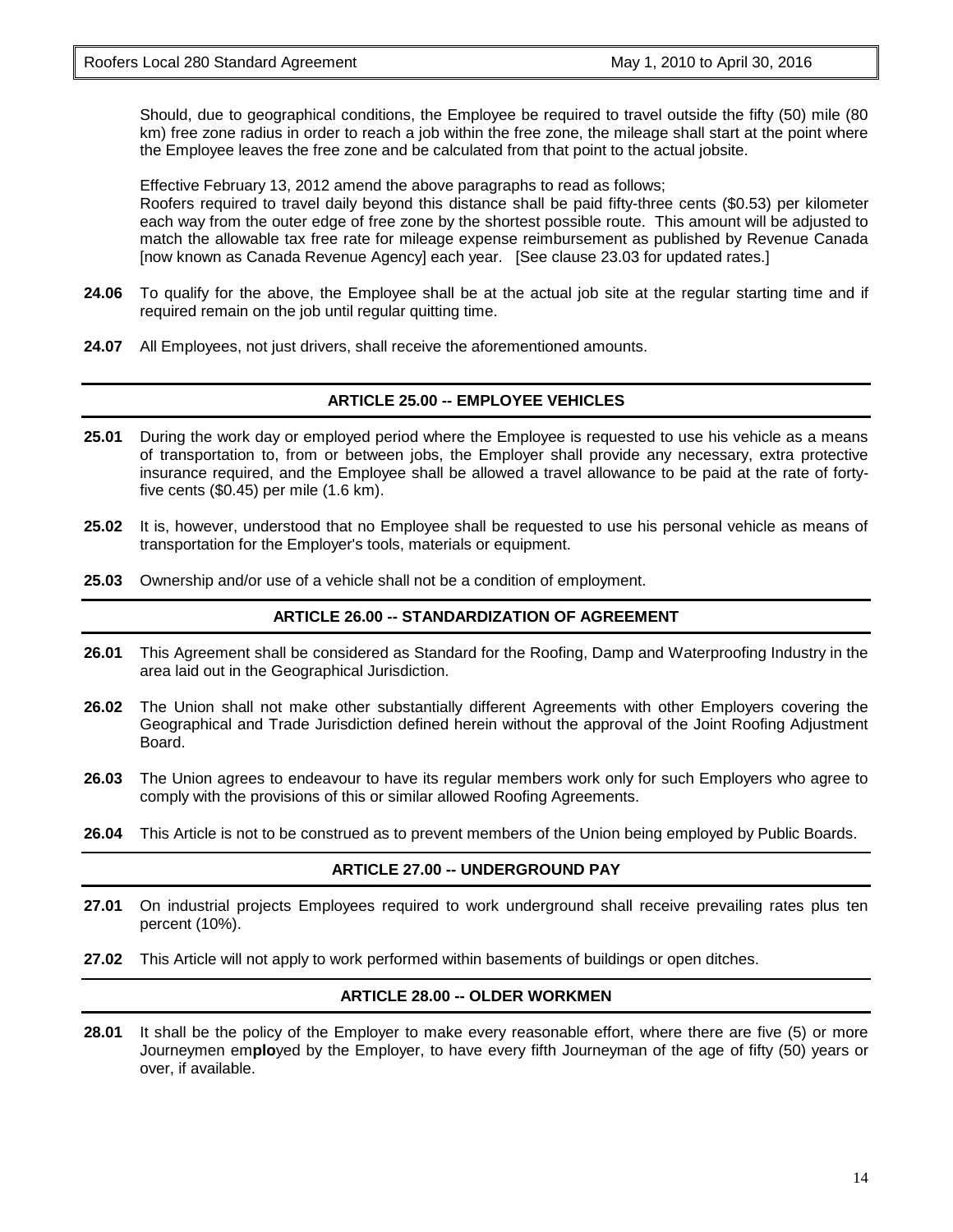Roofers Local 280 Standard Agreement May 1, 2010 to April 30, 2016

#### **ARTICLE 29.00 -- COFFEE BREAKS**

- **29.01** Employees shall be granted once in the first half (1/2) shift and once in the second half (1/2) shift a "coffee or rest break" of ten (10) minutes duration. The specific time period of the breaks shall be mutually agreed upon.
- **29.02** The break shall be taken at the work station and on the jobsite. Only one (1) person (preferably an Apprentice) shall be dispatched to the "on site" coffee wagon to obtain refreshments for the crew. Employees shall remain on the jobsite.

#### **ARTICLE 30.00 -- JOBSITE CONDITIONS**

**30.01** Employees shall be entitled to exclusive use of clean and heated facilities for the eating of lunches, the hanging and drying of clothes and the safe storage and lock-up of personal tools. The rallying point of the job shall be located not higher than the first half of the total height of the building.

On jobs of insufficient size or duration to warrant the foregoing conditions this clause shall not apply.

Where the Employer claims "insufficient size or duration" and a disagreement arises, the resultant disagreement shall be adjudicated by a called meeting of the Joint Roofing Adjustment Board.

- **30.02** Fresh and adequate drinking water, paper cups, salt tablets and toilet facilities, flush or other type, shall also be made available, if necessary, by prearrangement with the General or the Customer.
- **30.03** A telephone shall be made available to all members at all times for incoming or outgoing emergency purposes and that incoming messages shall be relayed immediately.
- **30.04** Employees shall be entitled up to five (5) days unpaid bereavement leave upon preapproval for a death in the immediate family.

#### **ARTICLE 31.00 -- MOONLIGHTING**

**31.01** No regularly employed member of the Union shall engage in the practice of "Moonlighting".

No Employer shall employ or continue to employ anyone he knows to be "Moonlighting".

"Moonlighting" shall only be considered as such when it is in excess of the regular work-day or work-week of the regular job.

The Union will also take disciplinary measures against "Moonlighting" members or members who "contract" in competition to their regular Employers.

#### **ARTICLE 32.00 -- NO DISCRIMINATION**

**32.01** It is agreed by both parties to this Agreement that neither will practice in Employer-Employee Relations any form of "discrimination" based on race, creed or colour.

#### **ARTICLE 33.00 -- "ALL EMPLOYEE" CERTIFICATION**

**33.01** Where Local Union No. 280 has been granted an "all Employee" certification by the Labour Relations Board (this shall not include office or sales staff) and where the Employer employs or wishes to employ persons outside the scope of this Agreement or the Standard Sheet Metal Working Agreement, a Letter of Understanding shall be entered into governing the wages and conditions of such persons. Failure to agree shall rate such persons as Journeymen.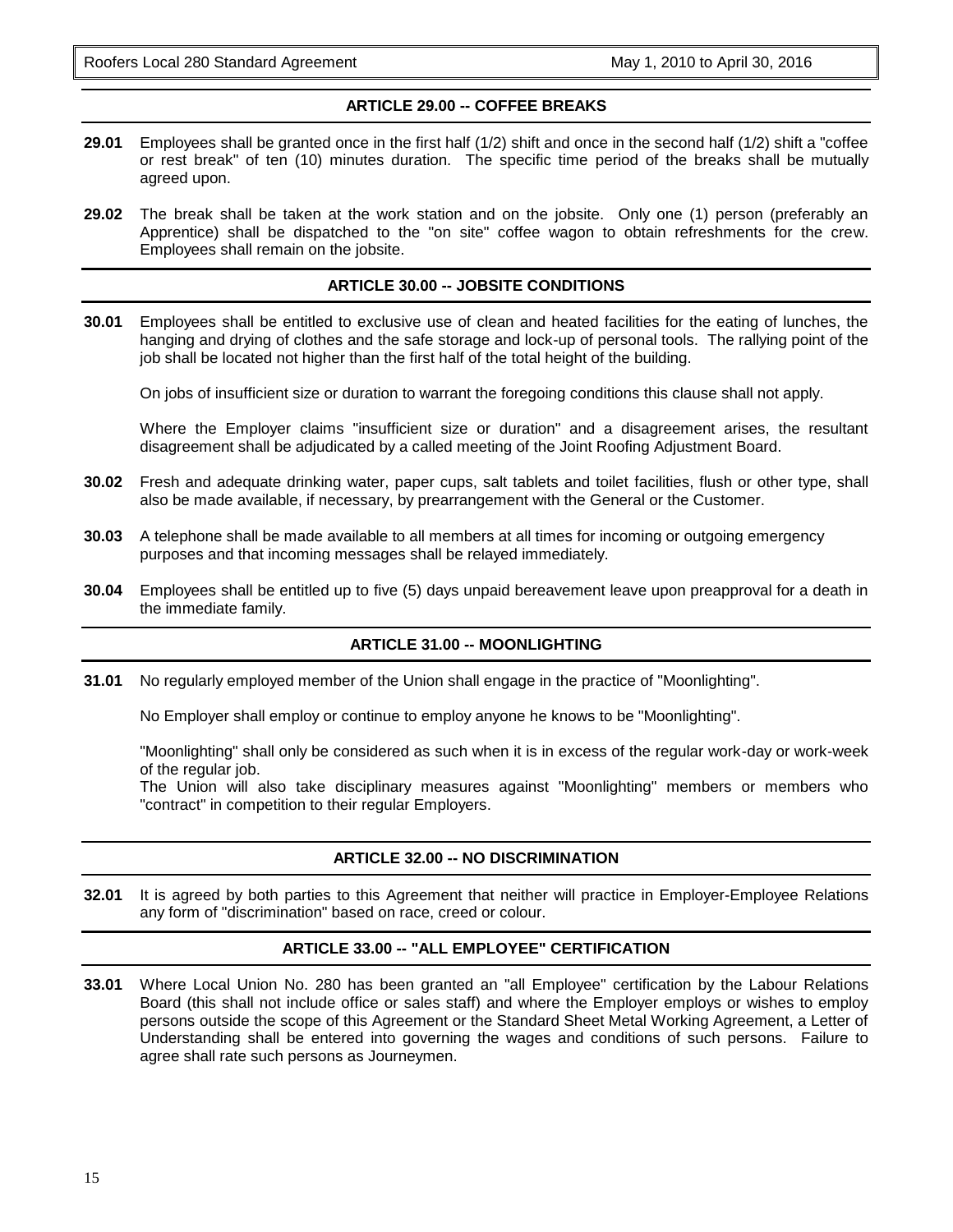#### **ARTICLE 34.00 -- CERTAIN WORK**

- **34.01** Where, by mutual agreement, certain work might be obtained which would otherwise be lost and which would be of mutual advantage to all parties, application may be made to the Joint Roofing Conference Board for permission to alter certain conditions of this Agreement. The Board may by majority vote alter such conditions and for such time and with such limitations as it feels necessary.
- **34.02** It shall have no authority, however, to alter in any way or to make regulations that would run contrary to this Agreement in its application to the normal roofing and waterproofing contract scope of work.

#### **ARTICLE 35.00 -- ACCESS TO AGREEMENT**

- **35.01** The Employer and all Employees covered by this Agreement shall have access to copies of this Agreement, the Union to supply.
- **35.02** The Employer shall permit posting at all times a copy of this Agreement in a prominent place at the normal rallying point of his Employees or at any jobsite office for the information of his Employees.

#### **ARTICLE 36.00 -- TOOLS**

- **36.01** A JOURNEYMAN ROOFER shall possess in good condition, at his own expense, a minimum standard set of hand tools and accessories to enable him to carry out his work efficiently as follows:
	- 1 Screwdriver 1 November 2 Set of Roofing Knives 1 Crescent Wrench (8") 1 Roofer's Hatchet 1 Pr. Combination Snips 1 Pointing Trowel 1 Hammer (straight claw) 1 Safety Hat 1 Measuring Rule 1 November 2012 1 Tool Box or Bag 1 Pr. of Gloves
		-
- **36.02** By mutual agreement, the above list may be modified for certain branches of the Trade such as Tilers, Plastic Deck Applicators, etc.
- **36.03** Apprentices shall be expected to obtain an appropriate tool kit.
- **36.04** The Employer must assure the safety of members' tools against fire and burglary or loss when working over water or such other areas where tools cannot be retrieved while in his employ and in the event of loss thereby replace same. If so requested by the Employer, the Employee will submit to the Superintendent or Company Representative an inventory of tools carried.

#### **ARTICLE 37.00 -- TRAINING AND CERTIFICATION OF JOURNEYMEN**

- **37.01** All parties shall co-operate in every way possible through the good offices of the Joint Apprenticeship Committee to promote the training, qualification, up-grading and skill improvement of existing Journeymen employed in the Industry.
- **37.02** The Joint Committee shall also be responsible for the Certification of existing Journeymen, either through the machinery of the Tradesmen's Qualification Act or through its own resources. Certification shall be based on basic requirements as set forth by the Committee after due consideration.

#### **ARTICLE 38.00 -- ASSOCIATED TRADE**

- **38.01** Due, in many cases, to joint certification of the Roofers, Damp and Waterproofers and the Sheet Metal Workers as represented by Local Union No. 280, it is agreed that this Standard Roofing Agreement shall run concurrently with the Standard Sheet Metal Working Agreement, both in this and subsequent years.
- **38.02** Journeymen Roofers shall be permitted to apply "gravel stop", simple flashing, gum pots and similar minor sheet metal items used in roofing.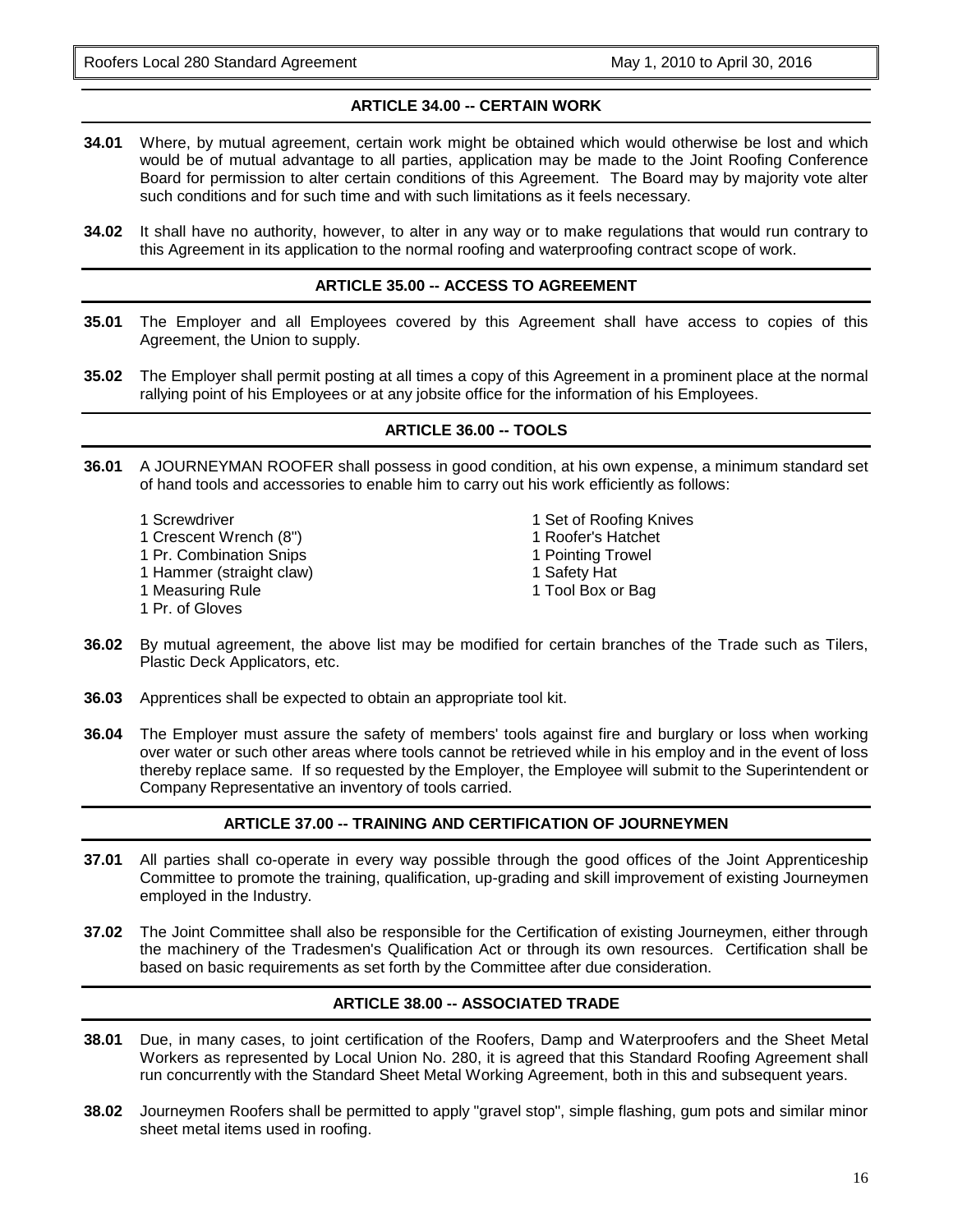- **38.03** All other sheet metal work connected with a roofing or waterproofing contract, including roof vents, major flashings and copings, etc. as well as all other work coming within the jurisdictional field of the Sheet Metal Worker, as outlined in the Standard Sheet Metal Working Agreement, shall be fabricated and installed by Sheet Metal Workers members of Local Union No. 280.
- **38.04** If, in conformity with the above the Employer hires Sheet Metal Workers, it is agreed that he will sign the Standard Sheet Metal Working Agreement and the rate and conditions of that Agreement shall apply. Should this not be the case, then the Employer agrees to sublet all sheet metal work to a bona-fide Sheet Metal Contractor signatory to an Agreement with and employing members of Local Union No. 280.
- **38.05** All parties agree to respect the regulations pertaining to each trade under the Apprenticeship and Tradesmen's Qualification Act.

#### **ARTICLE 39.00 -- APPRENTICESHIP**

- **39.01** A Joint Apprenticeship Committee of the Roofing Industry shall be formed of four (4) members nominated by the Association and four (4) members of the Union. This Committee shall be formed within two (2) months of the reference date of this Agreement by a mutual exchange of letters between Association and Union.
- **39.02** The Committee shall meet as required by either Party and shall be financed by the Roofer's Apprenticeship and Training Fund. The Committee shall set up the Trust Agreement and shall act as Trustees of the Fund.
- **39.03** All Apprentices shall be indentured to the Joint Apprenticeship Committee in accordance with the provisions of the Apprenticeship and Tradesmen's Qualification Act. The Committee shall be empowered to formulate and make operative Apprenticeship and Training Standards as they may deem necessary and which do not conflict with the specific terms of the Agreement. Such standards to govern eligibility, registration, education, transfer, hours and working conditions of duly qualified Apprentices and the operation of an adequate Apprenticeship system to meet the needs and requirements of the Trade. Said rules and regulations when formulated and adopted by the parties hereto shall be recognized as part of this Agreement.
- **39.04** The term of Apprenticeship shall be not less than thirty-four hundred (3,400) hours of reasonably continuous employment including probationary period and including the required hours of supplemental school instruction (120 hours per year minimum).
- **39.05** The Employer shall be allowed and encouraged to have one (1) Apprentice for each one (1) Journeymen (with or without Certificate) employed. They shall be at all times under the direction of Journeymen Roofers for the first two (2) years of their Apprenticeship.
- **39.06** When hiring or laying off Apprentices, the Employer shall maintain an equal distribution of Junior and Senior Apprentices.
- **39.07** All Apprentices must be cleared by referral slip from the Joint Apprenticeship Committee of the Roofing Industry before being dispatched by Local Union No. 280. In the case of new Apprentices, the Employer or any other interested party shall have the right to refer individuals to the Joint Apprenticeship Committee, who after determining the applicant's qualifications and eligibility, may indenture in accordance with the foregoing provisions.
- **39.08** It is agreed that the Joint Apprenticeship Committee will publish and provide each Apprentice with an Apprentice Working Log Book.

#### **ARTICLE 40.00 -- JURISDICTIONAL DISPUTES**

**40.01** Work assignments (as between Trades) shall be the responsibility of the Employer in accordance with the "Plan for Settling Jurisdictional Disputes". Assignments shall be made in accordance with the terms of this Agreement, bearing in mind "International Agreements" between this and other Unions and the Decisions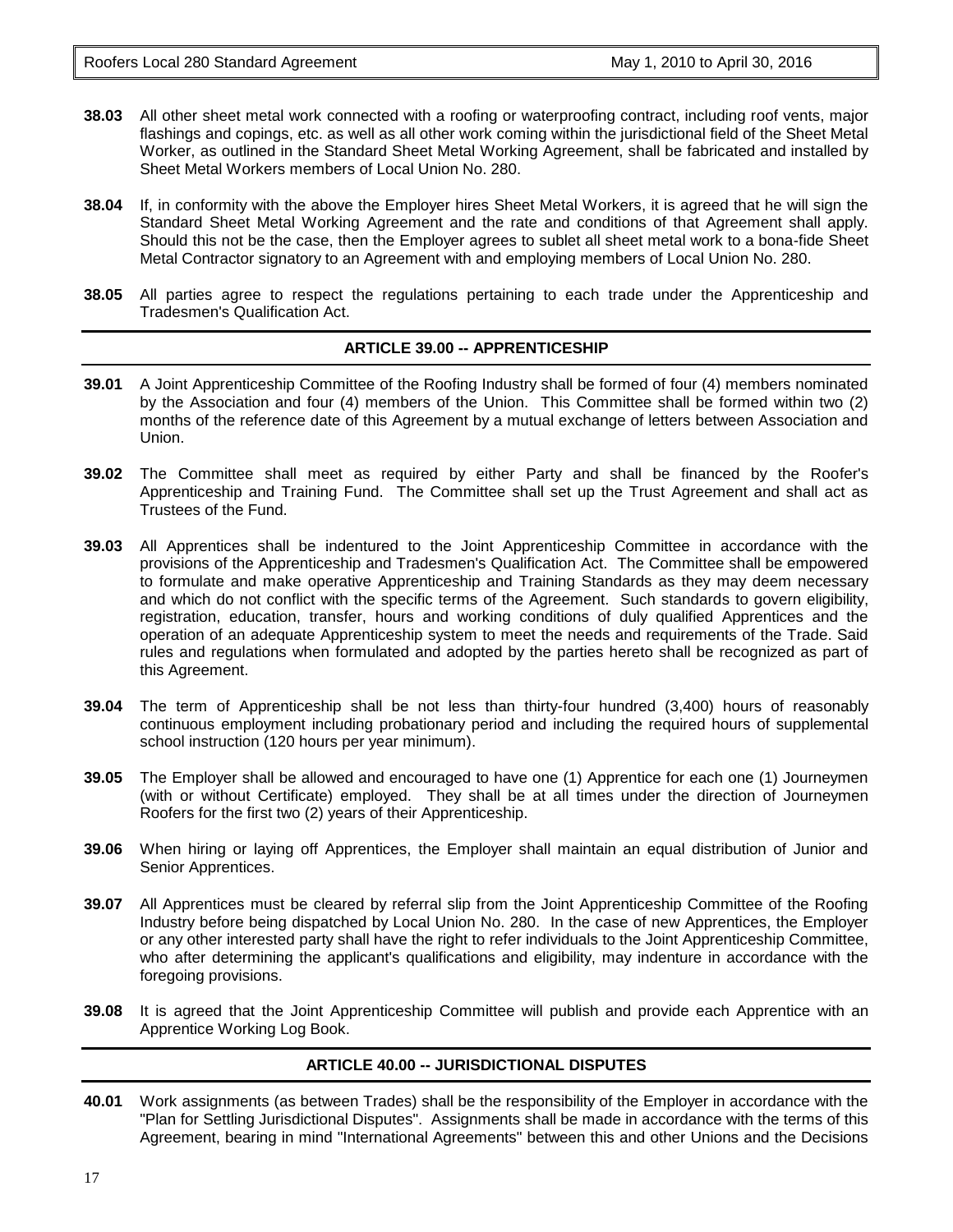and Agreements of Record as set forth in the "Green Book".

#### **40.02 B.C. Jurisdictional Work Assignments Plan:**

- **(a)** Both parties to this Agreement recognize and will strictly adhere to the Procedural Rules for the Umpire of Jurisdictional Work Assignments in British Columbia and other supplementary rule(s), agreement(s) and/or memoranda as may be agreed upon from time to time by Construction Labour Relations Association of B.C. and the British Columbia and Yukon Territory Building and Construction Trades Council. Should any provision or provisions contained in the above prove to be in violation of any legally effective Federal or Provincial statute, it is agreed that the prime parties to the said agreements will re-negotiate such provision or provisions and all other provisions shall not be affected thereby.
- **(b)** The Employer shall, upon request, make known his intended work assignment. It is agreed that such intended work assignment shall be determined by the standards contained in the Procedural Rules for the Umpire of Jurisdictional Work Assignments in B.C.
- **(c)** The participating Employer Association shall inform their stipulated members, in writing, of their responsibilities for the assignment of work in accordance with the Rules and Regulations of the Plan.
- **(d)** The parties agree that all cases, disputes or controversies involving jurisdictional disputes and assignments of work shall be resolved as provided in the Procedural Rules and Regulations provided for in the Plan for the Umpire of Jurisdictional Work Assignments in British Columbia. The parties agree that they shall comply with the decisions and awards of the Umpire of Work Assignment established by the Plan.
- **(e)** The Union agrees that the establishment of picket lines and/or the stoppage of work by reason of the Employer's assignment of work are prohibited. No local Union stipulated to the Plan shall institute or post picket lines for jurisdictional purposes.
- **(f)** Where the Employer makes an assignment of work to another constituent union or local union of the BCBCBTU, which is challenged under the B.C. Jurisdictional Work Assignment Plan (JA Plan), the union will not make any claim or bring any independent action for back pay or any other damages through the Umpire, arbitration or the B.C. Labour Relations Board, unless the union has obtained a ruling from the Umpire in its favour, in which event the union shall be entitled to claim damages through collective agreement arbitration for non-compliance with the Umpire's ruling for the period subsequent to the ruling.

#### **40.03 Jurisdictional Assignment Plan Fund**

- **(a)** An amount equal to one cent (\$0.01) per hour for all classifications covered by this Collective Agreement will be paid to the Trustees of the Jurisdictional Assignment Plan Fund in accordance with the standard remittance form provided for in this Collective Agreement, for each hour of work performed by each Employee covered by this Agreement.
- **(b)** These monies will be remitted to the Trustees by the fifteenth (15th) day of the month following that which contributions cover. The remittance shall be made in accordance with and through the same method established in this Agreement for the transmission of other funds.

#### **ARTICLE 41.00 -- GRIEVANCE PROCEDURE**

**41.01** If, during the life of this Agreement there should arise any grievance, dispute or other matter of controversy as to the carrying out of any of its terms, its interpretation, application, operation or alleged violation, any dispute regarding unjust and improper termination by either Employer or Employee(s), any alleged violation of social or labour legislation, the matter shall be settled, if possible, firstly, by informal discussion between Employee and Supervisor and/or Employee and Employer and/or the parties signatory hereto.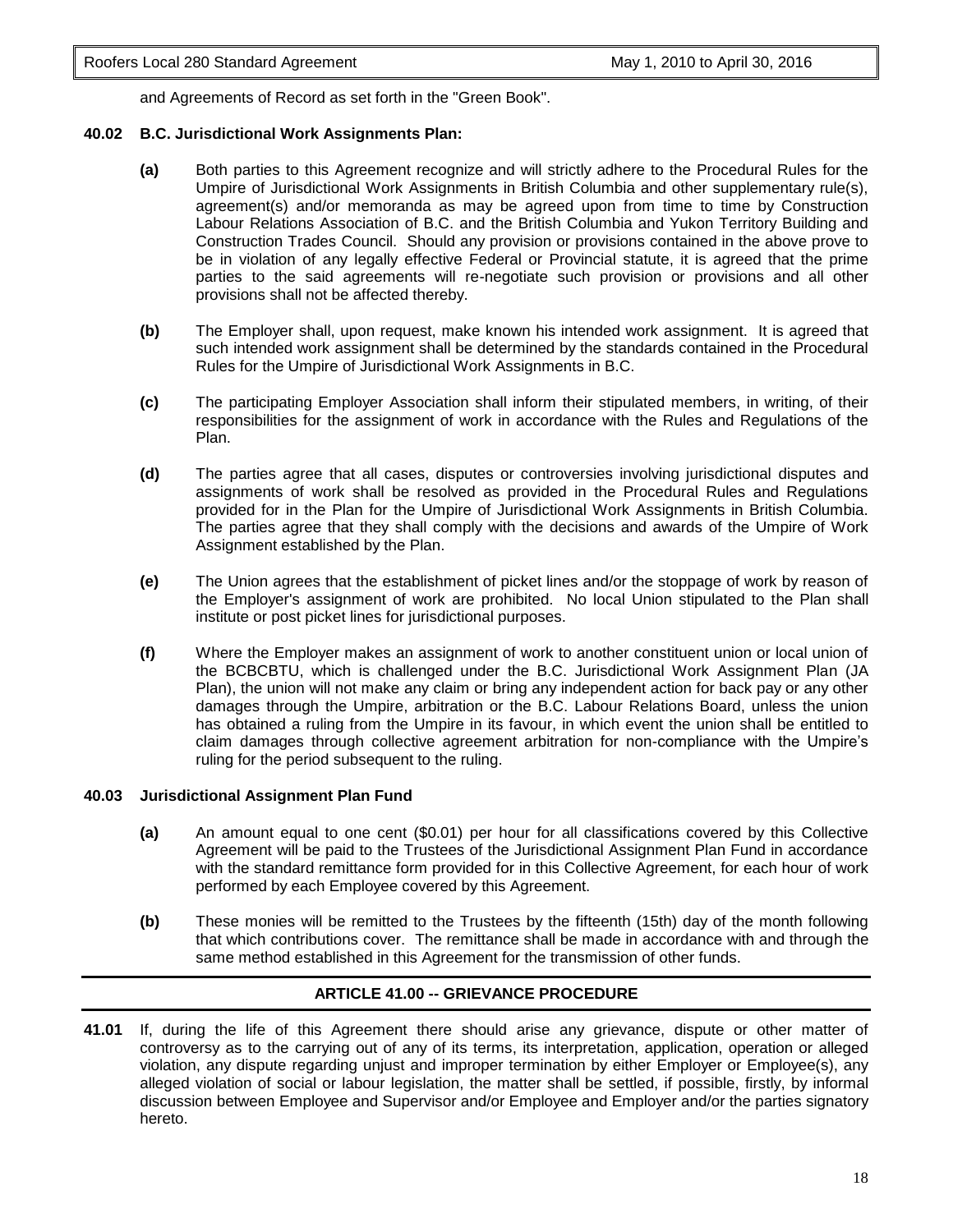Roofers Local 280 Standard Agreement May 1, 2010 to April 30, 2016

- **41.02** Should informal discussion fail to achieve a solution, either Party may invoke a sitting of the Joint Roofing Adjustment Board. The Joint Roofing Adjustment Board shall meet within three (3) days and attempt to resolve the dispute. Should it be considered to be in the interest of all concerned, the disputing parties may mutually agree in writing prior to the deliberations of the Joint Board that a majority decision of the Board shall be final and binding. Failure to reach resolution by the above method(s) within ten (10) days of invocation of the Board shall permit either party to refer the matter to an Arbitration Board.
- **41.03** Except in the case of a wage claim or claim on fund payments, the first step of the grievance procedure shall be initiated within thirty (30) days of the awareness of the alleged violation by the person or party initiating the procedure. Failing this the grievance shall be deemed to be abandoned.

#### **ARTICLE 42.00 -- ARBITRATION**

- **42.01** When requesting Arbitration of the other party to a dispute, the requesting party shall at the same time and in the same communication state who its Nominee on the Arbitration Board shall be.
- **42.02** Upon receipt of the above communication, the other Party shall, within five (5) days, inform the initiating Party of its Nominee to the Arbitration Board.
- **42.03** The Labour Relations Board shall be asked to appoint a Nominee, if the conditions of Section 2 above are not met within the required time.
- **42.04** The two (2) Nominees or appointees shall, within five (5) days, endeavour to agree upon a Chairman; if they are unable to do so within the required time, the Minister of Labour shall be requested to appoint a Chairman.
- **42.05** The Arbitration Board shall meet and render their decision within ten (10) days of the Chairman's appointment, unless an extension of time is mutually agreed upon.
- **42.06** The question of whether a particular dispute is arbitrable is itself a matter for the Arbitration Board.
- **42.07** Each party shall stand the cost and expense of its own Nominee to an Arbitration Board and one-half (1/2) the cost and expense of the Chairman.
- **42.08** The decision of the Arbitration Board shall be final and binding on all parties.
- **42.09** The Parties, with mutual agreement, may refer a dispute to a single arbitrator rather than an Arbitration Board.

#### **ARTICLE 43.00 -- JOINT ROOFING CONFERENCE BOARD -- JOINT ROOFING ADJUSTMENT BOARD**

- **43.01** A Joint Roofing Conference Board shall be formed of four (4) members nominated by the Provincial Roofing Trade Advisory Committee of the Construction Labour Relations Association and four (4) members nominated by the Union who shall meet as required by either of these organizations, but in any event, shall endeavour to meet four (4) times per year.
- **43.02** A Joint Roofing Adjustment Board shall be formed of four (4) members nominated by the Provincial Roofing Trade Advisory committee of the Construction Labour Relations Association and four (4) members nominated by the Union who shall meet as required by either of these organizations. Members of the Joint Roofing Adjustment Board shall not be directly involved in such alleged unfair labour practice or grievance as outlined in Article 41.
- **43.03** At any meeting of the Joint Roofing Conference Board, or the Joint Roofing Adjustment Board, a quorum shall consist of two (2) members present from each organization. Neither side shall cast more votes than the other. A majority vote carries. All major decisions on matters stipulated below as the Adjustment Board shall be subject to ratification by the nominating organizations, except in the matter of Grievances taken up under Article 41.
- **43.04** The Joint Roofing Conference board shall have the power, authority and duty to: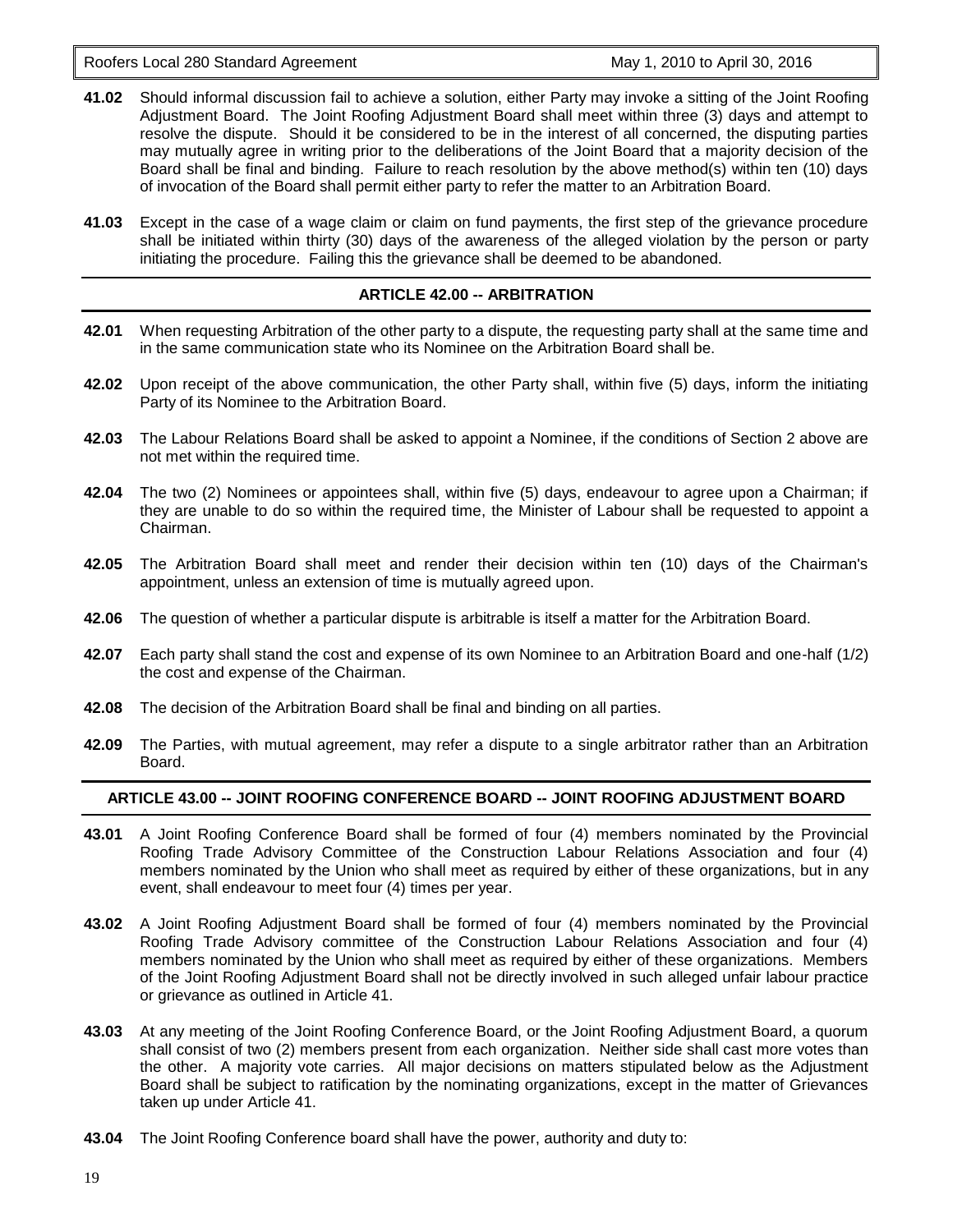- **(a)** Promote the Trade and Industry by such rules and regulations, not related to labour relations, as it deems expedient.
- **(b)** Investigate and suggest methods to improve trade practices, efficiency, productivity and standards of workmanship within the Roofing, Damp and Waterproofing Industry.
- **(c)** Promote the full trade jurisdiction and range of this Agreement in a manner consistent with the procedural rules of the National Joint Board and to refer and to recommend accordingly to the Joint Roofing Adjustment Board in such matters.
- **(d)** Stop and put an end to unfair trade practices of both Employers and Employees.
- **(e)** Engage in such research as is necessary to find means to alleviate the "Short Time" problem of Employees in the Industry.
- **(f)** To fulfil such other obligations, exclusive of Labour Relations matters as may be defined as being of mutual concern to the Trade Association and the Union.
- **43.05** The Joint Roofing Adjustment Board shall have the power, authority and duty to:
	- **(a)** Subject to the provisions of Article 43.02 to supplement and/or amend existing agreements.
	- **(b)** Stop and put an end to unfair labour practices of both Employers and Employees.
	- **(c)** Act as, or appoint members to, a Grievance Panel as per Article 41.
	- **(d)** To fulfil such other obligations contained in this Agreement as from time to time may arise.
- **43.06** The Joint Roofing Adjustment Board or the Joint Roofing Conference Board (in their appropriate sphere) shall, when establishing a regulation or amendment applicable to the Industry as a whole (upon ratification), give it an appropriate title, jointly sign it and have it printed in sufficient quantity that a copy may be sent by registered mail to each signatory to this Agreement. Copies shall also be sent to the Minister of Labour for attachment to the "deposit" copies. When this procedure is adhered to, such rule, regulation or amendment shall be binding and considered part of this Agreement.
- **43.07** All Employers, including the Employer of this specific Agreement, whether or not members of either R.C.A. or the Construction Labour Relations Association, agree that these Associations and their Nominees on either the Joint Roofing Conference Board or the Joint Roofing Adjustment Board shall represent them in all matters outlined above.

#### **ARTICLE 44.00 -- DUTIES OF EMPLOYEES**

- **44.01** It shall be the duty of each Employee to:
	- **(a)** Perform a fair day's work for the wages enumerated in this Agreement;
	- **(b)** Obey all lawful instructions of the Employer that are not contrary to the meaning or intent or this Agreement;
	- **(c)** Constantly improve his qualifications and ability;
	- **(d)** Show up for work on time in a fit and responsible condition;
	- **(e)** Have the tools at all times that are called for in this Agreement;
	- **(f)** Work safely for the protection of himself and others;
	- **(g)** Take no part in, "Moonlighting" or other improper practices that are detrimental to the trade and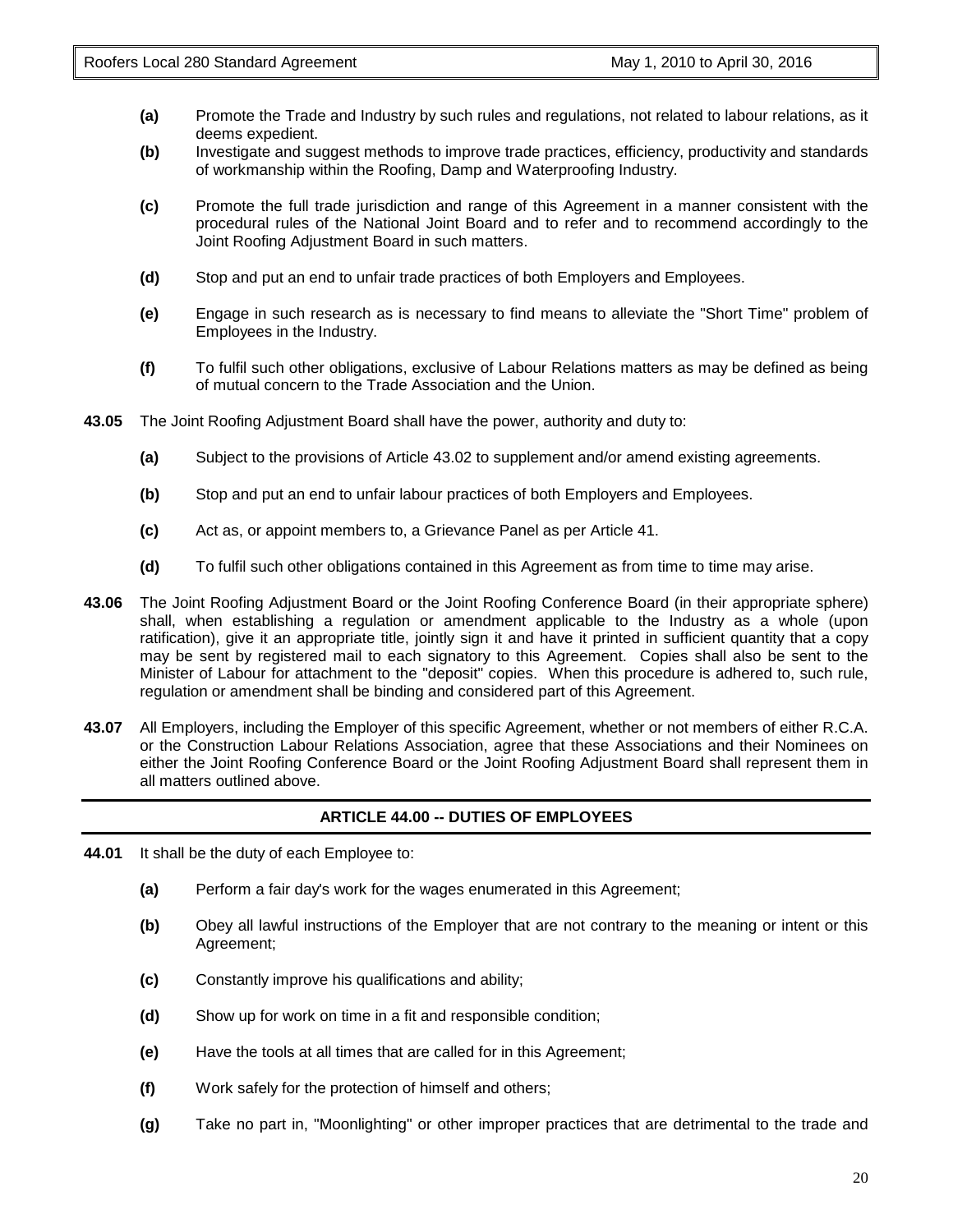the industry. All employees shall endeavour to maintain a high level of pride and respect for their trade.

- **(h)** Inform the Employer as quickly as possible when unavailable due to sickness, etc.; and to
- **(i)** Work generally in accordance with the spirit of this Agreement governing the Roofing Industry.

#### **ARTICLE 45.00 -- UNION REPRESENTATIVES**

**45.01** Shop or Job Stewards shall be recognized by the Employer when appointed in any shop or any job site and such Stewards shall not be discriminated against for the performance of their duties.

On job sites where the work involved can be reasonably projected to be greater than two (2) weeks' duration and subject to trade competency, the Steward shall be the last man to be terminated or transferred with the exception of the Foreman.

The Union agrees that the Stewards shall perform their duties as efficiently and expeditiously as possible, and the Employer agrees to grant reasonable time for the performance of such duties.

The Union agrees to notify the Employer, in writing, of the appointment of Stewards. The Employer agrees to notify the Union, in writing, stating the reasons for layoff or termination of any Steward.

- **45.02** Business Representatives shall have access to job sites at all times and shall make a reasonable effort to notify the Company's representative that he is on the jobsite. However, shop visits shall be limited to luncheon period and at other times permission shall first be obtained and not unreasonably refused, from the Employer or his representative.
- **45.03** Members representing the Local Union No. 280 as a delegate, board or committee member shall be allowed the necessary time off for those duties, providing notice is given.

#### **ARTICLE 46.00 -- UNION RESERVATIONS**

- **46.01** The Union reserves the right to render assistance to other labour organizations. Refusal on the part of Employees covered by this Agreement to work with non-Union workmen or workmen whose organization is not affiliated with the Building Trades council, shall not be a violation of this agreement.
- **46.02** It shall not be a violation of this Agreement for Employees to respect legal picket lines.
- **46.03** The Union may provide a Letter of Comfort for a project if requested in advance by the Employer.

#### **ARTICLE 47.00 -- EMPLOYER RESERVATIONS**

- **47.01** The management of the Employer's operation and the direction and promotion of the Employee is vested exclusively in the Management, and the Union shall not in any way interfere with their rights, provided however, that these rights will not be used for the purpose of discrimination against Employees.
- **47.02** The Union shall at no time have a right of access to the Employer's books other than payroll.

#### **ARTICLE 48.00 -- SAFETY**

- **48.01** All equipment, tools and materials must conform and be utilized in conformity with applicable provincial and/or federal regulations, acts and laws. Employer safety rules and regulations shall be complied with provided they are not inconsistent with the above-mentioned.
- **48.02** It shall not be considered a violation of this Agreement should an Employee(s) refuse to work in conditions and/or use equipment that do not meet prescribed safety standards and/or regulations. Refusal of an Employee to abide by the WorkSafe B.C. Regulations may be considered cause for dismissal.
- **48.03** The Employer shall see that safe ladders, properly maintained and guarded kettles and other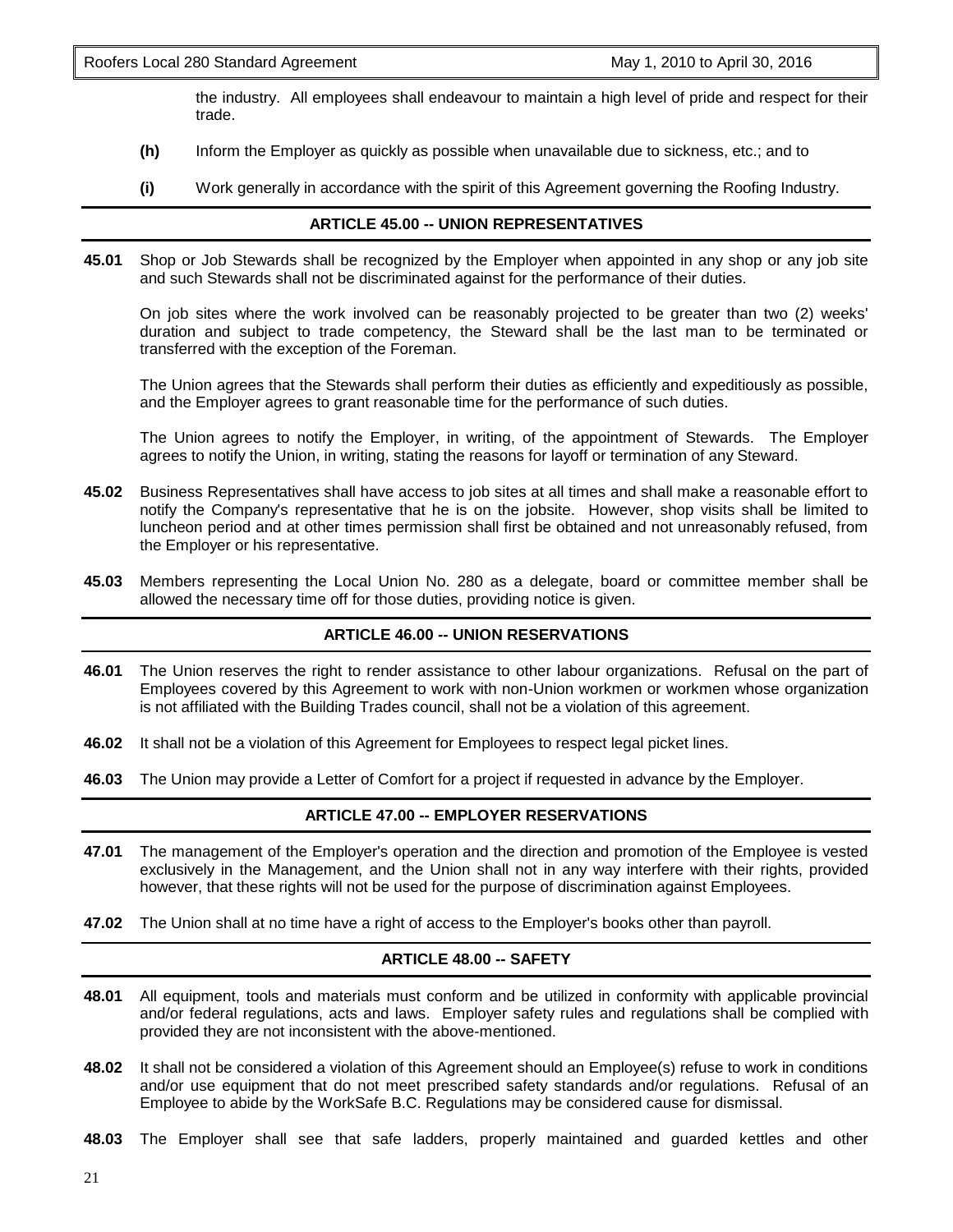appurtenances of the Trade shall be provided on all jobs.

- **48.04** Whenever a heating kettle is used, there shall be not less than two (2) men on the job at all times except for preliminary heating where other Employees are expected to arrive shortly.
- **48.05** Employees shall provide themselves with Safety Hats and shall wear at all times on B.U.R. jobs, such clothing that shall at all time completely cover the arms and legs.
- **48.06** Employees should not and shall not work with workmen who are incapacitated through consumption of alcohol.
- **48.07** No Employee shall be allowed to ride in the rear of trucks, unless such trucks are equipped in accordance with W.C.B. Regulations.

**48.08** Where the Employer or Employer's representative supplies necessary safety equipment and has instructed in writing the use of same, the Employee's failure to use safety equipment or practices will be cause for dismissal.

#### **ARTICLE 49.00 -- SAVING ARTICLE**

**49.01** It is assumed by the parties hereto that each provision of this Agreement is in conformity with all applicable laws of the Dominion of Canada, Province of British Columbia or the Yukon Territory. Should it later be proven that it would be a violation of any legally effective Dominion, Provincial or Territorial order or statute to comply with any provision or provisions of this Agreement, both parties agree to re-negotiate such provision or provisions of this Agreement for the purpose of making them conform to such orders or statutes, and the other provisions of this Agreement shall not be

affected thereby.

**49.02** Such negotiations (as above) to be conducted by Construction Labour Relations Association of B.C. and Sheet Metal Workers International Association Local 280 and when any decision is reached, such decision shall be ratified and made operative in accordance with the provisions of Article [43.05].

#### **ARTICLE 50.00 -- MATTERS OF LAW**

- **50.01** Copies of this Agreement shall be deposited as may be required by the Labour Code of the Province of British Columbia and Canada.
- **50.02** The operation of Section 50(2) and (3) of the Labour Code is hereby excluded.

#### **ARTICLE 51.00 -- TECHNOLOGICAL CHANGE**

**51.01** It is understood that the Joint Conference Board will discuss and be cognizant of technological change and work towards solutions as to its impact on the industry.

#### **ARTICLE 52.00 -- DURATION OF AGREEMENT**

- **52.01** All provisions of this Agreement shall continue in force and effect beginning May1. 2010 and for the period ending April 30, 2016.
- **52.02** It shall continue in force and effect from year to year thereafter unless either party shall desire a change and shall file notice in writing of changes desired at any time during a four (4) month period prior to April 30th in any year, and the established wage scales and conditions specified herein shall continue in force and effect pending the negotiation and settlement of any proposed changes suggested by either party.

#### **ARTICLE 53.00 – RECOGNITION OF AGREEMENT**

**53.01** It is understood that Employers signed to this Standard Roofing Agreement do so voluntarily and recognize the said Agreement and the conditions therein and agree to be bound accordingly.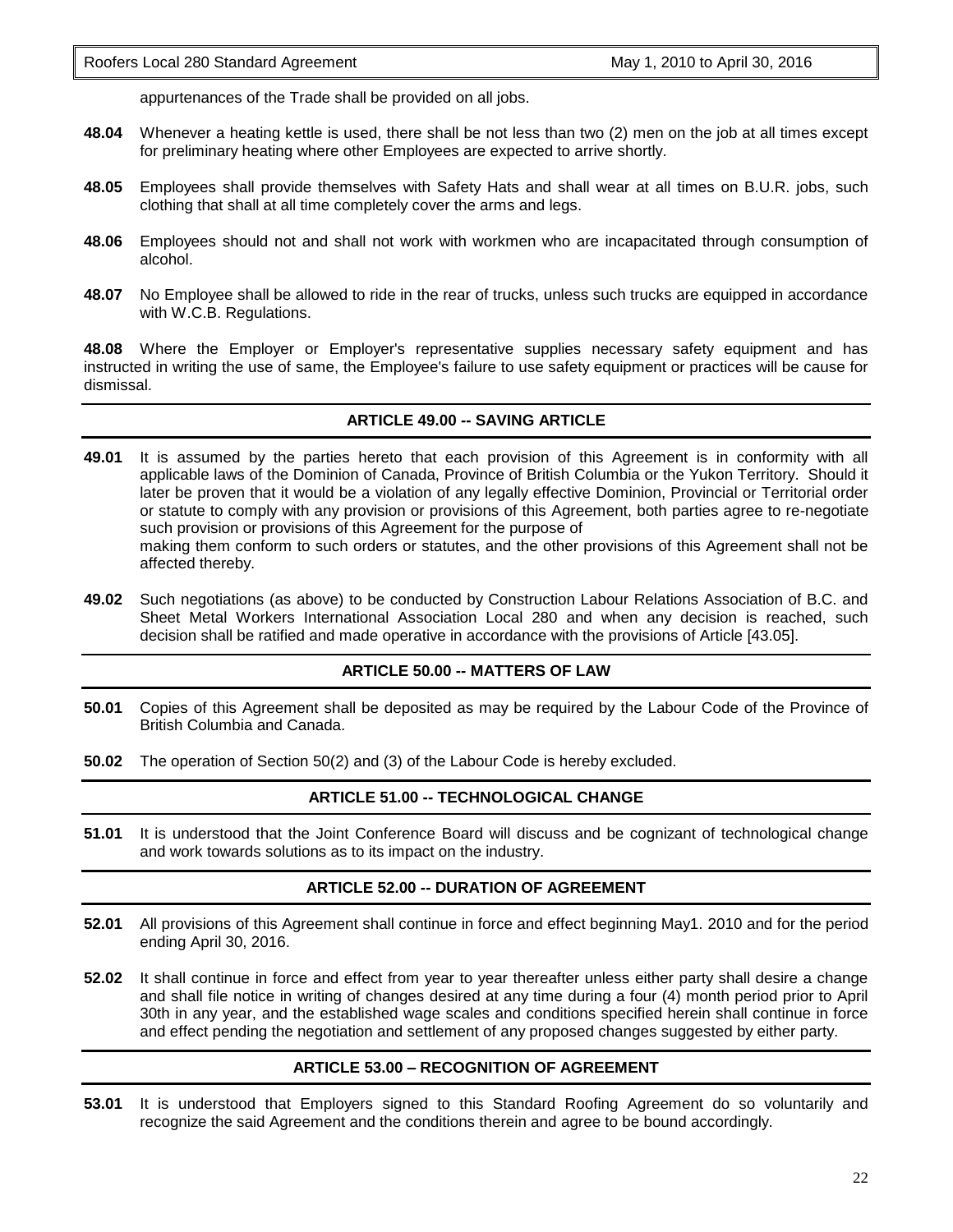Roofers Local 280 Standard Agreement

May 1, 2010 to April 30, 2016

DATED THIS  $\mathcal{Q}O$  DAY OF  $\mu$ 2016.

SIGNED ON BEHALF OF:

CONSTRUCTION LABOUR RELATIONS<br>ASSOCIATION OF BC

ralfleatlar

SIGNED ON BEHALF OF:

THE SHEET METAL WORKERS INTERNATIONAL ASSOCIATION, LOCAL 280 UNION: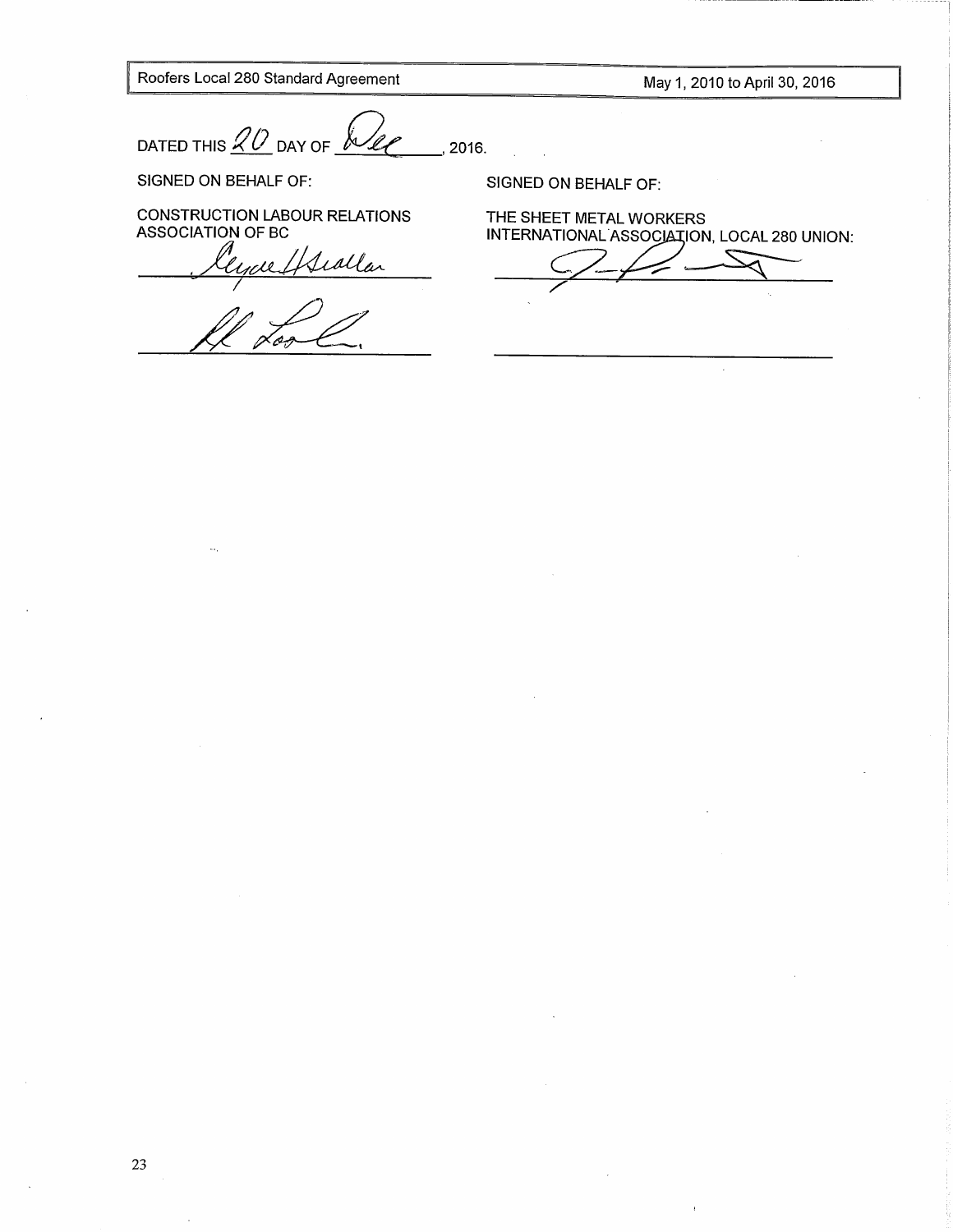#### **SHINGLE ADDENDUM**

The following Clauses shall apply to Shingle Work of the Roofing Trade. All Articles contained in the Collective Agreement shall be applicable to work performed under this Addendum unless specifically excluded or superseded from operation as noted herein. This Addendum shall form a part of and be appended to the Standard Roofing Agreement.

#### **ARTICLE 1.00 -- SCOPE OF WORK**

**1.01** "Shingle Work" shall be defined as the covering of steep and similar roof frames with unitized materials such as wood, metal, tile, slate and asphalt shingles.

#### **ARTICLE 2.00 -- WAGES**

- **2.01** Employees shall be required to negotiate a "per square" price with the Employer for their services on each job. This price shall be the method of wage payment for all work performed under this Addendum.
- **2.02** The "per square" price shall be an all inclusive sum (i.e. regular wages, overtime, vacations and holiday pay) for the hours of work involved in the installation of a roof section. Premiums paid by the Employer for Unemployment Insurance, Canada Pension Plan, and Workers' Compensation coverage shall not be included in the "per square" price.

#### **ARTICLE 3.00 -- HOURS OF WORK**

**3.01** The Employer may determine the starting time and length of a working day, but Employees shall not be required to work more than ten (10) hours per day. Employees shall not be required to work on Sundays and recognized Statutory Holidays.

#### **ARTICLE 4.00 -- HIRING**

**4.01** When qualified Shinglers are not available through the Union, the Employer may immediately employ any qualified men provided that the Union is notified of the Employee's name and Social Insurance Number. Such Employees shall be given a permit to work on a job by job basis, depending on the availability of qualified Union members.

#### **ARTICLE 5.00 -- APPLICATION OF COLLECTIVE AGREEMENT**

**5.01** The following Articles in the Collective Agreement shall have no application to this Addendum:

| Article 7.02          | Subcontracting                   |
|-----------------------|----------------------------------|
| Article 8.01 - 8.05   | <b>Work Outside Jurisdiction</b> |
| Article 10.01 - 10.03 | Wages                            |
| Article 11.01 - 11.04 | Work Week, Hours and Overtime    |
| Article 13.07         | Union Security and Hiring        |
| Article 14.02 - 14.03 | <b>Holidays and Vacations</b>    |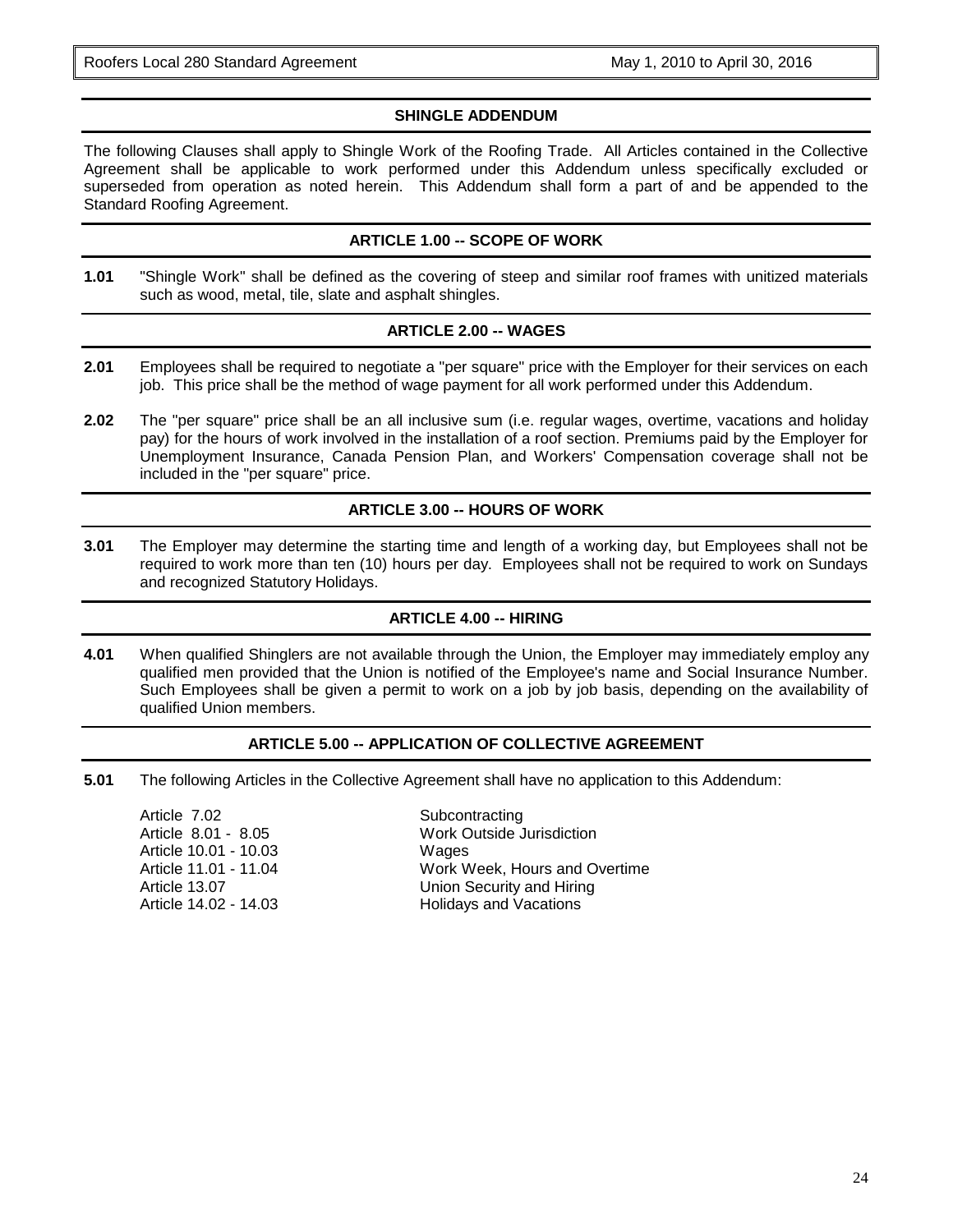Roofers Local 280 Standard Agreement

May 1, 2010 to April 30, 2016

DATED THIS  $\mathcal{A}\mathcal{D}$  DAY OF  $\mathcal{A}$ 2016.

SIGNED ON BEHALF OF:

CONSTRUCTION LABOUR RELATIONS<br>ASSOCIATION OF BC

ur / friella

SIGNED ON BEHALF OF:

THE SHEET METAL WORKERS<br>INTERNATIONAL ASSOCIATION-LOCAL 280 UNION: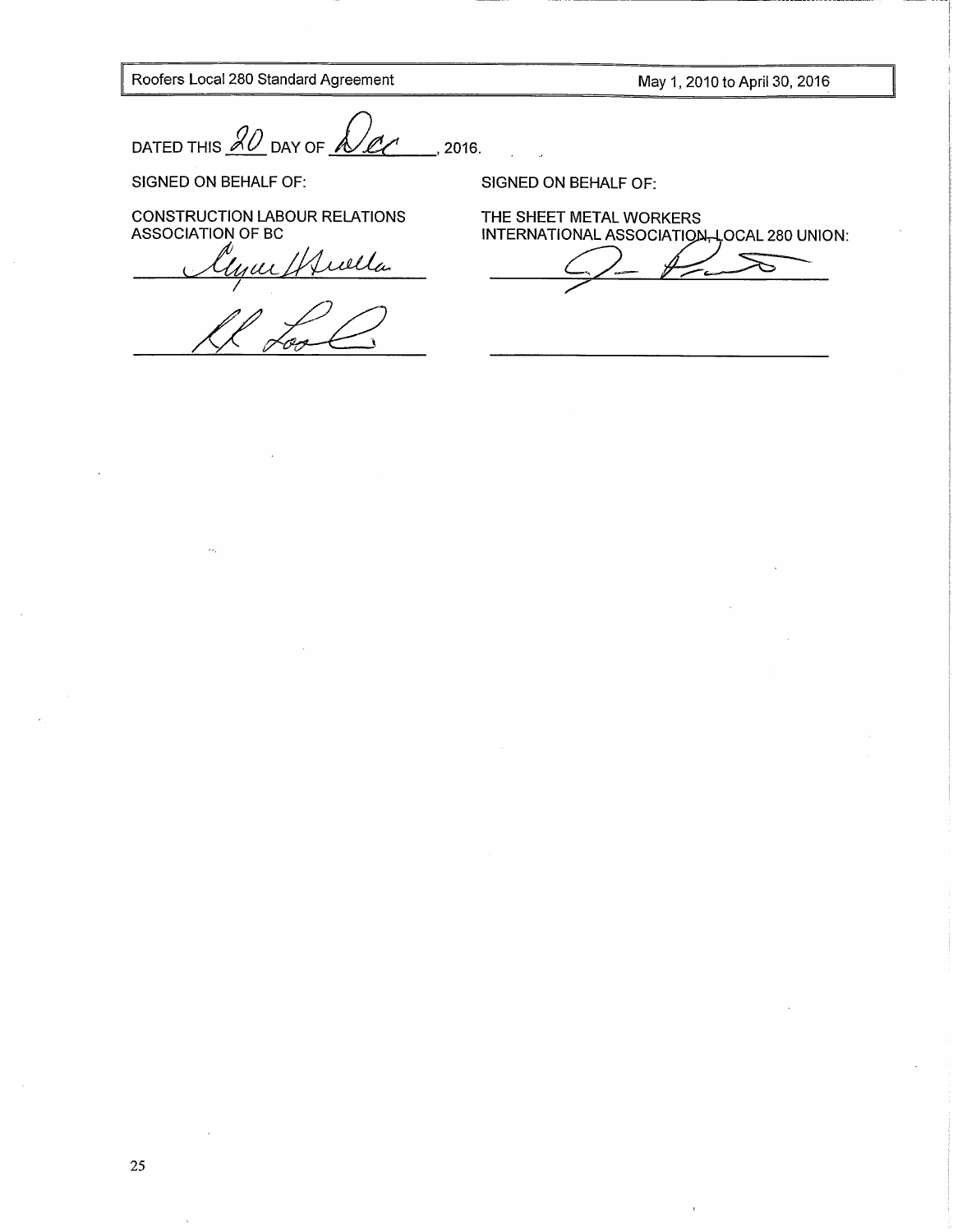| $\overline{\phantom{a}}$                                                                                       |
|----------------------------------------------------------------------------------------------------------------|
| יו טט טעני<br>こうり                                                                                              |
|                                                                                                                |
|                                                                                                                |
| i                                                                                                              |
|                                                                                                                |
| $\frac{1}{2}$                                                                                                  |
|                                                                                                                |
| May 1, 2010 to<br>$\frac{1}{2}$                                                                                |
|                                                                                                                |
|                                                                                                                |
|                                                                                                                |
|                                                                                                                |
|                                                                                                                |
|                                                                                                                |
|                                                                                                                |
|                                                                                                                |
|                                                                                                                |
|                                                                                                                |
|                                                                                                                |
|                                                                                                                |
|                                                                                                                |
|                                                                                                                |
|                                                                                                                |
|                                                                                                                |
|                                                                                                                |
|                                                                                                                |
|                                                                                                                |
|                                                                                                                |
|                                                                                                                |
|                                                                                                                |
|                                                                                                                |
|                                                                                                                |
|                                                                                                                |
|                                                                                                                |
|                                                                                                                |
|                                                                                                                |
|                                                                                                                |
|                                                                                                                |
|                                                                                                                |
|                                                                                                                |
|                                                                                                                |
|                                                                                                                |
|                                                                                                                |
|                                                                                                                |
|                                                                                                                |
|                                                                                                                |
|                                                                                                                |
|                                                                                                                |
|                                                                                                                |
|                                                                                                                |
|                                                                                                                |
|                                                                                                                |
|                                                                                                                |
|                                                                                                                |
|                                                                                                                |
| ׇ֚֬                                                                                                            |
|                                                                                                                |
|                                                                                                                |
| and the state of the state of the state of the state of the state of the state of the state of the state of th |
|                                                                                                                |
|                                                                                                                |
|                                                                                                                |

## APPENDIX "A" - WAGE SYNOPSIS **APPENDIX "A" – WAGE SYNOPSIS**

## Wages, Vacation and Holiday Pay **Wages, Vacation and Holiday Pay**

|                                                   | May 1/09                             | Feb 13/12                                |
|---------------------------------------------------|--------------------------------------|------------------------------------------|
|                                                   |                                      |                                          |
| Journeypersons                                    |                                      |                                          |
| Journeyman Roofer                                 | .92<br>27<br>ക                       | 28.74<br>ക                               |
| Vacation & Holiday Pay                            | \$ 3.35                              | 3.45<br>ക                                |
| Total                                             | 27<br><u>ম</u><br>ക                  | 32.19<br>ക                               |
|                                                   |                                      |                                          |
| Supervision                                       |                                      |                                          |
| Roofer Foreman "A"                                | 30.42<br>ക                           | 32.24<br>ക                               |
| Vacation & Holiday Pay                            | 3.65<br>↔                            | 3.87<br>ക                                |
| Total                                             | 34.07<br>ക                           | 36.11<br>↮                               |
|                                                   |                                      |                                          |
| ٿ<br>آ<br>Roofer Foreman                          | 29.82<br>↔                           | $\overline{2}$<br>$\overline{31}$<br>↮   |
| Vacation & Holiday Pay                            | 3.58<br>ക                            | 3.75<br>↮                                |
| Total                                             | 33.40<br>↮                           | 34.99<br>↮                               |
|                                                   |                                      |                                          |
| Other Classifications                             |                                      |                                          |
| New Journeyman 85%                                | 23.73<br>ക                           | $\frac{3}{2}$<br><u>र्यु</u><br>ക        |
| Vacation & Holiday Pay                            | 2.85<br>↔                            | 2.93<br>ക                                |
| <b>Total</b>                                      | 26.58<br>ക                           | 27.36<br>ക                               |
|                                                   |                                      |                                          |
| 50%<br>$^{\circledR}$<br>Handler<br>Material      | 13.96<br>ക                           | 4.37<br>$\overline{\phantom{0}}$<br>ക    |
| Pay 8%<br>& Holiday<br>Vacation                   | 12<br>↽<br>↮                         | 15<br>᠇<br>↔                             |
| Total                                             | 15.08<br>ക                           | 15.52<br>ക                               |
|                                                   |                                      |                                          |
| indentured<br>Apprentices:<br>Roofer<br>2002      | $\mathbf{c}$<br>prior                | 16,<br>September                         |
| 50%<br>hours<br>300<br>O<br>term<br>$\frac{1}{2}$ | 13.96<br>ക                           | 57<br>4<br>$\overline{\phantom{0}}$<br>↮ |
| & Holiday Pay<br>Vacation                         | 89.<br>$\overline{\phantom{0}}$<br>↮ | .72<br>$\overline{\phantom{0}}$<br>ക     |
| <b>Total</b>                                      | 15.64<br>↮                           | 16.09<br>မှ                              |
|                                                   |                                      |                                          |
| 55%<br>301-600 hours<br>2nd term                  | 15.36<br>ക                           | \$15.81                                  |
| & Holiday Pay<br>Vacation                         | 84<br>↮                              | ဓ<br>↮                                   |
| <b>Total</b>                                      | 17.20<br>$\boldsymbol{\varphi}$      | $\sqrt{17.71}$                           |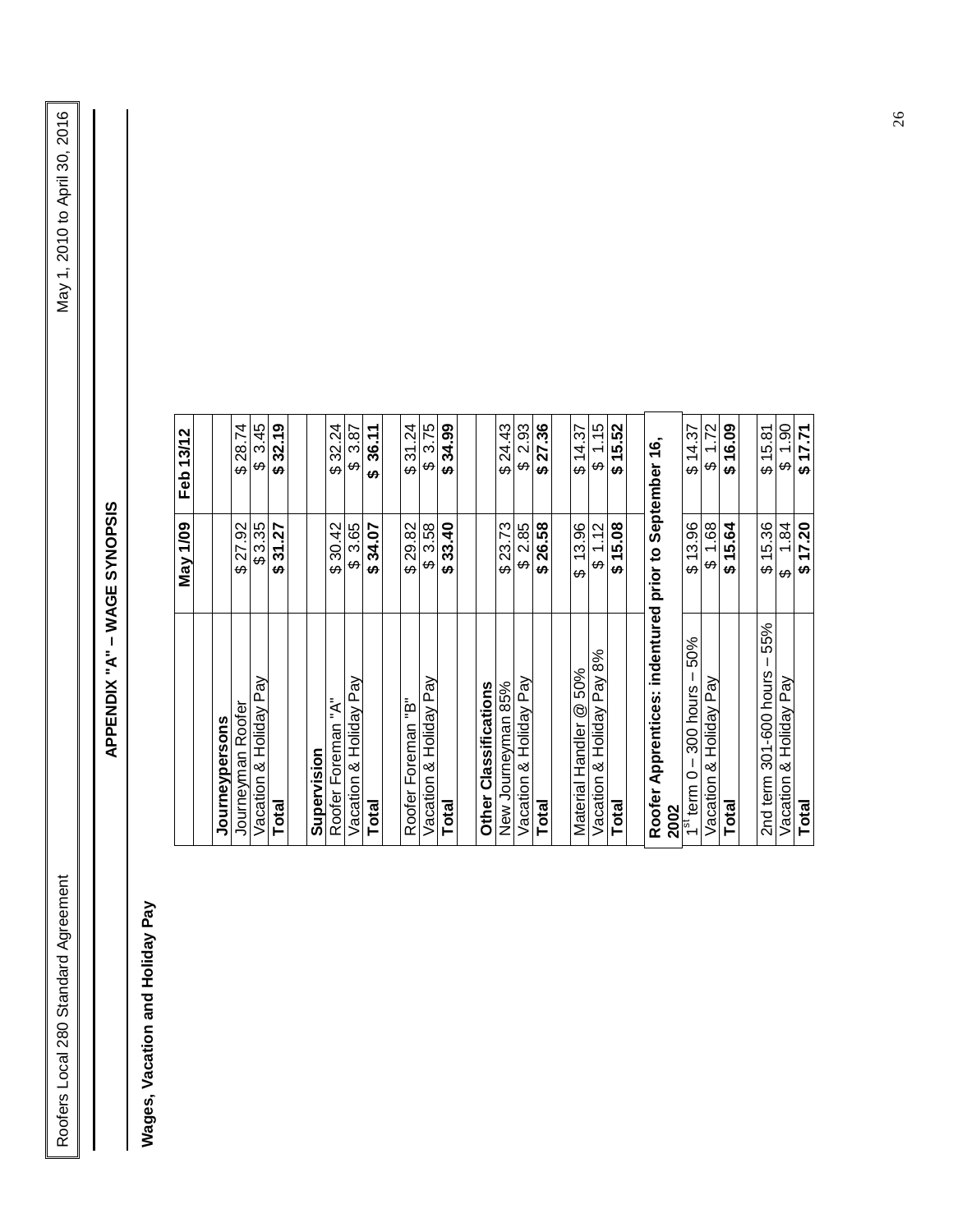Roofers Local 280 Standard Agreement Agreement Agreement Agreement Agreement Agreement April 30, 2016 Roofers Local 280 Standard Agreement

|                                            | May 1/09 | Feb 13/12 |
|--------------------------------------------|----------|-----------|
|                                            |          |           |
| 3rd term 601-1300hours - 60%               | \$16.75  | \$17.24   |
| Vacation & Holiday Pay                     | \$2.01   | \$2.07    |
| <b>Total</b>                               | \$18.76  | \$ 19.31  |
|                                            |          |           |
| $4^{\text{th}}$ term 1301-2000 hours - 65% | \$18.15  | \$18.68   |
| Vacation & Holiday Pay                     | \$2.18   | \$2.24    |
| <b>Total</b>                               | \$20.33  | \$20.92   |
|                                            |          |           |
| $5^{\text{th}}$ term 2001-2700 hours - 70% | \$19.54  | \$20.12   |
| Vacation & Holiday Pay                     | \$2.34   | \$2.41    |
| <b>Total</b>                               | \$21.88  | \$ 22.53  |
|                                            |          |           |
| $6th$ term 2701-3400 hours - 80%           | \$22.34  | \$22.99   |
| Vacation & Holiday Pay                     | \$2.68   | \$2.76    |
| <b>Total</b>                               | \$25.02  | \$25.75   |

Fund Contributions+ **Fund Contributions+**

| 12/13<br>Feb<br>May 1/09 | 3.04<br>3.040   | 3.43<br>3.130 |         | 0.100<br>0.100 |           | 0.100<br>0.100 | 0.020<br>0.020 | 0.010<br>0.010 |                      | 0.010<br>0.010 |          | 0.130<br>0.130 |           | 0.030<br>0.030 | 0.080<br>0.080 |                | 0.120<br>0.120 |
|--------------------------|-----------------|---------------|---------|----------------|-----------|----------------|----------------|----------------|----------------------|----------------|----------|----------------|-----------|----------------|----------------|----------------|----------------|
|                          | Health Benefits | Pension       | Roofers | Apprenticeship | Local 280 | Council        | Rehabilitation | <b>BCBCBTU</b> | <b>BC Assignment</b> | Plan           | Contract | Administration | Local 280 | Promotion      | RCABC*         | RCABC Training | Plan           |

\*- GST to be added to eight cents (\$0.080) contribution \* - GST to be added to eight cents (\$0.080) contribution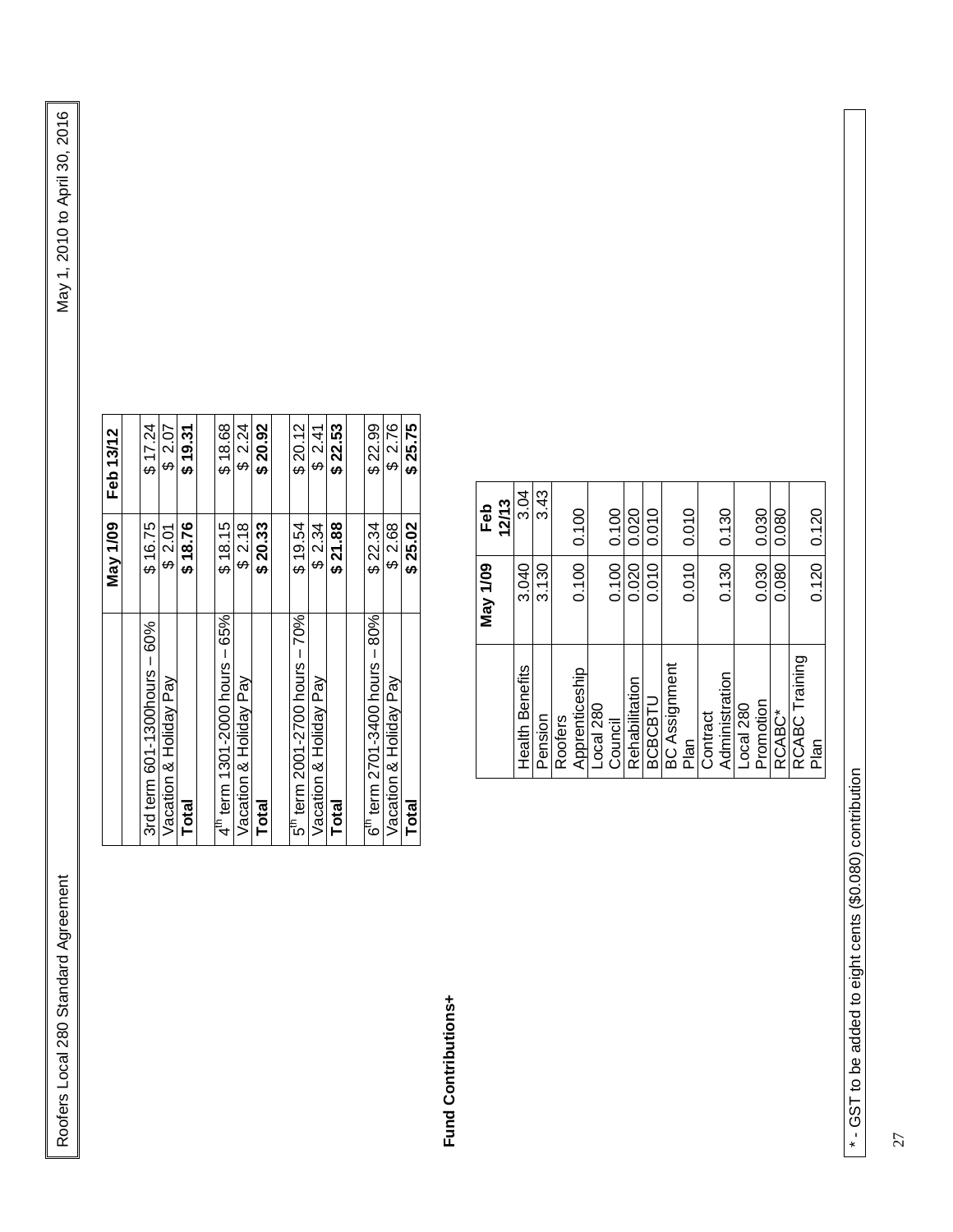Roofers Local 280 Standard Agreement Agreement Agreement Agreement Agreement Agreement April 30, 2016 Roofers Local 280 Standard Agreement

|                                                    |                                      |                                               |                        | September 8, 2013     |                                              |                                           |                                      |                                       |                        | November 1, 2014      |                                              |                                           |
|----------------------------------------------------|--------------------------------------|-----------------------------------------------|------------------------|-----------------------|----------------------------------------------|-------------------------------------------|--------------------------------------|---------------------------------------|------------------------|-----------------------|----------------------------------------------|-------------------------------------------|
| Breakdown of Monetary Package                      | Straight Time<br>Hourly Wage<br>Rate | Holiday Pay<br>Vacation<br>(12%) <sup>1</sup> | Benefit Fund<br>Health | Pension Fund          | Contributions <sup>*</sup><br>Total Employer | Monetary<br>Package <sup>2</sup><br>Total | Straight Time<br>Hourly Wage<br>Rate | Holiday Pay<br>Vacation<br>$(12\%)^1$ | Benefit Fund<br>Health | Pension Fund          | Contributions <sup>*</sup><br>Total Employer | Monetary<br>Package <sup>2</sup><br>Total |
| \$3.50<br>100% +<br>Roofer Foreman "A"             | \$32.24                              | \$3.87                                        | \$3.04                 | \$3.61                | \$0.39                                       | \$43.15                                   | \$32.24                              | \$3.87                                | \$3.04                 | \$3.61                | \$0.38                                       | \$43.14                                   |
| $100% + $2.50$<br>Roofer Foreman "B"               | \$31.24                              | \$3.75                                        | \$3.04                 | 33.61                 | \$0.39                                       | \$42.03                                   | 531.24                               | \$3.75                                | \$3.04                 | \$3.61                | \$0.38                                       | \$42.02                                   |
| 100%<br><b>Journeyman Roofer</b>                   | \$28.74                              | \$3.45                                        | \$3.04                 | \$3.61                | \$0.39                                       | \$39.23                                   | \$28.74                              | \$3.45                                | \$3.04                 | \$3.61                | \$0.38                                       | \$39.22                                   |
| 85%<br>New Journeyman                              | \$24.43                              | \$2.93                                        | \$3.04                 | \$3.61                | \$0.39                                       | \$34.40                                   | \$24.43                              | \$2.93                                | \$3.04                 | \$3.61                | \$0.38                                       | \$34.39                                   |
| 85%<br>Unticketed Journeyman                       | \$24.43                              | \$2.93                                        | \$3.04                 | \$3.61                | \$0.39                                       | \$34.40                                   | \$24.43                              | \$2.93                                | \$3.04                 | \$3.61                | \$0.38                                       | \$34.39                                   |
| 50%<br>Material Handler                            | \$14.37                              | \$1.15                                        | $n/a$ <sup>1</sup>     | n/a                   | \$0.39                                       | \$15.91                                   | \$14.37                              | \$1.15                                | $n/a$ <sup>1</sup>     | $\frac{a}{a}$         | \$0.38                                       | \$15.90                                   |
| Apprentices:                                       |                                      |                                               |                        |                       |                                              |                                           |                                      |                                       |                        |                       |                                              |                                           |
| 80%<br>$6th$ Term - 2701 - 3600 hours              | \$22.99                              | \$2.76                                        | \$3.04                 | \$3.61                | \$0.39                                       | \$32.79                                   | \$22.99                              | \$2.76                                | \$3.04                 | \$3.61                | \$0.38                                       | \$32.78                                   |
| 70%<br>5 <sup>th</sup> Term - 2001 - 2700 hours    | \$20.12                              | \$2.41                                        | \$3.04                 | \$3.61                | \$0.39                                       | \$29.57                                   | \$20.12                              | \$2.41                                | \$3.04                 | \$3.61                | \$0.38                                       | \$29.56                                   |
| 65%<br>$4th$ Term - 1301 - 2000 hours              | \$18.68                              | \$2.24                                        | \$3.04                 | \$3.61                | \$0.39                                       | \$27.96                                   | \$18.68                              | \$2.24                                | \$3.04                 | \$3.61                | \$0.38                                       | \$27.95                                   |
| 60%<br>$3rd$ Term - 601 - 1300 hours               | \$17.24                              | \$2.07                                        | \$3.04                 | n/a                   | \$0.39                                       | \$22.74                                   | \$17.24                              | \$2.07                                | \$3.04                 | $\frac{a}{b}$         | \$0.38                                       | \$22.73                                   |
| 55%<br>$2nd$ Term - 301 - 600 hours                | \$15.81                              | \$1.90                                        | \$3.04                 | n/a                   | \$0.39                                       | \$21.14                                   | \$15.81                              | \$1.90                                | \$3.04                 | n/a                   | \$0.38                                       | \$21.13                                   |
| 50%<br>$1st$ Term - 0 - 300 hours                  | \$14.37                              | \$1.72                                        | \$3.04                 | n/a                   | \$0.39                                       | \$19.52                                   | \$14.37                              | \$1.72                                | \$3.04                 | $\frac{a}{b}$         | \$0.38                                       | \$19.51                                   |
| Employer Contributions                             |                                      |                                               |                        | September 8, 2013     |                                              |                                           |                                      |                                       |                        | November 1, 2014      |                                              |                                           |
| ₹<br>CLR Dues                                      |                                      |                                               |                        | \$0.12                |                                              |                                           |                                      |                                       |                        | \$0.11                |                                              |                                           |
| ₹<br>Rehabilitation Fund                           |                                      |                                               |                        | \$0.02                |                                              |                                           |                                      |                                       |                        | \$0.02                |                                              |                                           |
| ₹<br>JAPlan                                        |                                      |                                               |                        | \$0.01                |                                              |                                           |                                      |                                       |                        | \$0.01                |                                              |                                           |
| ₹<br><b>BCBCBTU Fund</b>                           |                                      |                                               |                        | 50.01                 |                                              |                                           |                                      |                                       |                        | \$0.01                |                                              |                                           |
| ₹<br>Roofers Apprenticeship                        |                                      |                                               |                        | $\frac{50.10}{00.30}$ |                                              |                                           |                                      |                                       |                        | $\frac{50.10}{00.30}$ |                                              |                                           |
| ₹<br>Local 280 Council Fund                        |                                      |                                               |                        |                       |                                              |                                           |                                      |                                       |                        |                       |                                              |                                           |
| ₹<br>Local 280 Promotion Fund                      |                                      |                                               |                        | \$0.03                |                                              |                                           |                                      |                                       |                        | \$0.03                |                                              |                                           |
| Total Employer Contributions - Straight Time Hours |                                      |                                               |                        | \$0.39                |                                              |                                           |                                      |                                       |                        | \$0.38                |                                              |                                           |
| Total Employer Contributions - 1.5X Overtime Hours |                                      |                                               |                        | \$0.39                |                                              |                                           |                                      |                                       |                        | \$0.38                |                                              |                                           |
| * Total Employer Contributions - 2X Overtime Hours |                                      |                                               |                        | \$0.39                |                                              |                                           |                                      |                                       |                        | \$0.38                |                                              |                                           |

# **Roofers Local 280 Standard Agreement** Roofers Local 280 Standard Agreement

1. Material Handler - Vacation & Holiday Pay is 8%. In Lieu of Health Benefit Fund contribution the Employer will provide BC Medical.

1. Material Handler - Vacation & Holiday Pay is 8%. In Lieu of Health Benefit Fund contribution the Employer will provide BC Medical.<br>2. Remittance forms require all Employer Contributions to be paid on 12% more hours than 2. Remittance forms require all Employer Contributions to be paid on 12% more hours than those actually worked therefore actual cost to the Employer is higher than reflected. Call CLR for further clarification.

## **Roofers Local 280 Standard Agreement** Roofers Local 280 Standard Agreement

|                                    |        | September 8, 2013                                     |                   |                         |                                                               | November 1, 2014                            |                                |                      |
|------------------------------------|--------|-------------------------------------------------------|-------------------|-------------------------|---------------------------------------------------------------|---------------------------------------------|--------------------------------|----------------------|
| <b>Employee Deductions</b>         |        | Hourly Dues   Council Fund   Promotion  <br>Local 280 | Local 280<br>Fund | Apprenticeshi<br>p Fund |                                                               | Hourly Dues   Council Fund  <br>Local 280   | Promotion<br>Local 280<br>Fund | Apprentice<br>p Fund |
|                                    | ⋧      | ≩                                                     | $\geq$            | ≷                       |                                                               | ≩                                           | ≷                              | $\geq$               |
| All Non-Apprentice Classifications | \$0.16 | n/a                                                   | n/a               | n/a                     | \$0.16                                                        | n/a                                         | n/a                            | n/a                  |
| All Apprentice Classifications     | \$0.16 | n/a                                                   | n/a               | \$1.00                  | \$0.16                                                        | n/a                                         | n/a                            | \$1.00               |
|                                    |        | <b>Total Employee Deductions</b>                      |                   |                         |                                                               | <b>Total Employee Deductions</b>            |                                |                      |
|                                    |        | Straight Time   1.5X Overtime   2X Overtime           |                   |                         |                                                               | Straight Time   1.5X Overtime   2X Overtime |                                |                      |
|                                    | Hours  | Hours                                                 | Hours             |                         | <b>Hours</b>                                                  | Hours                                       | Hours                          |                      |
| All Non-Apprentice Classifications | \$0.16 | \$0.16                                                | \$0.16            |                         | \$0.16                                                        | \$0.16                                      | \$0.16                         |                      |
| All Apprentice Classifications     | \$1.16 | \$1.16                                                | \$1.16            |                         | \$1.16                                                        | \$1.16                                      | \$1.16                         |                      |
| Monthly Dues - Journeymen          |        | \$112                                                 |                   |                         |                                                               | \$112                                       |                                |                      |
| Monthly Dues - Apprentice          |        | \$58                                                  |                   |                         | 医尿道 医尿道 医尿道 医尿道 医尿道 医血管切除术 医血管切除术 医血管切除术 医血管切除术 医血管切除术 医血管切除术 | \$58                                        |                                |                      |
| Monthly Dues - Material Handler    |        | \$35                                                  |                   |                         |                                                               | \$35                                        |                                |                      |
|                                    |        |                                                       |                   |                         |                                                               |                                             |                                |                      |

Employer Contributions and Employee Deductions marked "E" paid/deducted based on hours Earned<br>Employer Contributions and Employee Deductions marked "W" paid/deducted based on hours Worked Employer Contributions and Employee Deductions marked "W" paid/deducted based on hours Worked Employer Contributions and Employee Deductions marked "E" paid/deducted based on hours Earned

| Council Fund Promotion<br>ht Time   1.5X Overtime   2X Overtime<br>Local 280<br>September 8, 2013<br>\$0.16<br>\$1.16<br><b>Hours</b><br>Fund<br>n/a<br>n/a<br>otal Employee Deductions<br>≷<br>Local 280<br>\$1.16<br>\$0.16<br>Hours<br>n/a<br>n/a<br>\$112<br>⋧<br>ly Dues | Hourly Dues             | ₹ | \$0.16 | \$0.16 | <b>Total Employee Deductions</b> | Straight Time   1.5X Overtime   2X Overtime | <b>Hours</b> | \$0.16 | \$1.16 |  |
|-------------------------------------------------------------------------------------------------------------------------------------------------------------------------------------------------------------------------------------------------------------------------------|-------------------------|---|--------|--------|----------------------------------|---------------------------------------------|--------------|--------|--------|--|
| processes and company of the company of                                                                                                                                                                                                                                       |                         | ₹ | n/a    | \$1.00 |                                  |                                             |              |        |        |  |
| 1.16<br>0.16<br>0.16<br><b>Sunc</b><br>0.16                                                                                                                                                                                                                                   | Apprenticeshi<br>p Fund |   |        |        |                                  |                                             |              |        |        |  |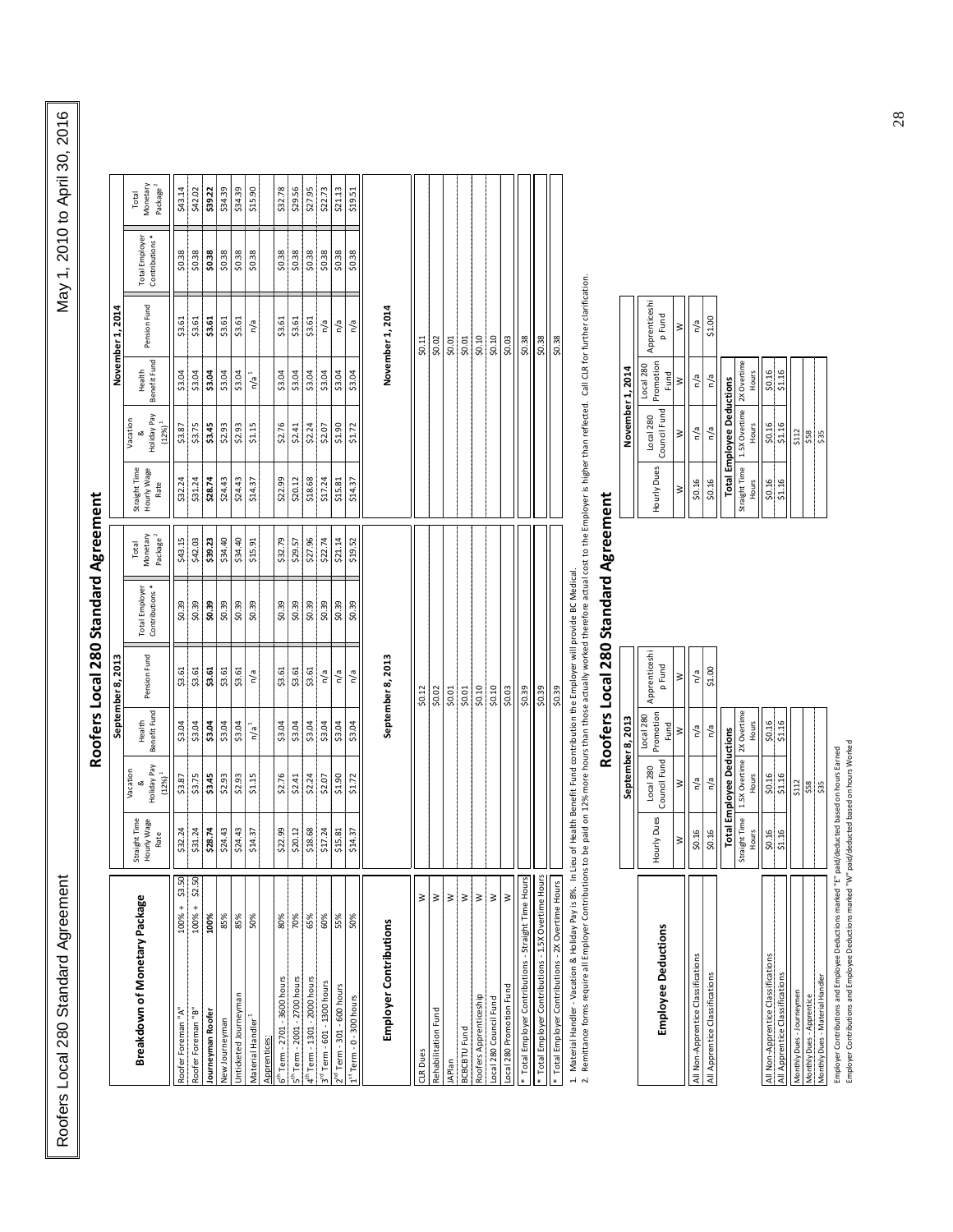Roofers Local 280 Standard Agreement Agreement Agreement Agreement Agreement Agreement April 30, 2016 Roofers Local 280 Standard Agreement

 $\mathbf l$ 

|                                                                                                                                                              |                     |                                        |              | May 1, 2015           |                                  |                     |                     |                            |              | November 1, 2015 |                                   |                                  |
|--------------------------------------------------------------------------------------------------------------------------------------------------------------|---------------------|----------------------------------------|--------------|-----------------------|----------------------------------|---------------------|---------------------|----------------------------|--------------|------------------|-----------------------------------|----------------------------------|
| Breakdown of Monetary Package                                                                                                                                | Straight Time       | Vacation                               | Health       |                       |                                  | Total               | Straight Time       | Vacation                   | Health       |                  |                                   | Total                            |
|                                                                                                                                                              | Hourly Wage<br>Rate | &<br>Holiday Pay<br>(12%) <sup>1</sup> | Benefit Fund | Pension Fund          | Total Employer<br>Contributions* | Monetary<br>Package | Hourly Wage<br>Rate | Holiday Pay<br>$(12%)^{1}$ | Benefit Fund | Pension Fund     | Contributions *<br>Total Employer | Monetary<br>Package <sup>3</sup> |
| 100% +<br>Roofer Foreman "A"                                                                                                                                 | \$32.37<br>53.50    | \$3.88                                 | \$3.04       | \$3.61                | \$0.25                           | \$43.15             | \$32.24             | \$3.87                     | \$3.04       | \$3.61           | \$0.38                            | \$43.14                          |
| $100% +$<br>Roofer Foreman "B"                                                                                                                               | \$31.37<br>52.50    | \$3.76                                 | \$3.04       | \$3.61                |                                  | \$42.03             | \$31.24             | 53.75                      | \$3.04       | 53.61            | 50.38                             | \$42.02                          |
| 100%<br>Journeyman Roofer                                                                                                                                    | \$28.87             | \$3.46                                 |              |                       | $rac{25}{90}$                    | \$39.23             | \$28.74             | \$3.45                     | \$3.04       | \$3.61           |                                   |                                  |
| 85%<br>New Journeyman                                                                                                                                        | \$24.54             | \$2.94                                 | \$3.04       | $\frac{53.61}{53.61}$ |                                  | \$34.38             | \$24.43             | \$2.93                     | \$3.04       | \$3.61           | \$0.38                            | \$39.22                          |
| 85%<br>Unticketed Journeyman                                                                                                                                 | \$24.54             | \$2.94                                 | \$3.04       | \$3.61                | \$0.25                           | \$34.38             | \$24.43             | \$2.93                     | \$3.04       | \$3.61           | \$0.38                            | \$34.39                          |
| 50%<br>Material Handler                                                                                                                                      | \$14.44             | \$1.16                                 | $n/a^1$      | n/a                   | \$0.25                           | \$15.85             | \$14.37             | \$1.15                     | -<br>21      | n/a              | \$0.38                            | \$15.90                          |
| Apprentices:                                                                                                                                                 |                     |                                        |              |                       |                                  |                     |                     |                            |              |                  |                                   |                                  |
| 80%<br>$5th$ Term - 2701 - 3600 hours                                                                                                                        | \$23.10             | \$2.77                                 | \$3.04       | \$3.61                | \$0.25                           | \$32.77             | \$22.99             | \$2.76                     | \$3.04       | \$3.61           | \$0.38                            | \$32.78                          |
| 70%<br>5 <sup>th</sup> Term - 2001 - 2700 hours                                                                                                              | \$20.21             | \$2.43                                 | \$3.04       | \$3.61                | \$0.25                           | \$29.54             | \$20.12             | \$2.41                     | \$3.04       | \$3.61           | \$0.38                            | \$29.56                          |
| 65%<br>$L^{th}$ Term - 1301 - 2000 hours                                                                                                                     | \$18.77             | \$2.25                                 | \$3.04       | \$3.61                | \$0.25                           | \$27.92             | \$18.68             | \$2.24                     | \$3.04       | \$3.61           | \$0.38                            | \$27.95                          |
| 60%<br>$Ird$ Term - 601 - 1300 hours                                                                                                                         | \$17.32             | \$2.08                                 | \$3.04       | n/a                   | \$0.25                           | \$22.69             | \$17.24             | \$2.07                     | \$3.04       | n/a              | \$0.38                            | \$22.73                          |
| 55%<br>$1nd$ Term - 301 - 600 hours                                                                                                                          | \$15.88             | \$1.91                                 | \$3.04       | n/a                   | \$0.25                           | \$21.08             | \$15.81             | \$1.90                     | \$3.04       | n/a              | \$0.38                            | \$21.13                          |
| 50%<br>$L^{st}$ Term - 0 - 300 hours                                                                                                                         | \$14.44             | \$1.73                                 | \$3.04       | n/a                   | \$0.25                           | \$19.46             | \$14.37             | \$1.72                     | \$3.04       | n/a              | \$0.38                            | \$19.51                          |
| Employer Contributions                                                                                                                                       |                     |                                        |              | May 1, 2015           |                                  |                     |                     |                            |              | November 1, 2015 |                                   |                                  |
| ≧<br><b>IR</b> Dues                                                                                                                                          |                     |                                        |              | \$0.11                |                                  |                     |                     |                            |              | \$0.11           |                                   |                                  |
| ≥<br>Rehabilitation Fund                                                                                                                                     |                     |                                        |              | \$0.02                |                                  |                     |                     |                            |              | \$0.02           |                                   |                                  |
| ≶<br>IAPlan                                                                                                                                                  |                     |                                        |              | \$0.01                |                                  |                     |                     |                            |              | \$0.01           |                                   |                                  |
| ≥<br>ł<br><b>BCBCBTU Fund</b>                                                                                                                                |                     |                                        |              | 50.01                 |                                  |                     |                     |                            |              | 50.01            |                                   |                                  |
| ≥<br>Roofers Apprenticeship                                                                                                                                  |                     |                                        |              | \$0.10                |                                  |                     |                     |                            |              | \$0.10           |                                   |                                  |
| ≧<br>Local 280 Council Fund                                                                                                                                  |                     |                                        |              | n/a                   |                                  |                     |                     |                            |              | \$0.10           |                                   |                                  |
| ≶<br>Local 280 Promotion Fund                                                                                                                                |                     |                                        |              | n/a                   |                                  |                     |                     |                            |              | \$0.03           |                                   |                                  |
|                                                                                                                                                              |                     |                                        |              | \$0.25                |                                  |                     |                     |                            |              | \$0.38           |                                   |                                  |
| Total Employer Contributions - Straight Time Hours<br>Total Employer Contributions - 1.5X Overtime Hours<br>Total Employer Contributions - 2X Overtime Hours |                     |                                        |              | \$0.25                |                                  |                     |                     |                            |              | \$0.38           |                                   |                                  |
|                                                                                                                                                              |                     |                                        |              | \$0.25                |                                  |                     |                     |                            |              | \$0.38           |                                   |                                  |

## **Roofers Local 280 Standard Agreement** Roofers Local 280 Standard Agreement

1. Material Handler - Vacation & Holiday Pay is 8%. In Lieu of Health Benefit Fund contribution the Employer will provide BC Medical.

2. Remittance forms require all Employer Contributions to be paid on 12% more hours than those actually worked therefore actual cost to the Employer is higher than reflected. Call CLR for further clarification.

 $\frac{1}{1}$ j -č  $\overline{ }$  $\ddot{\cdot}$ l, Ń  $\overline{1}$ 

| i<br>ı |
|--------|
|        |
|        |
| i      |
| Ì      |
|        |
|        |
|        |
|        |
| J      |
| J      |
|        |
|        |
| J      |
|        |
|        |
|        |
|        |
|        |
|        |
| J      |
|        |

|                                    |              | May 1, 2015                                 |                   |                         |        | November 1, 2015                          |                                |                      |
|------------------------------------|--------------|---------------------------------------------|-------------------|-------------------------|--------|-------------------------------------------|--------------------------------|----------------------|
| <b>Employee Deductions</b>         | Hourly Dues  | I Council Fund Promotion I<br>Local 280     | Local 280<br>Fund | Apprenticeshi<br>p Fund |        | Hourly Dues   Council Fund I<br>Local 280 | Promotion<br>Local 280<br>Fund | Apprentice<br>p Fund |
|                                    | ≷            | ≷                                           | ₹                 | ≷                       | ≷      | ≷                                         | ₹                              | $\geq$               |
| All Non-Apprentice Classifications | \$0.16       | \$0.11                                      | \$0.03            | n/a                     | \$0.19 | n/a                                       | n/a                            | n/a                  |
| All Apprentice Classifications     | \$0.16       | \$0.11                                      | \$0.03            | \$1.00                  | \$0.19 | n/a                                       | n/a                            | \$1.00               |
|                                    |              | <b>Total Employee Deductions</b>            |                   |                         |        | <b>Total Employee Deductions</b>          |                                |                      |
|                                    |              | Straight Time   1.5X Overtime   2X Overtime |                   |                         |        | Straight Time 1.5X Overtime 2X Overtime   |                                |                      |
|                                    | <b>Hours</b> | Hours                                       | Hours             |                         | Hours  | Hours                                     | Hours                          |                      |
| All Non-Apprentice Classifications | \$0.30       | \$0.30                                      | \$0.30            |                         | \$0.19 | \$0.19                                    | \$0.19                         |                      |
| All Apprentice Classifications     | \$1.30       | \$1.30                                      | \$1.30            |                         | \$1.19 | \$1.19                                    | \$1.19                         |                      |
| Monthly Dues - Journeymen          |              | \$112                                       |                   |                         |        | \$112                                     |                                |                      |
| Monthly Dues - Apprentice          |              | \$58                                        |                   |                         |        | \$58                                      |                                |                      |
| Monthly Dues - Material Handler    |              | \$35                                        |                   |                         |        | \$35                                      |                                |                      |
|                                    |              |                                             |                   |                         |        |                                           |                                |                      |

Note: Hourly Dues Changed from \$0.16 to \$0.19 per hour on July 1, 2015. Note: Hourly Dues Changed from \$0.16 to \$0.19 per hour on July 1, 2015. Employer Contributions and Employee Deductions marked "E" pail/deducted based on hours Earned<br>Employer Contributions and Employee Deductions marked "W" paid/deducted based on hours Worked Employer Contributions and Employee Deductions marked "W" paid/deducted based on hours Worked Employer Contributions and Employee Deductions marked "E" paid/deducted based on hours Earned

|         | May 1, 2015                           |                                |                         |             | November 1, 2015                            |                                |                         |  |
|---------|---------------------------------------|--------------------------------|-------------------------|-------------|---------------------------------------------|--------------------------------|-------------------------|--|
| ly Dues | Council Fund<br>Local 280             | Promotion<br>Local 280<br>Fund | Apprenticeshi<br>p Fund | Hourly Dues | Council Fund<br>Local 280                   | Promotion<br>Local 280<br>Fund | Apprenticeshi<br>p Fund |  |
|         | ⋧                                     | ≷                              | 3                       | ≷           | ≷                                           | ≷                              | ≷                       |  |
| 0.16    | \$0.11                                | \$0.03                         | n/a                     | \$0.19      | n/a                                         | n/a                            | n/a                     |  |
| 0.16    | \$0.11                                | \$0.03                         | \$1.00                  | \$0.19      | n/a                                         | n/a                            | \$1.00                  |  |
|         | otal Employee Deductions              |                                |                         |             | <b>Total Employee Deductions</b>            |                                |                         |  |
|         | ht Time   1.5X Overtime   2X Overtime |                                |                         |             | Straight Time   1.5X Overtime   2X Overtime |                                |                         |  |
| ours    | Hours                                 | Hours                          |                         | Hours       | Hours                                       | <b>Hours</b>                   |                         |  |
| 0.30    | \$0.30                                | \$0.30                         |                         | \$0.19      | \$0.19                                      | \$0.19                         |                         |  |
| 1.30    | \$1.30                                | \$1.30                         |                         | \$1.19      | \$1.19                                      | \$1.19                         |                         |  |
|         | \$112                                 |                                |                         |             | \$112                                       |                                |                         |  |
|         | \$58                                  |                                |                         |             | \$58                                        |                                |                         |  |
|         | \$35                                  |                                |                         |             | \$35                                        |                                |                         |  |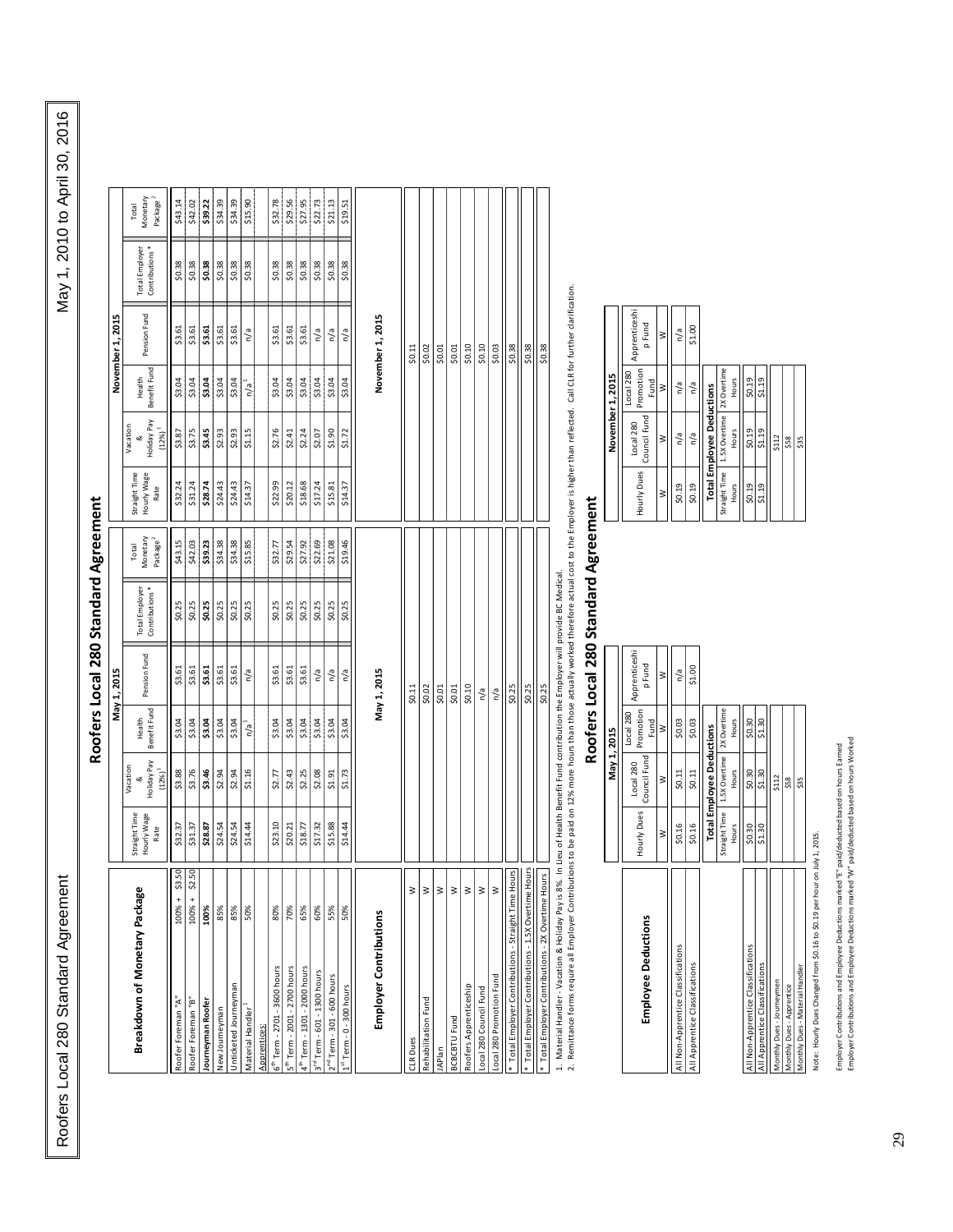#### **LIST OF SIGNATORY CONTRACTORS**

The following firms are members of Construction Labour Relations Association of BC and have authorized the Association to bargain and sign a collective agreement on their behalf with the Sheet Metal Workers International Association, Roofers Local 280

- 1. 101 Industries Ltd.
- 2. Admiral Roofing Ltd.
- 3. Alpha Roofing and Sheet Metal Ltd.
- 4. B.F. Roofing Ltd.
- 5. Bollman Roofing & Sheet Metal Ltd.
- 6. Campbell and Grill Limited
- 7. Coast Hudson Ltd
- 8. Eby & Sons Construction Ltd.
- 9. J.R. Trory & Company Ltd.
- 10. Nelson Roofing & Sheet Metal Ltd.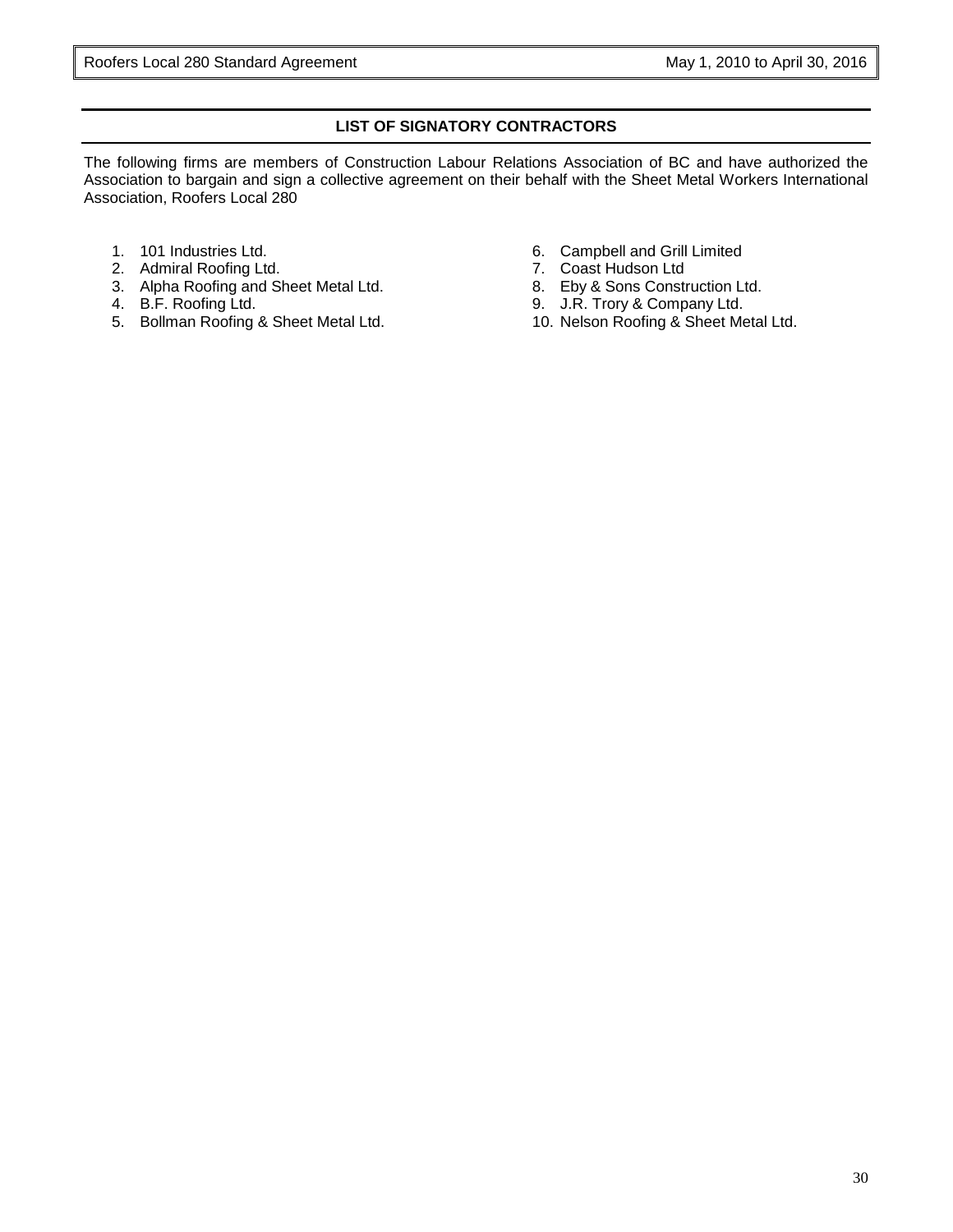#### **GUIDANCE TO MEMBERSHIP RE - JURISDICTIONAL DISPUTES**

- 1. It is the duty of each member and in the interest of each member to defend and maintain Trade **Jurisdiction**
- 2. Shop Stewards shall act in the preliminary stages of a dispute, discussing the matter with the Shop Steward(s) of the contending Trade(s)
- 3. There shall be no stoppage of work by members of this local in regard to jurisdictional problems
- 4. Remain calm, cool and polite to all fellow unionists and involved contractors, but firm when you are right.
- 5. Where OTHERS are doing the work that appears to be OURS project your claim to the other people and/or Contractors. Inform the Business Representative
- 6. Where it is obvious that it is NOT our work– respect the other fellow. He is also a Trade Unionist or should be!
- 7. Where we are doing the work that others are claim and where the work is obviously OURS or where it is debatable:
	- (a) Hold and maintain the work;
	- (b) Insist our Contractors do the likewise;
	- (c) Do not stop or approve stoppage of work by anyone;
	- (d) Do not yield to improper pressure or threats;
	- (e) Protest any attempted unilateral re-assignment of work;
	- (f) Inform the contending trade that they should contact their own representative on the matter.
- **8. Inform your Business Representative** in all cases by letter or phone ( phone collect if need arises). Make sure he gets all the pertinent details - names of Trades, Contractors, Sub-Contractors involved, description of work, content of preliminary discussions and any other pertinent details.
- 9. Your Representative will discuss the matter with other parties concerned and try to arrange a settlement. This may be based on past practice, trade practice, decisions and agreements of record, and if necessary or expedient on an appeal to the National Joint Board for Settlement of Jurisdictional Disputes
- 10. Remember, our best argument is the skill, stability and ability of our people

#### **GUIDANCE TO MEMBERSHIP RE - SELECTION AND DUTIES OF SHOP STEWARDS**

- 1. A good shop steward is the key to a good Union Shop
- 2. All members should be prepared to act as Shop Steward when required
- 3. Shop Stewards should always act in a firm, polite and calm manner. The best Steward is he that is neither "weak" nor "belligerent". Reflect credit on the Trade
- 4. All Shops and crews should definitely have Shop Stewards
- 5. Shop Stewards shall;
	- (a) Insist on compliance with the Agreement by both members and employers
	- (b) Handle grievances involving agreed clauses, Social Legislation, etc , in the preliminary stage
	- (c) Watch for violations of Trade Jurisdictions and handle disputes arising from this.
	- (d) Act as a safety delegate or Camp Committee-man where required
	- (e) Check cards ( receipts ) periodically of his own crew and those of other sheet metal and roofing crews on the jobsite
	- (f) Care for injured worker in the case of an accident
	- (g) Police the use of the Union Label